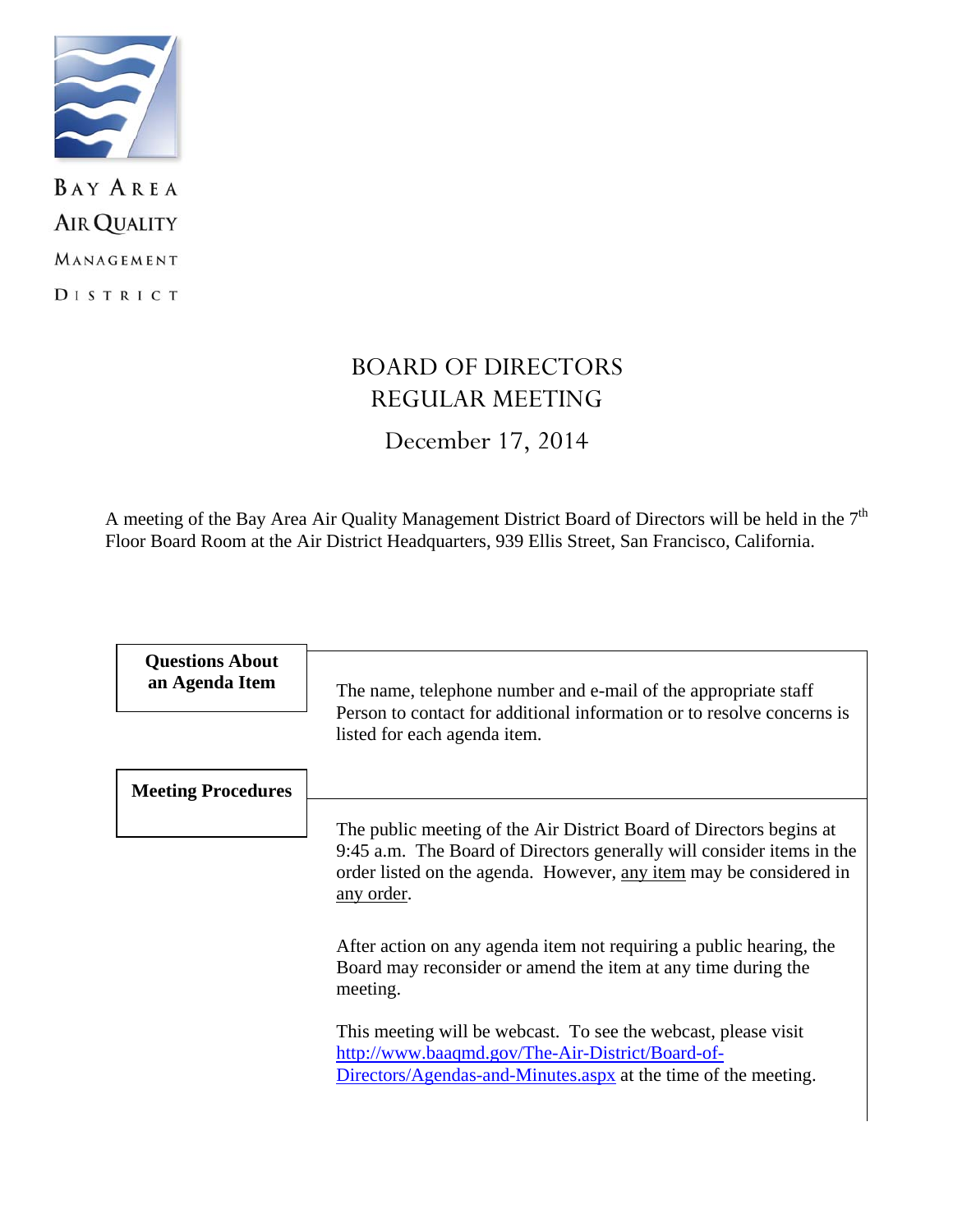Persons wishing to make public comment must fill out a Public Comment Card indicating their name and the number of the agenda item on which they wish to speak, or that they intend to address the Board on matters not on the Agenda for the meeting.

**Public Comment on Non-Agenda Matters, Pursuant to Government Code Section 54954.3** For the first round of public comment on non-agenda matters at the beginning of the agenda, ten persons selected by a drawing by the Clerk of the Boards from among the Public Comment Cards indicating they wish to speak on matters not on the agenda for the meeting will have three minutes each to address the Board on matters not on the agenda. For this first round of public comments on non-agenda matters, all Public Comment Cards must be submitted in person to the Clerk of the Boards at the location of the meeting and prior to commencement of the meeting. The remainder of the speakers wishing to address the Board on nonagenda matters will be heard at the end of the agenda, and each will be allowed three minutes to address the Board at that time.

Members of the Board may engage only in very brief dialogue regarding non-agenda matters, and may refer issues raised to District staff for handling. In addition, the Chairperson may refer issues raised to appropriate Board Committees to be placed on a future agenda for discussion.

**Public Comment on Agenda Items** After the initial public comment on non-agenda matters, the public may comment on each item on the agenda as the item is taken up. Public Comment Cards for items on the agenda must be submitted in person to the Clerk of the Boards at the location of the meeting and prior to the Board taking up the particular item. Where an item was moved from the Consent Calendar to an Action item, no speaker who has already spoken on that item will be entitled to speak to that item again.

Up to ten (10) speakers may speak for three minutes on each item on the Agenda. If there are more than ten persons interested in speaking on an item on the agenda, the Chairperson or other Board Member presiding at the meeting may limit the public comment for all speakers to fewer than three minutes per speaker, or make other rules to ensure that all speakers have an equal opportunity to be heard. Speakers are permitted to yield their time to one other speaker; however no one speaker shall have more than six minutes. The Chairperson or other Board Member presiding at the meeting may, with the consent of persons representing both sides of an issue, allocate a block of time (not to exceed six minutes) to each side to present their issue.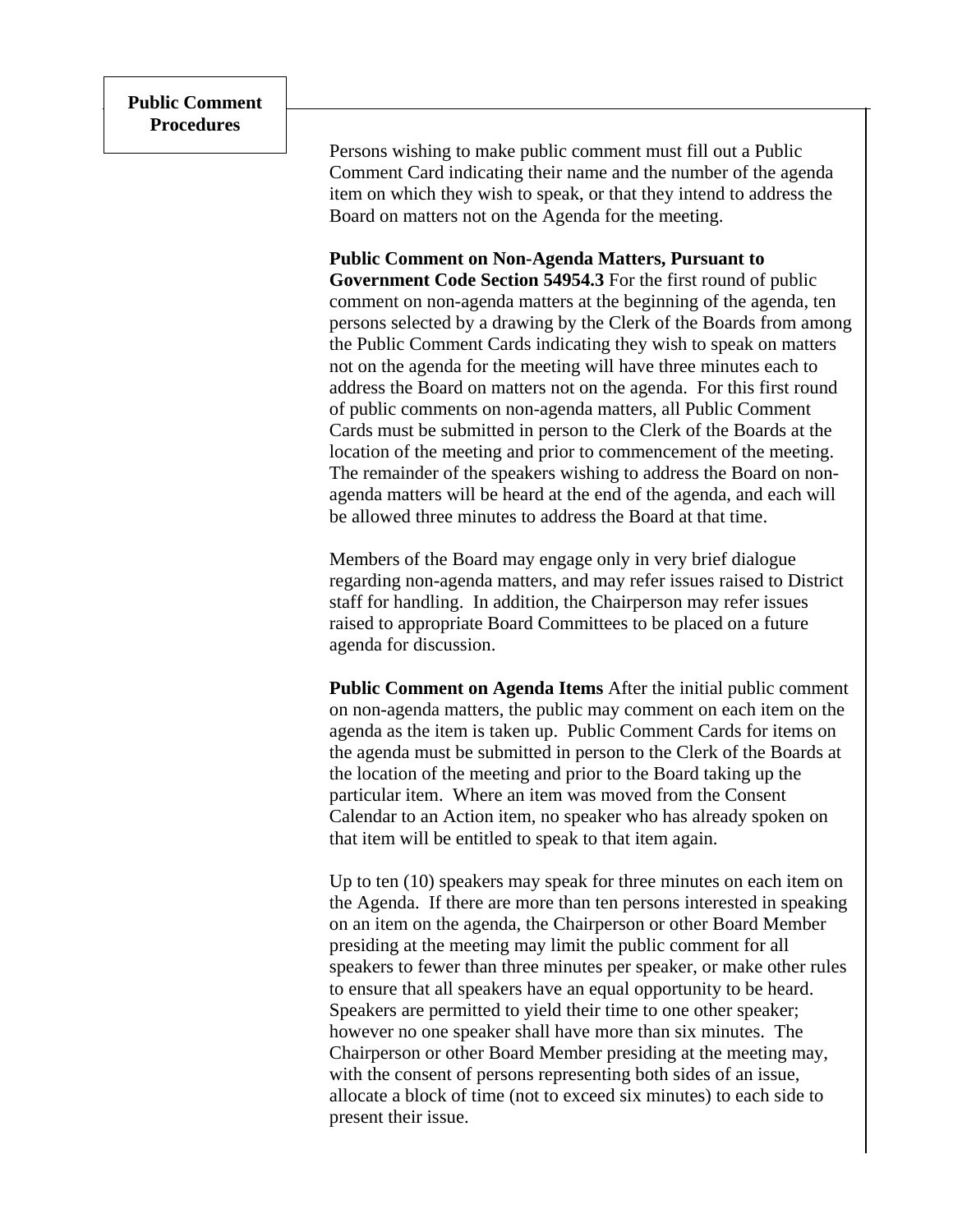# **BOARD OF DIRECTORS REGULAR MEETING AGENDA**

## **WEDNESDAY BOARD ROOM DECEMBER 17, 2014** *TTH FLOOR* **9:45 A.M.**

**CALL TO ORDER** Chairperson, Nate Miley

## 1. **Opening Comments Roll Call Pledge of Allegiance**

*The Chair shall call the meeting to order and make opening comments. The Clerk of the Boards shall take roll of the Board members. The Chair shall lead the Pledge of Allegiance.* 

## **PUBLIC COMMENT ON NON-AGENDA MATTERS**

## 2. **Public Comment on Non-Agenda Items, Pursuant to Government Code Section 54954.3**

*For the first round of public comment on non-agenda matters at the beginning of the agenda, ten persons selected by a drawing by the Clerk of the Boards from among the Public Comment Cards indicating they wish to speak on matters not on the agenda for the meeting will have three minutes each to address the Board on matters not on the agenda. For this first round of public comments on non-agenda matters, all Public Comment Cards must be submitted in person to the Clerk of the Board at the location of the meeting and prior to commencement of the meeting.* 

## **CONSENT CALENDAR (ITEMS 3 – 8)** Staff/Phone (415) 749-

3. Minutes of the Regular Board of Directors Meeting of December 3, 2014

**Clerk of the Boards/5073**

 *The Board of Directors will consider approving the draft minutes of the Regular Board of Directors Meeting of December 3, 2014.* 

4. Board Communications Received from December 3, 2014 through December 16, 2014 **J. Broadbent/5052 jbroadbent@baaqmd.gov** 

 *A copy of communications directed to the Board of Directors received by the Air District from December 3, 2014 through December 16, 2014, if any, will be at each Board Member's place.* 

5. Air District Personnel on Out-of-State Business Travel **J. Broadbent/5052**

**jbroadbent@baaqmd.gov** 

*In accordance with Section 5.4 (b) of the Air District's Administrative Code, Fiscal Policies and Procedures Section, the Board is hereby notified that the attached memorandum lists Air District personnel who have traveled on out-of-state business in the preceding month.*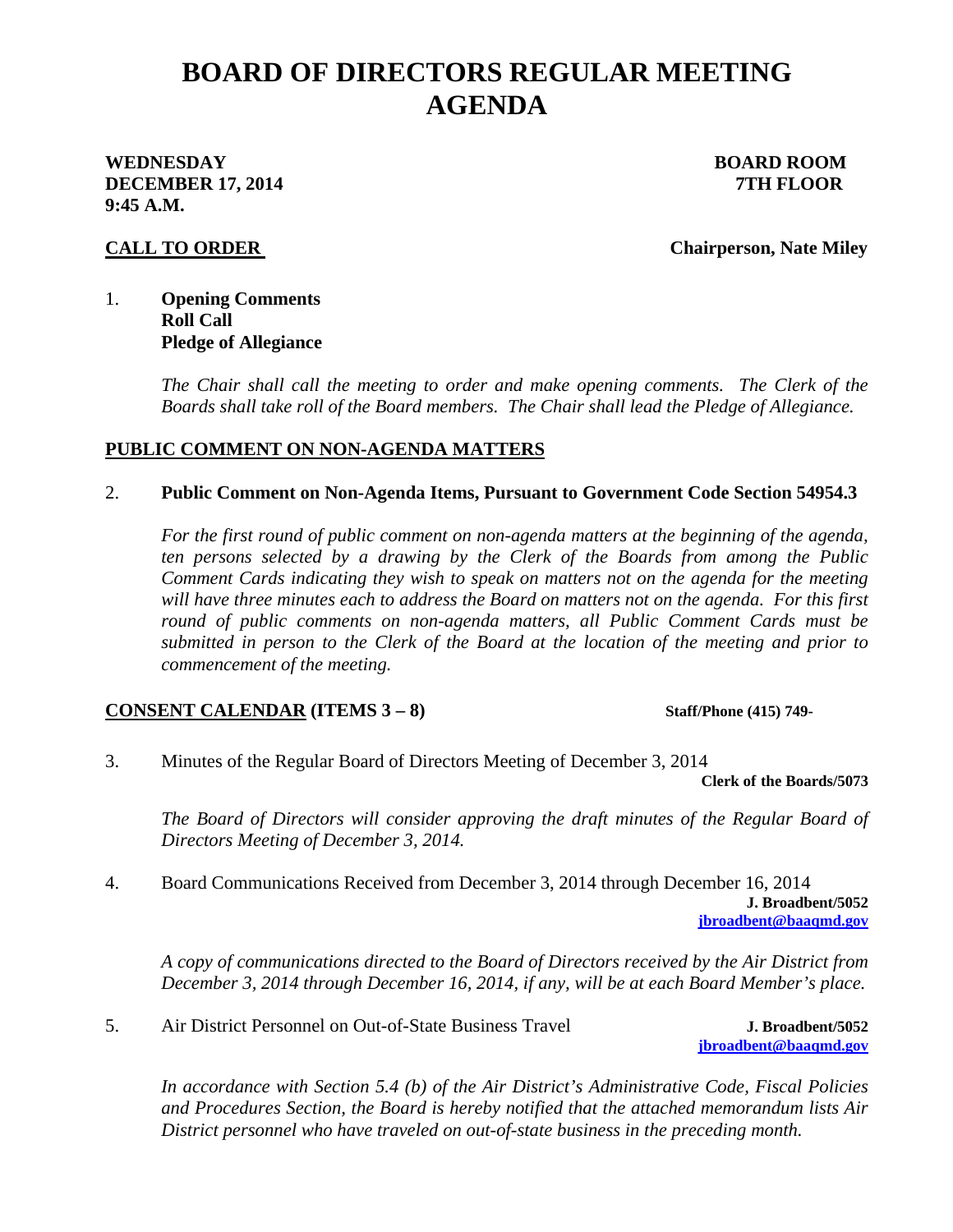6. Notice of Violations Issued and Settlements in Excess of \$10,000 in the month of November 2014 **B. Bunger/4920**

**bbunger@baaqmd.gov**

*In accordance with Resolution No. 2012-08, the Board of Directors will receive a list of all Notices of Violation issued, and all settlements for amounts in excess of \$10,000 during the month of November 2014.* 

7. Proposed Regulatory Agenda for 2015 **J. Broadbent/5052**

**jbroadbent@baaqmd.gov**

*State law requires each Air District to publish a list of potential regulatory measures for the upcoming year. No regulatory measure can be brought before the Board that is not on the list, with specified exceptions. Consequently, the list contains all regulatory measures that may come before the Board of Directors in 2015.*

8. Notification of Proposed Future Adoption of Amendments to the Air District's Administrative Code, Division I: Operating Policies and Procedures, Section 7 Advisory Council**.**

> **J. Broadbent/5052 jbroadbent@baaqmd.gov**

*At a future meeting, the Board of Directors will consider adoption of amendments to the Air District's Administrative Code, Division I: Operating Policies and Procedures, Section 7 Advisory Council.*

## **COMMITTEE REPORT(S)**

9. Report of the **Personnel Committee** Meeting of December 15, 2014  **CHAIR: B. Wagenknecht J. Broadbent/5052** 

**jbroadbent@baaqmd.gov**

*The Committee will receive the following reports and may recommend Board of Directors' approval of action items as indicated below:* 

*A) Discussion Regarding Advisory Council Structure for 2015* 

 *None; receive and file.* 

*B) Consider Recommending Board of Directors Approval of Incumbent Reappointments to the Air District's Advisory Council* 

*Recommend Board of Directors approval of incumbent reappointments to the Air District's Advisory Council.* 

*C) Presentation of the Air District's Administrative Code Division III Personnel Policies and Procedures – Section 2 Equal Employment Opportunity Policy and (2) Equal Employment Opportunity Plan* 

 *None; receive and file.*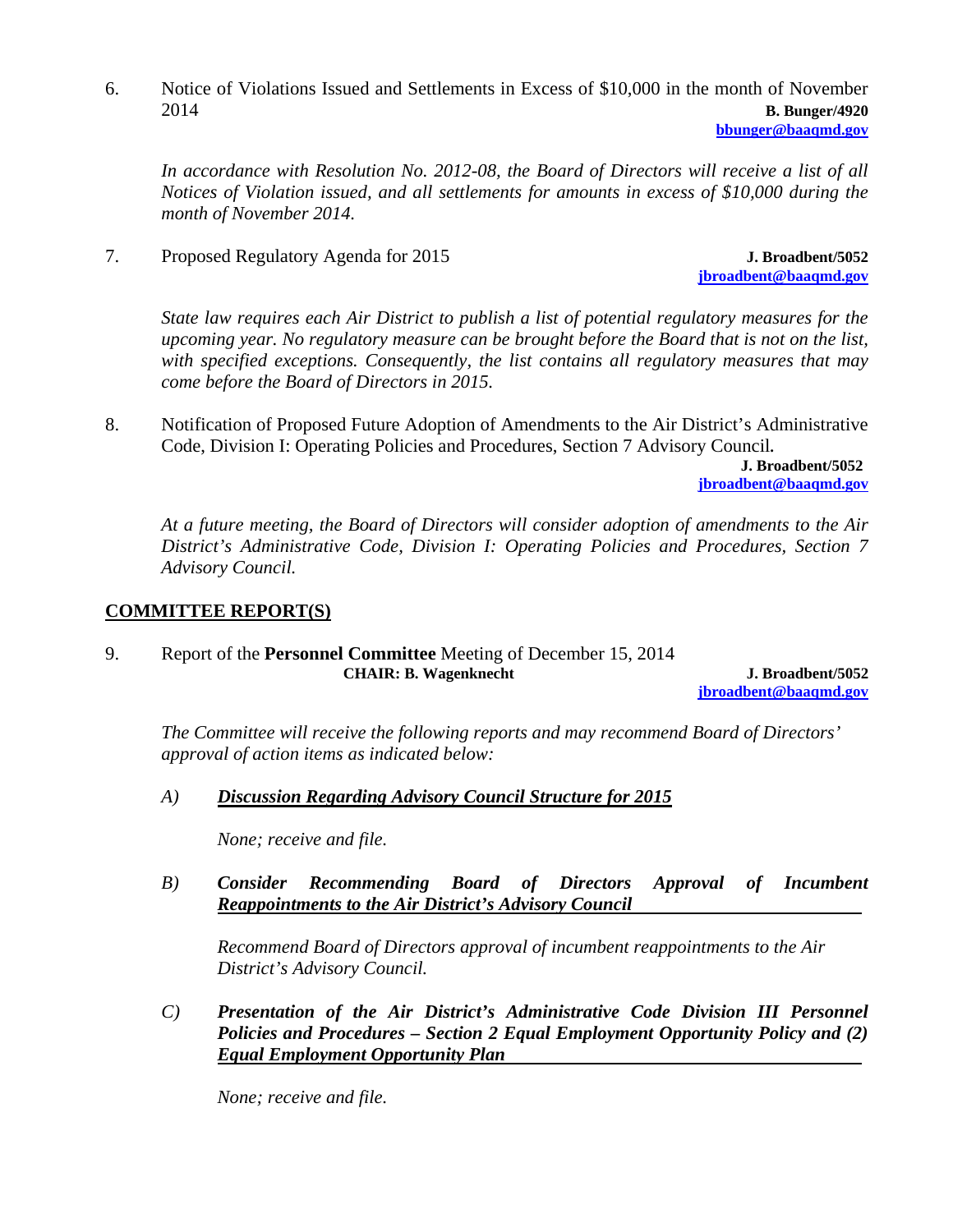## 10. Report of the **Ad Hoc Building Oversight Committee** Meeting of December 15, 2014

**CHAIR: N. Miley J. Broadbent/5052 jbroadbent@baaqmd.gov**

*The Committee will receive the following reports and may recommend Board of Directors' approval of action items as indicated below:* 

*A) Regional Agency Headquarters at 375 Beale Street – Project Status Report – December 2014* 

 *None; receive and file.* 

#### *B) Construction Furniture and Network Redesign Costs*

*Recommend Board of Directors:* 

- *1. Authorize the Executive Officer/APCO to reimburse the Bay Area Headquarters Authority an additional \$500,000 for building redesign and construction; furniture; network redesign and consulting work associated with the Air District's tenant improvements and shared services costs at 375 Beale Street.*
- *2. Increase the Fiscal Year Ending (FYE) 2015, Program 702, budget by a corresponding \$500,000, to be transferred from the Air District's Building and Facilities reserve.*

## **PRESENTATIONS**

11. Bay Area Refinery Emissions Reduction Strategy **J. Broadbent/5052**

**jbroadbent@baaqmd.gov**

*Staff will brief the Board of Directors on staff's evaluation of potential refinery emissions reduction strategies conducted pursuant to direction from the Board of Directors in Resolution 2014-07.* 

12. Resolution Regarding Safety of Transporting Crude Oil by Rail **J. Broadbent/5052**

**jbroadbent@baaqmd.gov**

*Approve a Resolution encouraging agencies responsible for rail safety to adopt and implement the most stringent possible safety standards to ensure safe delivery of crude oil and other hazardous cargo delivered by rail.* 

## 13. **PUBLIC COMMENT ON NON-AGENDA MATTERS**

**Public Comment on Non-Agenda Items, Pursuant to Government Code Section 54954.3**  *Speakers who did not have the opportunity to address the Board in the first round of comments on non-agenda matters will be allowed three minutes each to address the Board on non-agenda matters.*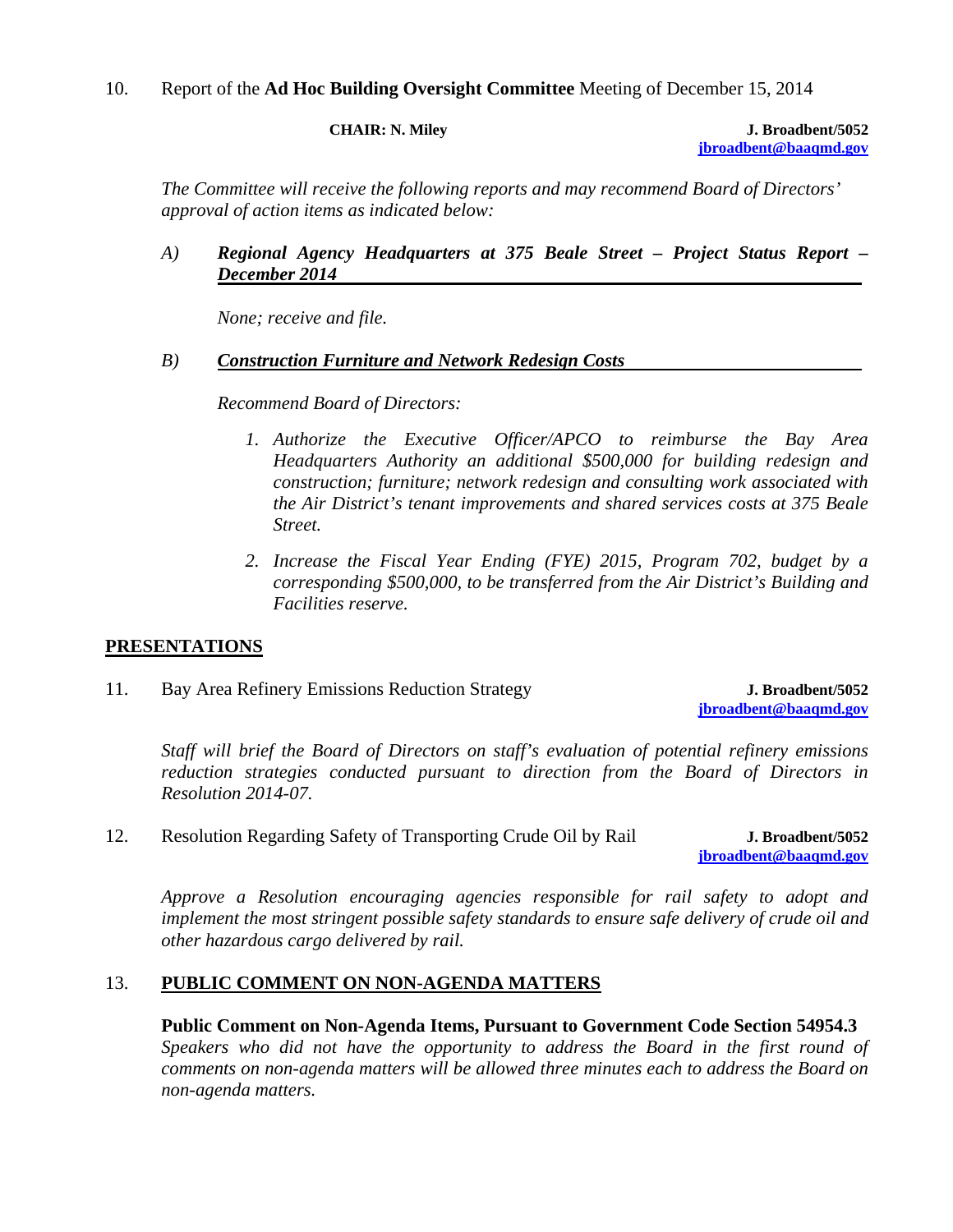## 14. **BOARD MEMBERS' COMMENTS**

*Any member of the Board, or its staff, on his or her own initiative or in response to questions posed by the public, may: ask a question for clarification, make a brief announcement or report on his or her own activities, provide a reference to staff regarding factual information, request staff to report back at a subsequent meeting concerning any matter or take action to direct staff to place a matter of business on a future agenda. (Gov't Code § 54954.2)* 

## **OTHER BUSINESS**

- 15. Report of the Executive Officer/APCO
- 16. Chairperson's Report
- 17. Time and Place of Next Meeting:

*Wednesday, January 21, 2015, City of South San Francisco Municipal Services Building, 33 Arroyo Drive, South San Francisco, CA 94808 at 9:45 a.m.* 

18. Adjournment

*The Board meeting shall be adjourned by the Board Chair.* 

#### CONTACT: **MANAGER, EXECUTIVE OPERATIONS 939 ELLIS STREET, SAN FRANCISCO, CA 94109 mmartinez@baaqmd.gov**

**(415) 749-5016 FAX: (415) 928-8560 BAAQMD homepage: www.baaqmd.gov**

- To submit written comments on an agenda item in advance of the meeting. Please note that all correspondence must be addressed to the "Members of the Board of Directors" and received at least 24 hours prior, excluding weekends and holidays, in order to be presented at that Board meeting. Any correspondence received after that time will be presented to the Board at the following meeting.
- To request, in advance of the meeting, to be placed on the list to testify on an agenda item.
- To request special accommodations for those persons with disabilities notification to the Clerk's Office should be given in a timely manner, so that arrangements can be made accordingly.

Any writing relating to an open session item on this Agenda that is distributed to all, or a majority of all, members of the body to which this Agenda relates shall be made available at the District's offices at 939 Ellis Street, San Francisco, CA 94109, at the time such writing is made available to all, or a majority of all, members of that body.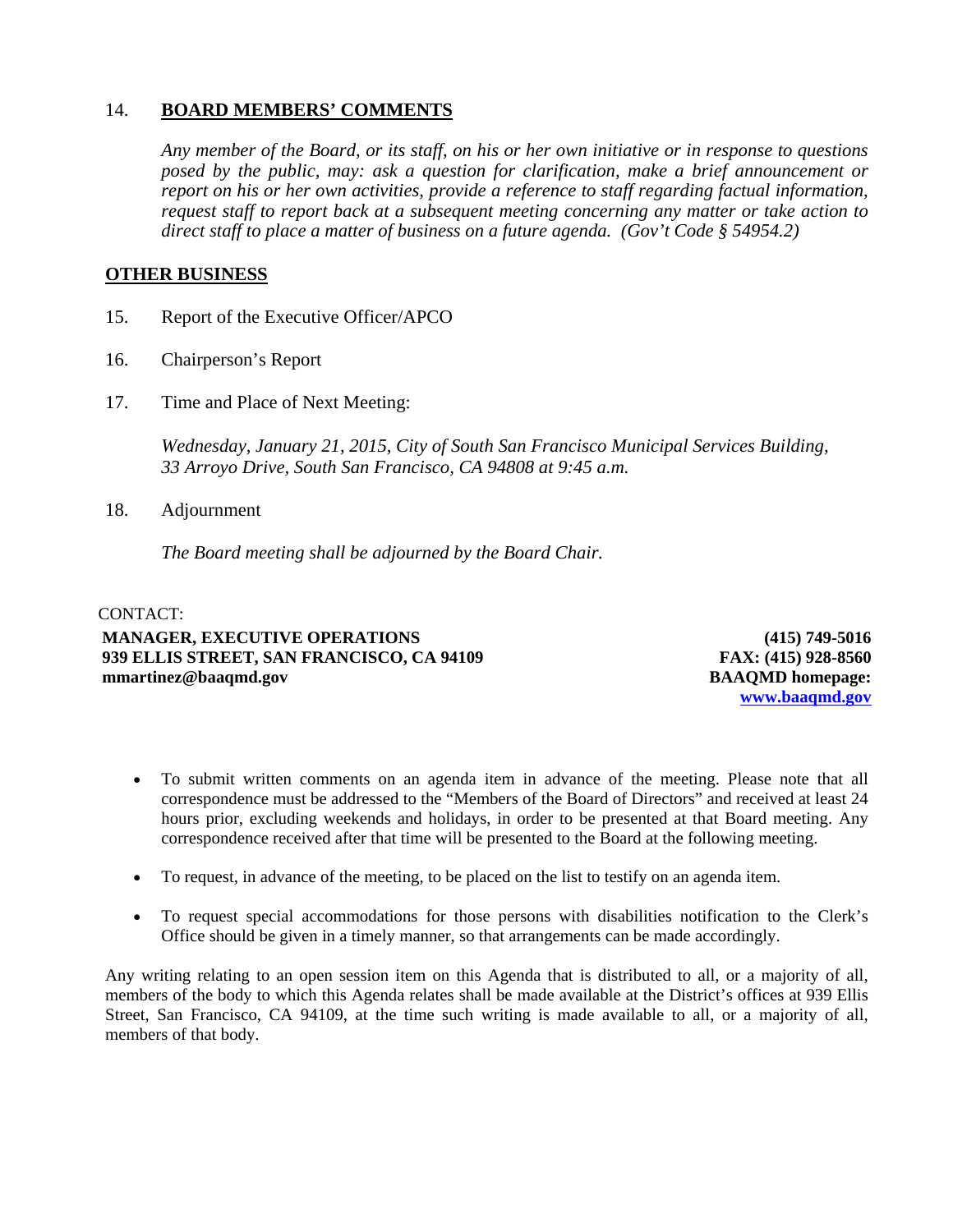## **BAY AREA AIR QUALITY MANAGEMENT DISTRICT 939 ELLIS STREET, SAN FRANCISCO, CALIFORNIA 94109 FOR QUESTIONS PLEASE CALL (415) 749-5016 or (415) 749-4941**

## **EXECUTIVE OFFICE: MONTHLY CALENDAR OF AIR DISTRICT MEETINGS**

# **DECEMBER 2014**

| <b>TYPE OF MEETING</b>                                                                                                         | DAY             | <b>DATE</b> | TIME         | <b>ROOM</b>       |
|--------------------------------------------------------------------------------------------------------------------------------|-----------------|-------------|--------------|-------------------|
| <b>Board of Directors Executive Committee</b><br>(Meets on the $3^{rd}$ Monday of each Month) - CANCELLED                      | <b>Monday</b>   | 15          | 9:30 a.m.    | <b>Board Room</b> |
| <b>Board of Directors Personnel Committee</b><br>(Meets At the Call of the Chair)                                              | <b>Monday</b>   | 15          | $9:30$ a.m.  | <b>Board Room</b> |
| <b>Board of Directors Ad Hoc Building</b><br><b>Committee</b> (At the Call of the Chair)                                       | <b>Monday</b>   | 15          | $11:00$ a.m. | <b>Board Room</b> |
| <b>Board of Directors Regular Meeting</b><br>(Meets on the $1^{st}$ & $3^{rd}$ Wednesday of each Month)                        | Wednesday       | 17          | $9:45$ a.m.  | <b>Board Room</b> |
| <b>Board of Directors Mobile Source</b><br><b>Committee</b> (Meets on the $4th$ Thursday of each Month)                        | <b>Thursday</b> | 18          | $9:30$ a.m.  | <b>Board Room</b> |
| <b>Board of Directors Budget &amp; Finance</b><br><b>Committee</b> (Meets on the $4th$ Wednesday of each<br>Month) - CANCELLED | Wednesdav       | 24          | $9:30$ a.m.  | <b>Board Room</b> |

# **JANUARY 2015**

| <b>TYPE OF MEETING</b>                                                                                                                                                                                                                      | DAY             | <b>DATE</b> | TIME        | <b>ROOM</b>       |
|---------------------------------------------------------------------------------------------------------------------------------------------------------------------------------------------------------------------------------------------|-----------------|-------------|-------------|-------------------|
| <b>Board of Directors Regular Meeting</b><br>(Meets on the $Ist$ & $3rd$ Wednesday of each Month)                                                                                                                                           | Wednesday       | 7           | $9:45$ a.m. | <b>Board Room</b> |
| <b>Advisory Council Special Meeting/Retreat</b><br>(Meets on the $2^{nd}$ Wednesday of each Month)                                                                                                                                          | Wednesday       | 14          | $9:00$ a.m. | <b>Board Room</b> |
| <b>Board of Directors Climate Protection</b><br><b>Committee</b> – (Meets $3^{rd}$ Thursday every other Month)                                                                                                                              | <b>Thursday</b> | 15          | $9:30$ a.m. | <b>Board Room</b> |
| <b>Board of Directors Executive Committee</b><br>(Meets on the $3^{rd}$ Monday of each Month)                                                                                                                                               | <b>Monday</b>   | 19          | $9:30$ a.m. | <b>Board Room</b> |
| <b>Board of Directors Special Meeting/Retreat</b><br>(Meets on the $1^{st}$ & $3^{rd}$ Wednesday of each Month)<br><b>South San Francisco Municipal Building</b><br>(Council Chambers)<br>33 Arroyo Drive, South San Francisco, CA<br>94080 | Wednesday       | 21          | $9:45$ a.m. | <b>Board Room</b> |
| <b>Board of Directors Mobile Source</b><br><b>Committee</b> (Meets on the 4 <sup>th</sup> Thursday of each Month)                                                                                                                           | Thursday        | 22          | $9:30$ a.m. | <b>Board Room</b> |
| <b>Board of Directors Budget &amp; Finance</b><br><b>Committee</b> (Meets on the 4 <sup>th</sup> Wednesday of each<br>Month)                                                                                                                | Wednesday       | 28          | $9:30$ a.m. | <b>Board Room</b> |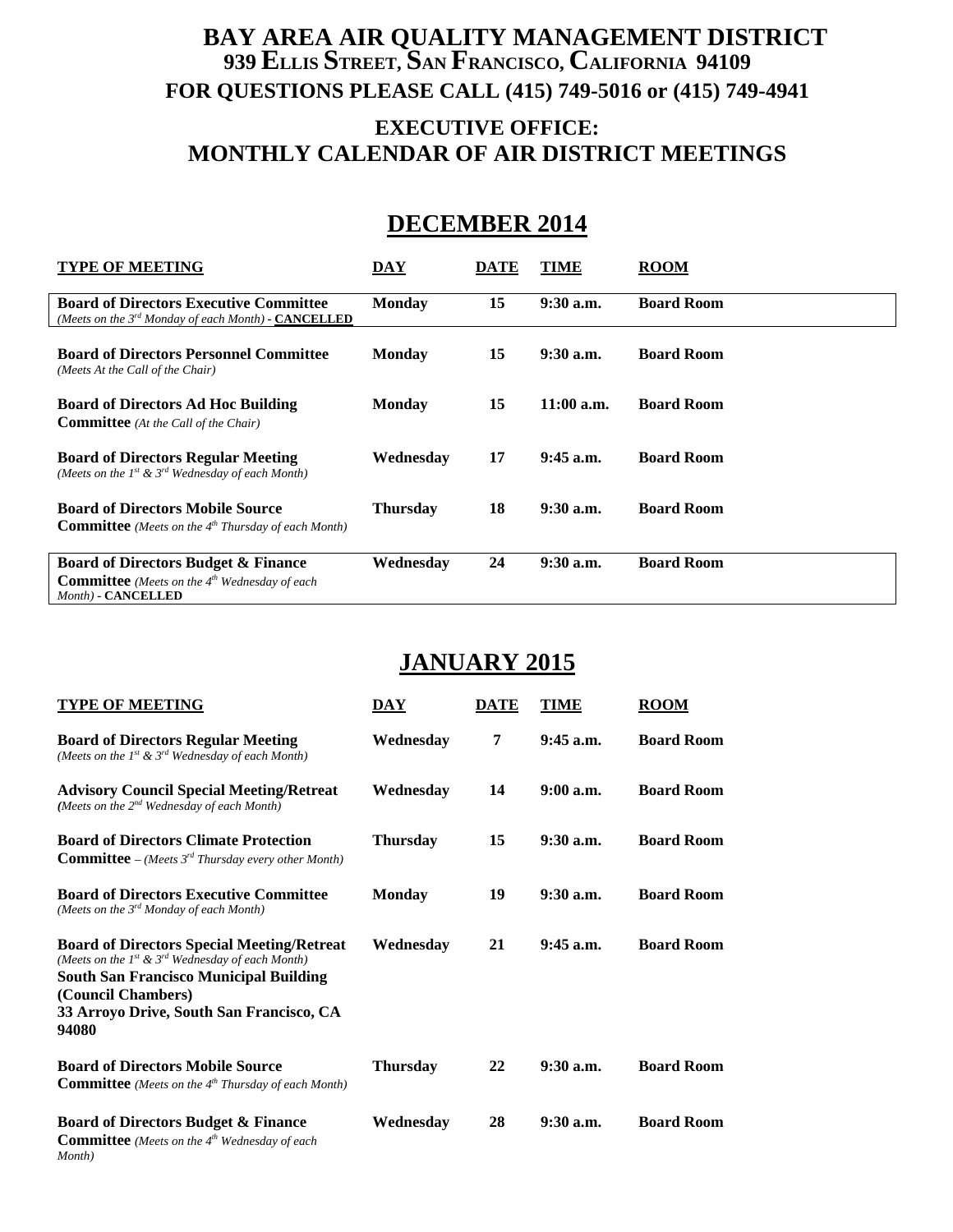# **FEBRUARY 2015**

| <b>TYPE OF MEETING</b>                                                                                                | DAY           | DATE | TIME        | ROOM              |
|-----------------------------------------------------------------------------------------------------------------------|---------------|------|-------------|-------------------|
| <b>Board of Directors Regular Meeting</b><br>(Meets on the $1^{st}$ & $3^{rd}$ Wednesday of each Month)               | Wednesday     | 4    | $9:45$ a.m. | <b>Board Room</b> |
| <b>Advisory Council Mtg.</b><br>(Meets on the $2^{nd}$ Wednesday of each Month)                                       | Wednesday     | 11   | $9:00$ a.m. | <b>Board Room</b> |
| <b>Board of Directors Executive Committee</b><br>(Meets on the $3^{rd}$ Monday of each Month)                         | <b>Monday</b> | 16   | $9:30$ a.m. | <b>Board Room</b> |
| <b>Board of Directors Regular Meeting</b><br>(Meets on the 1 <sup>st</sup> & 3 <sup>rd</sup> Wednesday of each Month) | Wednesdav     | 18   | $9:45$ a.m. | <b>Board Room</b> |
| <b>Board of Directors Budget &amp; Finance</b><br><b>Committee</b> (Meets on the $4th$ Wednesday of each<br>Month)    | Wednesday     | 25   | $9:30$ a.m. | <b>Board Room</b> |
| <b>Board of Directors Mobile Source</b><br><b>Committee</b> (Meets on the $4th$ Thursday of each Month)               | Thursday      | 26   | $9:30$ a.m. | <b>Board Room</b> |

**HL – 12/8/14 (9:40 a.m.) P/Library/Forms/Calendar/Calendar/Moncal**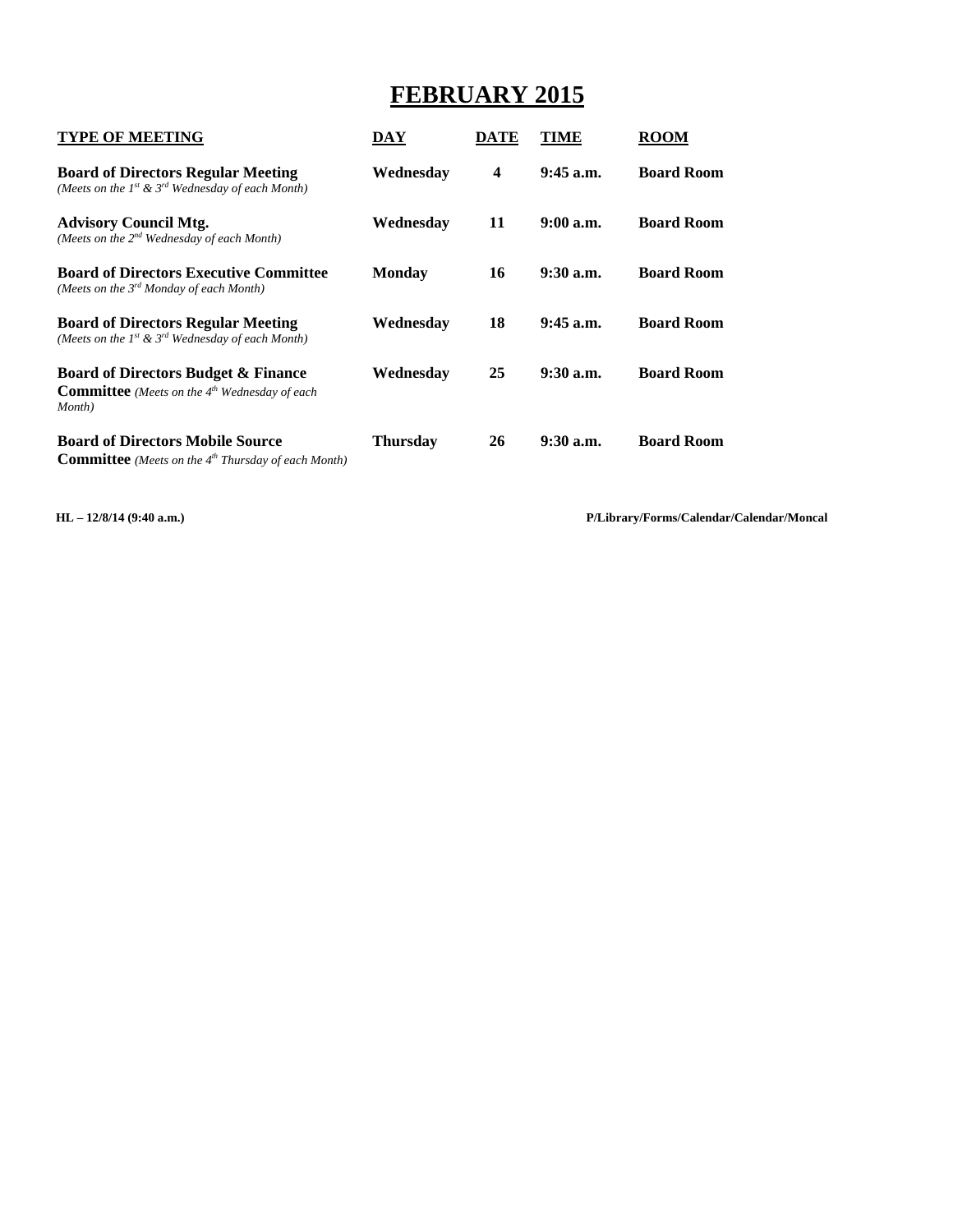## **BAY AREA AIR QUALITY MANAGEMENT DISTRICT**  Memorandum

- To: Chairperson Nate Miley and Members of the Board of Directors
- From: Jack P. Broadbent Executive Officer/Air Pollution Control Officer
- Date: December 3, 2014

Re: Minutes of the Regular Board of Directors Meeting of December 3, 2014

## RECOMMENDED ACTION

Approve the attached draft minutes of the Board of Directors Regular Meeting of December 3, 2014.

#### **DISCUSSION**

Attached for your review and approval are the draft minutes of the Board of Directors Regular Meeting of December 3, 2014.

Respectfully submitted,

Jack P. Broadbent Executive Officer/APCO

| Prepared by: | Sean Gallagher                                                                 |
|--------------|--------------------------------------------------------------------------------|
| Reviewed by: | Maricela Martinez                                                              |
| Attachment:  | Draft Minutes of the Board of Directors Regular Meeting of December 3,<br>2014 |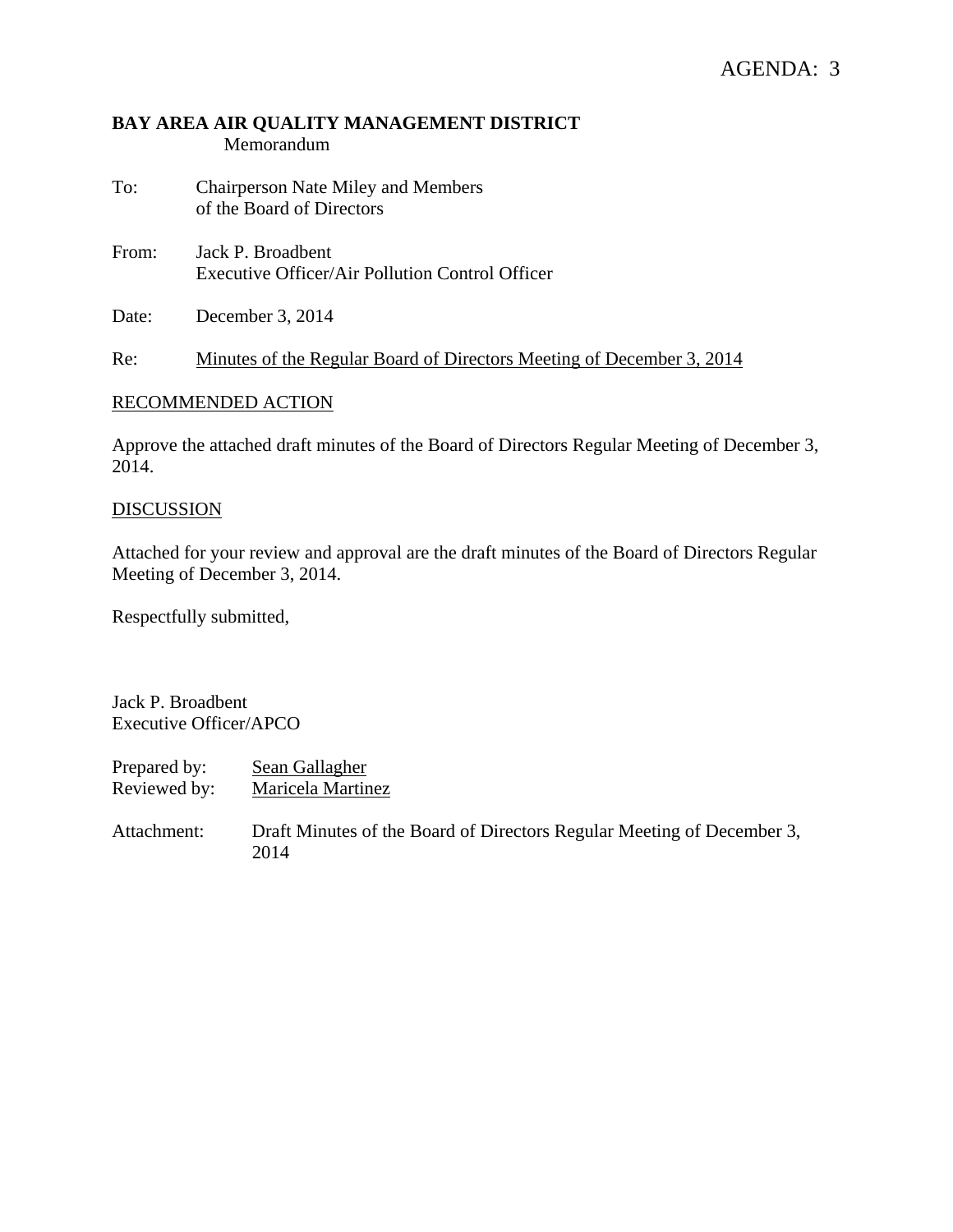Draft Minutes - Board of Directors Regular Meeting of December 3, 2014

Bay Area Air Quality Management District 939 Ellis Street San Francisco, CA 94109 (415) 749-5073

Board of Directors Regular Meeting Wednesday, December 3, 2014

## **DRAFT MINUTES**

*Note: Audio and video recordings of the meeting are available on the website of the Bay Area Air Quality Management District at http://www.baaqmd.gov/The-Air-District/Board-of-Directors/Agendas-and-Minutes.aspx.* 

**1. CALL TO ORDER:** Chairperson Nate Miley called the meeting to order at 9:54 a.m.

**Opening Comments:** None.

## **Roll Call:**

- Present: Chairperson Nate Miley; Vice-Chairperson Carole Groom; Secretary Eric Mar; and Directors Susan Adams, John Avalos, Tom Bates, Cindy Chavez, Margaret Fujioka, John Gioia, Scott Haggerty, David Hudson, Ash Kalra, Roger Kim (on behalf of Edwin Lee), Liz Kniss, Mark Ross and Brad Wagenknecht.
- Absent: Directors Teresa Barrett, Carol L. Klatt (resigned), Jan Pepper, Mary Piepho, Jim Spering and Shirlee Zane.

**Pledge of Allegiance:** Chairperson Miley led the Pledge of Allegiance.

**2. PUBLIC COMMENT ON NON-AGENDA MATTERS:** No requests received.

## **PROCLAMATION / AWARDS**

**3. The Board of Directors (Board) Recognized Naomi Bernardo as Recipient of the 2014 Rodney Swartzendauber Outstanding Inspector Award** 

Jack Broadbent, Executive Officer/Air Pollution Control Officer (APCO), commended Naomi Bernardo, Air Quality Inspector II of the Compliance and Enforcement Division, for receiving the 2014 Rodney Swartzendauber Outstanding Inspector Award.

NOTED PRESENT: Director Hudson was noted present at 9:58 a.m. and Director Mar was noted present at 10:00 a.m.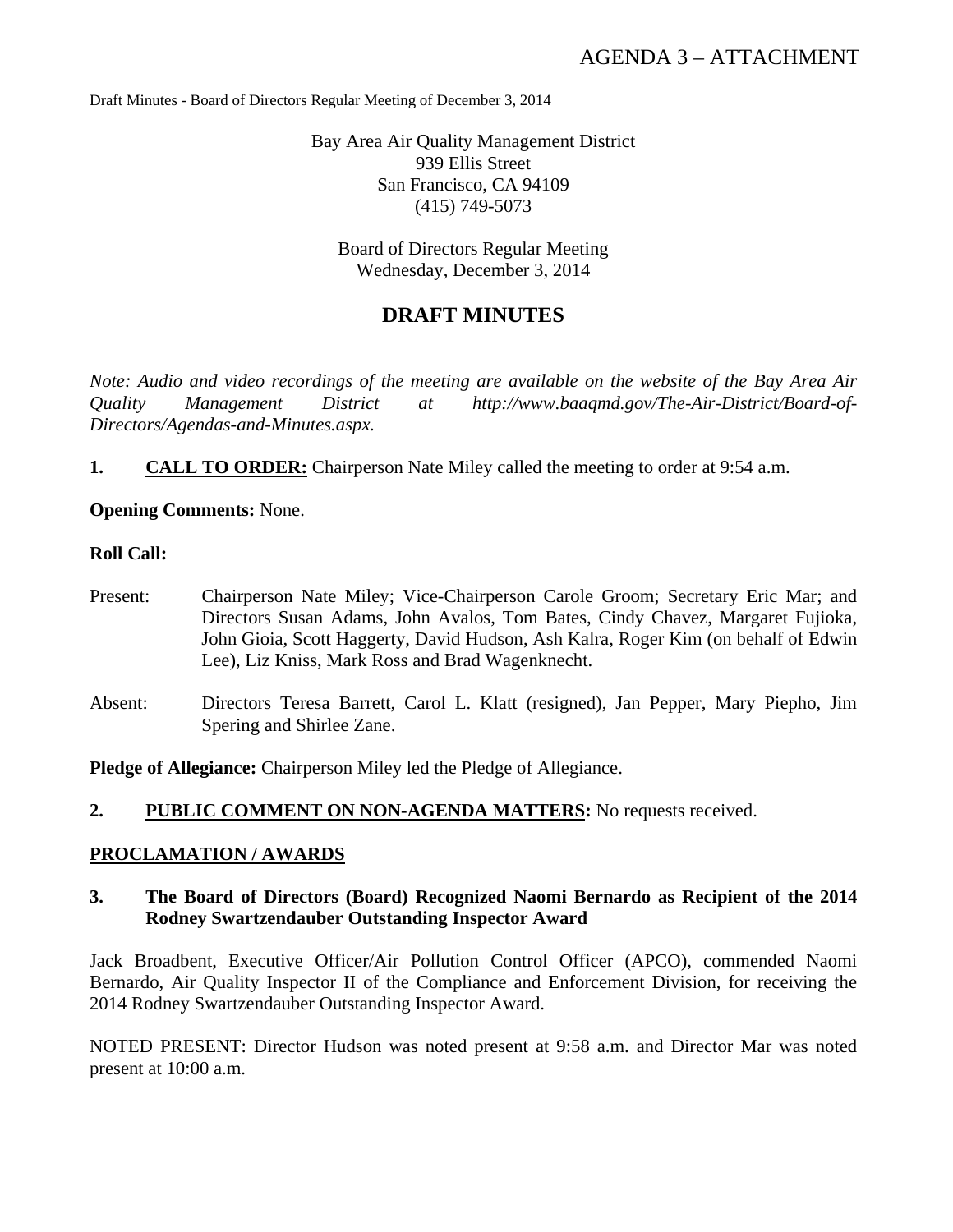## **4. The Board Recognized Employees Who Have Completed Milestones of Twenty-Five (25), Thirty (30), Thirty-five (35), Forty (40), and Forty-Five (45) Years of Service with the Air District During this Second Half of the Calendar Year**

Director Avalos recognized Jeffery Matsuoka, Research Analyst of the Planning, Rules and Research Division, who completed the milestone of twenty-five (25) years of service with the Air District during this second half of the calendar year. Mr. Matsuoka addressed the Board in appreciation.

Director Avalos recognized David Garrison, RTO Supervisor of the Compliance and Enforcement Division, in absentia, who completed the milestone of twenty-five (25) years of service with the Air District during this second half of the calendar year. Wayne Kino, Director of Compliance and Enforcement, accepted the recognition on behalf of Mr. Garrison.

Director Mar recognized May Leung, Air Quality Permit Technician of the Engineering Division, who completed the milestone of twenty-five (25) years of service with the Air District during this second half of the calendar year. Ms. Leung addressed the Board in appreciation.

NOTED PRESENT: Directors Bates and Kalra were noted present at 10:11 a.m.

Director Mar recognized Scott Owen, Supervising Air Quality Engineer of the Engineering Division, who completed the milestone of thirty (30) years of service with the Air District during this second half of the calendar year. Mr. Owen addressed the Board in appreciation.

Chairperson Miley recognized Helen Lee, Administrative Secretary of the Executive Office, who completed the milestone of twenty-five (25) years of service with the Air District during this second half of the calendar year. Ms. Lee addressed the Board in appreciation.

NOTED PRESENT: Director Fujioka was noted present at 10:16 a.m.

Chairperson Miley recognized Rochelle Reed, Air Quality Technician of the Counsel's Office, who completed the milestone of twenty-five (25) years of service with the Air District during this second half of the calendar year. Ms. Reed addressed the Board in appreciation.

Chairperson Miley recognized Dinesh Patel, Principal Air Quality Chemist of the Technical Services Division, in absentia, who completed the milestone of twenty-five (25) years of service with the Air District during this second half of the calendar year.

Director Gioia recognized Kim Karas, Director of Engineering, who completed the milestone of forty (40) years of service with the Air District during this second half of the calendar year. Mr. Karas addressed the Board in appreciation.

Director Groom recognized Ruth Argueta, Air Quality Technician of the Compliance and Enforcement Division, who completed the milestone of forty (40) years of service with the Air District during this second half of the calendar year. Ms. Argueta addressed the Board in appreciation.

## **CLOSED SESSION**

The Board adjourned to Closed Session at 10:27 a.m.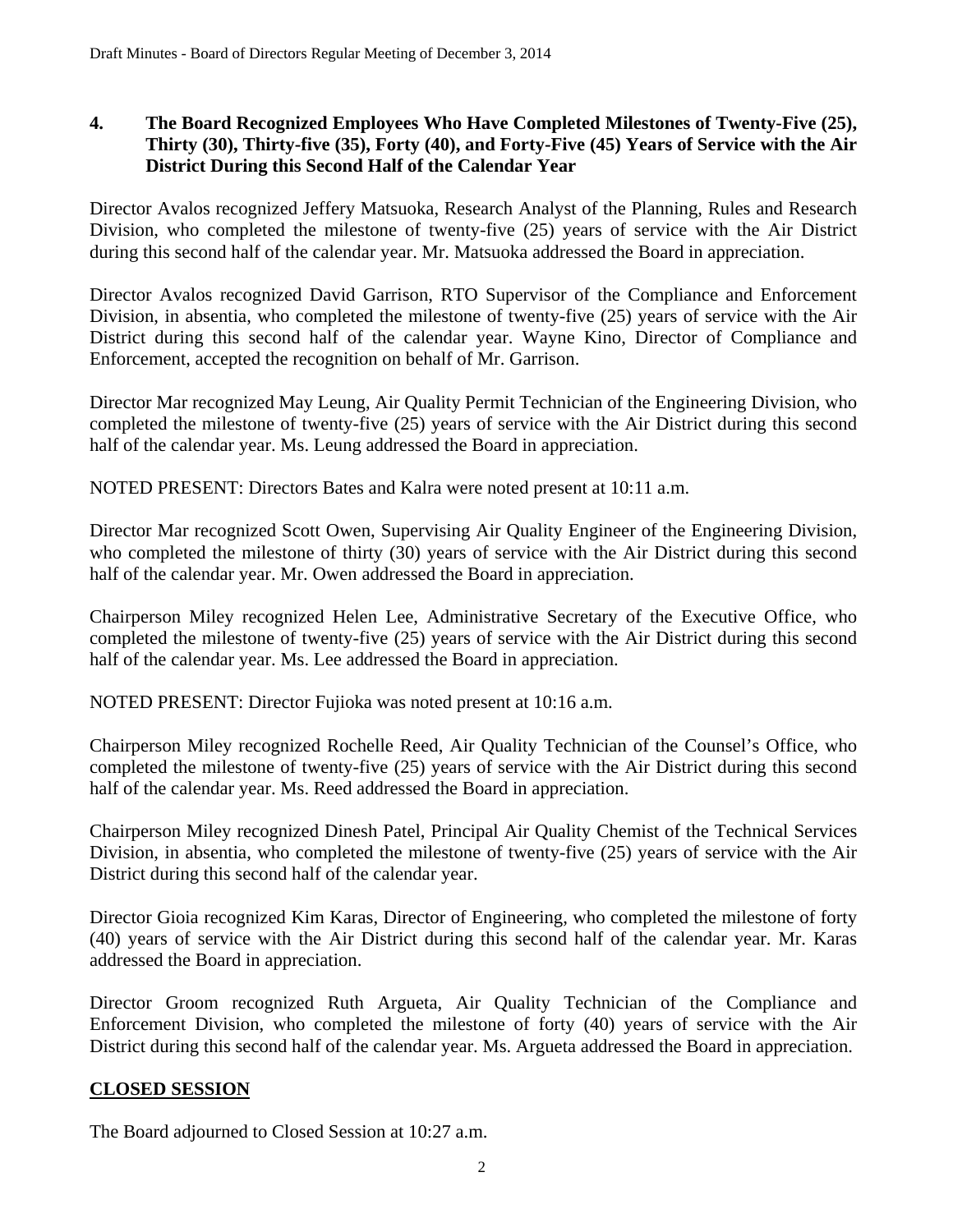## **5. EXISTING LITIGATION (Government Code Section 54956.9(a)) (Out of Order Agenda Item 14)**

Pursuant to Government Code Section 54956.9(a), the Board met in closed session with legal counsel to consider the following cases:

**Communities for a Better Environment, et al. v. Bay Area AQMD, Kinder Morgan Material Services, LLC, et al., Real Parties in Interest,** San Francisco County Superior Court, Case No. CPF-14-513557, First District Court of Appeal, Case No. Pending.

## **OPEN SESSION**

The Board resumed Open Session at 10:47 a.m. with no reportable action.

## **CONSENT CALENDAR (ITEMS 6 – 10) (Agenda Items 5 – 9)**

- **6. Minutes of the Board Regular Meeting of November 17, 2014;**
- **7. Board Communications Received from November 17, 2014 through December 2, 2014;**
- **8. Notice of Violations Issued and Settlements in Excess of \$10,000 in the month of October 2014;**
- **9. Contract Amendment to Provide Support for Greenhouse Gas (GHG) and Criteria Pollutant Emissions Reductions Efforts for Super Bowl 2016; and**
- **10. Cooperative Air District Enforcement of the Refrigerant Management Program with the California Air Resources Board.**

Board Comments: None.

Public Comments: No requests received.

Board Action:

Director Groom made a motion, seconded by Director Haggerty, to approve Consent Calendar Items 6 through 10 (agenda items 5 through 9), inclusive; and the motion carried by the following vote of the Board:

| AYES:    | Avalos, Bates, Chavez, Fujioka, Gioia, Groom, Haggerty, Hudson, Kalra, Kim, |
|----------|-----------------------------------------------------------------------------|
|          | Kniss and Miley.                                                            |
| NOES: \  | None.                                                                       |
| ABSTAIN: | None.                                                                       |
| ABSENT:  | Adams, Barrett, Klatt, Mar, Pepper, Piepho, Ross, Spering, Wagenknecht and  |
|          | Zane.                                                                       |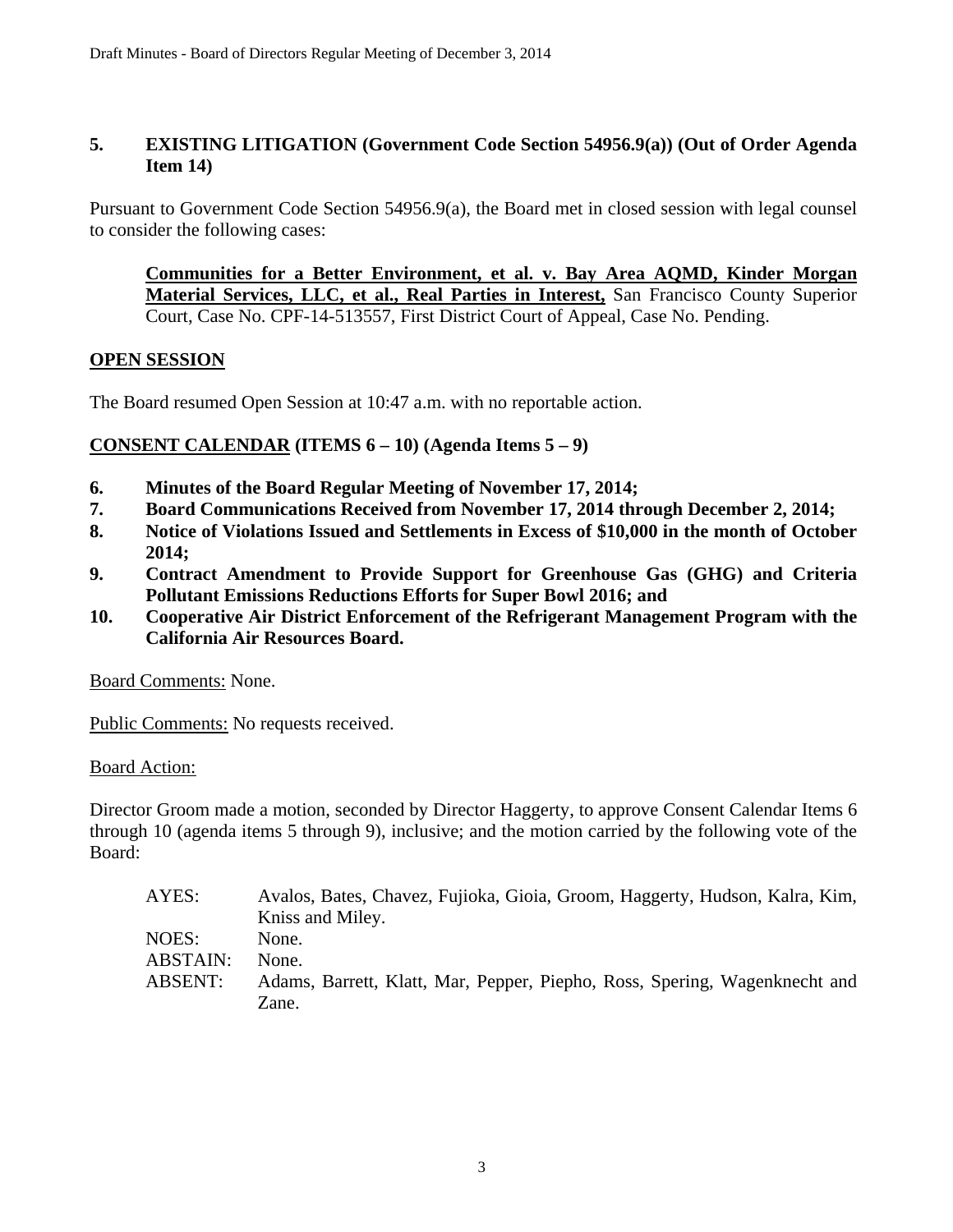## **COMMITTEE REPORTS**

## **11. Report of the Stationary Source Committee (SSC) Meeting of November 24, 2014 (Agenda Item 10)**  Committee Chairperson Gioia

The SSC met on Monday, November 24, 2014, and approved the minutes of October 1, 2014.

The SSC received and discussed the staff presentation *Review of Refinery Emission Reduction Approaches*, including background; an overview of the staff evaluation of potential approaches to implement a strategy to reduce emissions from refineries by 20% or by as much as is feasible; a summary of evaluation criteria; a summary of approaches evaluated; a summary of evaluation results; recommendations; and next steps. This issue will be on the agenda for the December 17, 2014 Board meeting.

The SSC then received and discussed the staff presentation *Tesoro Refinery Flaring Activity*, including a diagram of a typical flare system; summaries of flare monitoring and management rules; and overviews of the Tesoro flare system and previous flaring.

The SSC then received and discussed the staff presentation *Discretionary Permits under the California Environmental Quality Act (CEQA)*, including a summary of CEQA statutory provisions; Office of Planning and Research CEQA guidelines; court decisions; and examples from Air District regulations.

The next meeting of the SSC is at the call of the Chair.

Board Comments: None.

Public Comments: No requests received.

Board Action: None; receive and file.

**12. Report of the Budget and Finance Committee (BFC) Meeting of November 26, 2014 (Agenda Item 11)**  Committee Chairperson Groom

The BFC met on Wednesday, November 26, 2014, and approved the minutes of April 23, 2014.

The BFC received and discussed the staff presentation *Fourth Quarter Financial Report – Fiscal Year Ending (FYE) 2014*, including an overview of general fund revenues and expenses, revenue and expense year-over-year comparisons, investments, fund balances, purchasing reporting requirements, and cumulative vendor payments in excess of \$70,000.

The BFC then received and discussed the staff presentation *First Quarter Financial Report – FYE 2015*, including an overview of general fund revenues and expenses, revenue and expense year-overyear comparisons, investments, fund balances, purchasing reporting requirements, and cumulative vendor payments in excess of \$70,000.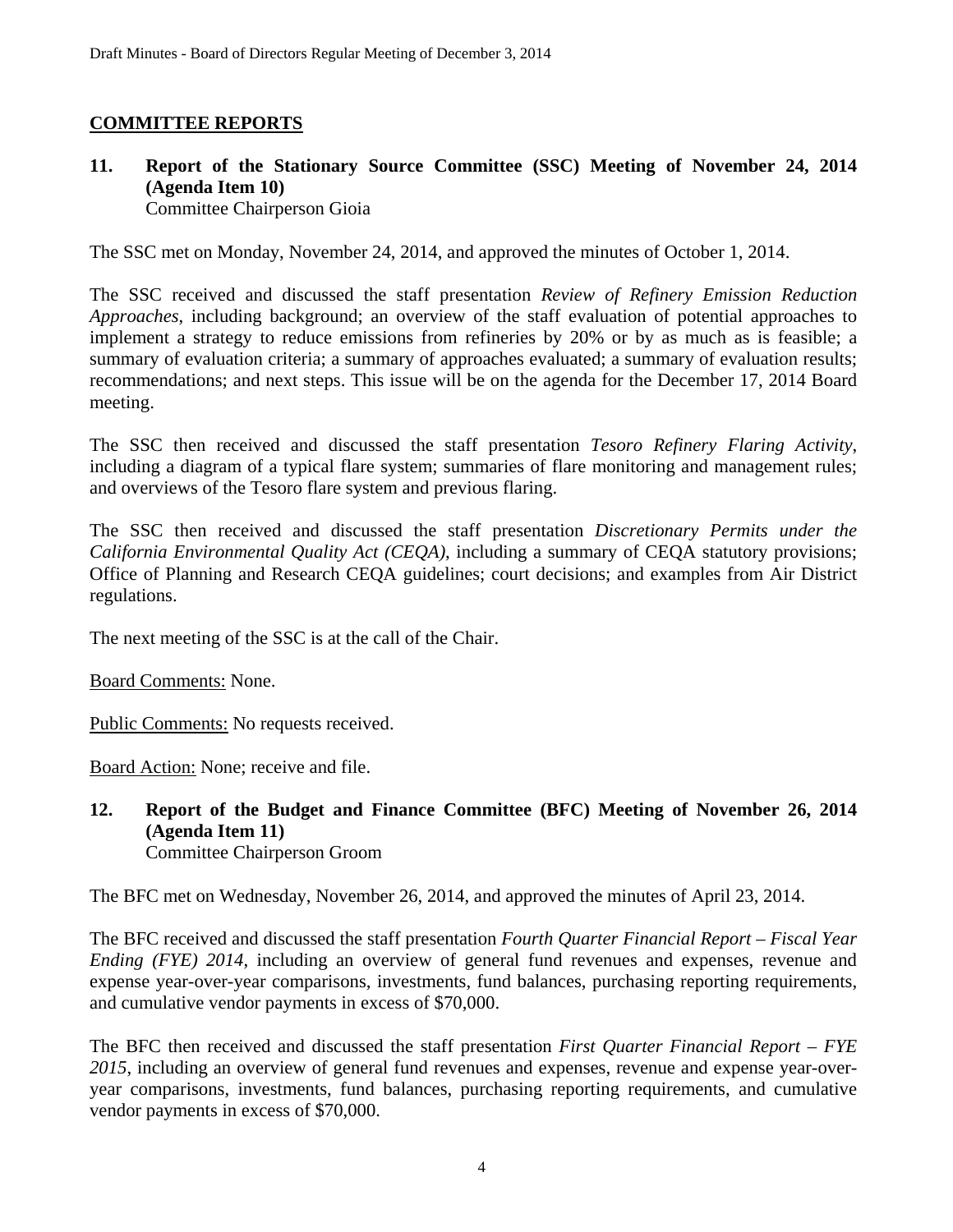The BFC then received and discussed the staff presentation *939 Ellis Street Sale Proceeds*. Based on this discussion, the BFC recommends the Board:

- 1. Appropriate \$1,103,103 in the current fiscal year to cover the monthly base rent of 939 Ellis Street; and
- 2. Transfer remaining sale proceeds to the General Fund Building Reserves to:
	- a. Use towards purchase of 375 Beale Street Office Space (minimum of \$8.5M has been committed); and
	- b. Finance current and future building needs and obligations.

The next meeting of the BFC is Wednesday, January 28, 2015, at 9:30 a.m.

## Board Action:

Director Groom made a motion, seconded by Director Kniss, to approve the recommendations of the BFC.

## Board Comments:

The Board and staff discussed when lease payments began or begin on each property; the state of discussions with the Metropolitan Transportation Commission (MTC) regarding the cost of project delays; construction schedule update; MTC efforts to expedite the departure of the current tenant at 375 Beale Street; and the loan payment schedule.

Public Comments: No requests received.

Board Action (continued):

The motion carried by the following vote of the Board:

| AYES:    | Avalos, Bates, Chavez, Fujioka, Gioia, Groom, Haggerty, Hudson, Kalra, Kim, |
|----------|-----------------------------------------------------------------------------|
|          | Kniss and Miley.                                                            |
| NOES:    | None.                                                                       |
| ABSTAIN: | None.                                                                       |
| ABSENT:  | Adams, Barrett, Klatt, Mar, Pepper, Piepho, Ross, Spering, Wagenknecht and  |
|          | Zane.                                                                       |

## **13. Report of the Climate Protection Committee (CPC) Meeting of December 1, 2014 (Agenda Item 12)**

Committee Chairperson Avalos

The CPC met on Monday, December 1, 2014, and approved the minutes of September 29, 2014.

The CPC received and discussed the presentation *The Marin Carbon Project, Carbon Farming: Increasing Carbon Capture on California's Working Lands* by Jeff Creque, Carbon Cycle Institute,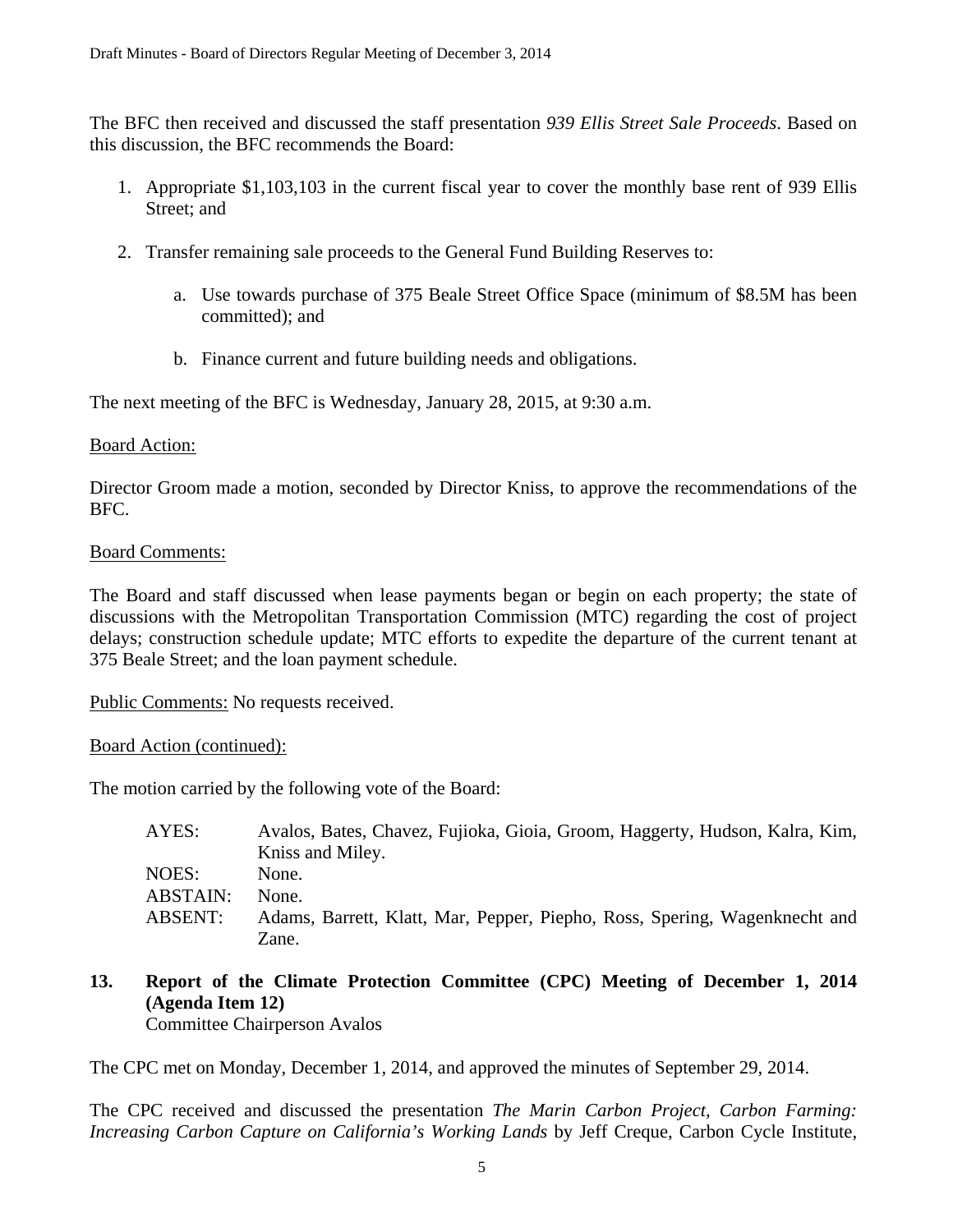including background on the project's objective to increase carbon sequestration in agricultural soils via application of compost; estimates of benefits related to carbon sequestration, GHG emissions reductions, and agricultural productivity; California rangelands carbon sequestration and GHG mitigation potential; discussion of the Corda Ranch pilot project; quantification of carbon farm impacts; and increases in soil moisture and other carbon capture synergies.

The CPC then received and discussed the presentation *Local Climate Action Plans*, including background on Air District support for local climate action plans and their relevance to the 10-point Climate Protection Work Program and Regional Climate Protection Strategy; a summary of Bay Area cities with adopted climate action plans; current emissions reduction targets and estimated GHG reductions; common and innovative GHG reduction measures; examples of voluntary versus mandatory measures; implementation strategies; climate action plans as related to cap-and-trade funds; and next steps.

The next meeting of the CPC is on Thursday, January 15, 2015, at 9:30 a.m.

Board Comments: None.

Public Comments: No requests received.

Board Action: None; receive and file.

## **PRESENTATION**

## **14. Wood Smoke Program (Agenda Item 13)**

Mr. Broadbent introduced the topic and Eric Stevenson, Director of Technical Services, who gave the initial staff presentation *Wood Smoke Program* through slide 5, *Survey Data Results*, including localized impacts; wood smoke in San Geronimo Valley; and survey data results.

Mr. Stevenson introduced Brian Bunger, District Counsel, who gave the continued staff presentation *Wood Smoke Program* through slide 7, *Air District Rule Development*, including Air District authority and rule development.

Mr. Bunger introduced Mr. Kino, who gave the remainder of the staff presentation *Wood Smoke Program*, including wood smoke rule development, wood smoke model ordinance and rule development schedule.

## Board Comments:

The Board and staff discussed staff's current vision for the upcoming rule-making process; a possible restriction of the exemption; how the Air District works with local jurisdictions with wood smoke regulations in place, both at initial program launch and since that time; public comments received, particularly from Richard Winge, regarding rental properties with wood burning as the sole source of heat; the adversarial tone of correspondence received on this topic; the absence of emergency or expedited rule-making authority and potential efforts to engage the legislature to expand Air District authority to allow it; what types of wood-burning devices are being used and whether U.S. Environmental Protection Agency (EPA)-approved devices are an improvement in terms of heating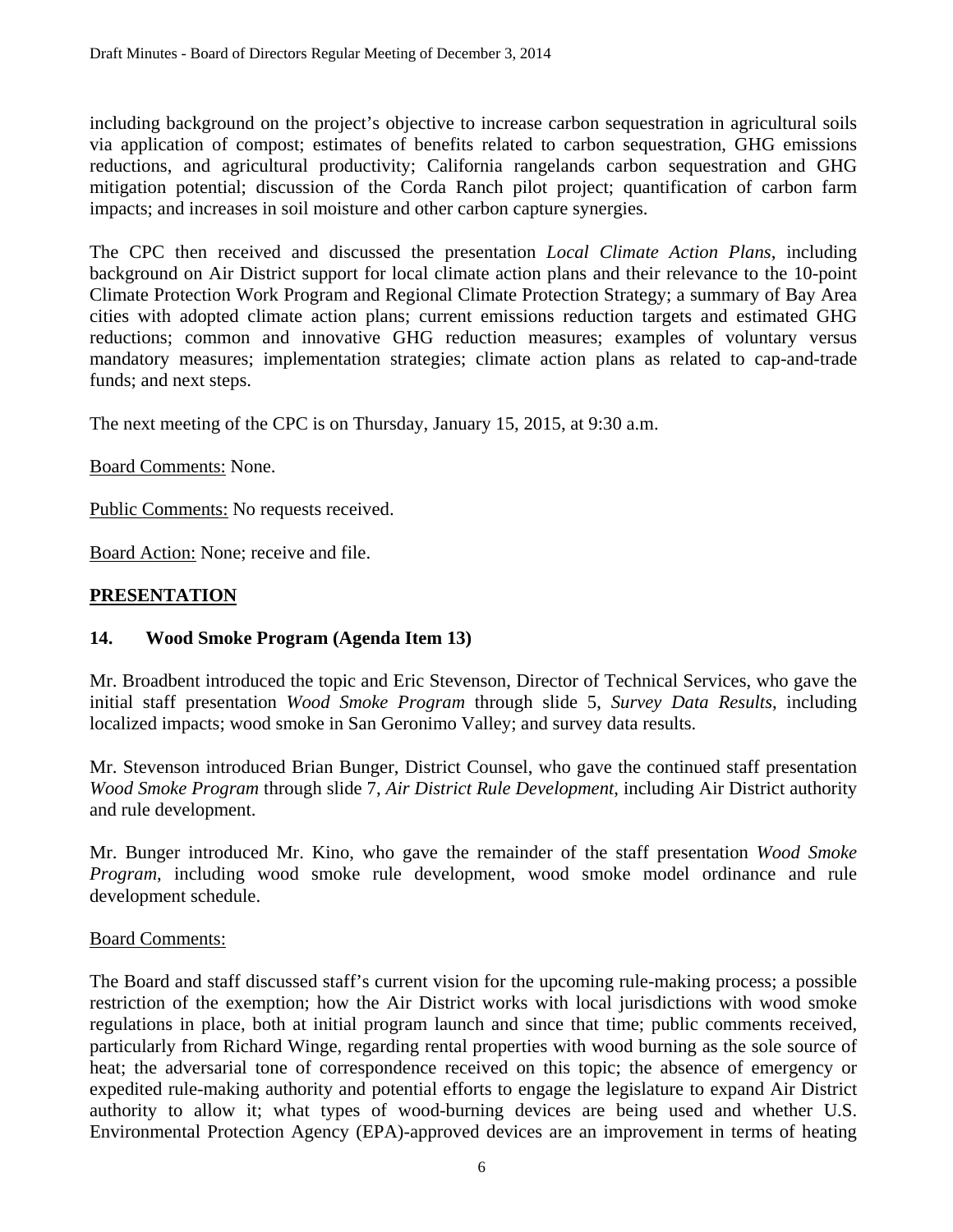capabilities; why the four cities were selected for slide 5, *Survey Data Results*; the desire for a list of the worst offending cities in descending order; abuses of the current exemption and potential rule revisions to override, alter or cancel the exemption or revise downward the air pollution levels at which Spare the Air Days are called; which cities and counties have already adopted local ordinances regarding wood smoke; the importance of an education campaign, both directly targeting the public and through Board members and their affiliations; the need for a multi-pronged approach beyond legislation and rule-making, including, but not limited to, education; possible air quality impacts of different types of wood fuel; the value added through the adoption of local wood smoke ordinances; the number of low-income residents who rely on wood burning for heat in western Marin County; the value of advancing this campaign during non-winter seasons; a commendable new Spare the Air television advertisement and staff participation at a public event in Marin County; whether the Air District can mandate remodel and new construction requirements; the importance of focusing the outreach campaign on improved community health; Marin County Supervisor Steve Kinsey's concern about a moratorium on wood burning given efforts by some residents to upgrade to EPA-certified devices; the value of providing some level of Air District funding for local jurisdictions working on local wood smoke ordinances; staff opinion regarding EPA-certified devices; possible escalation of fines and penalties; whether property owners or tenants are ultimately fined and penalized; the possibility of penalizing property owners and only providing notification to tenants; the possibility of requiring non-wood burning heat sources in residential rentals; the significant education campaign needed relative to the dangers of wood smoke emissions in the Bay Area; clarification about what penalties may be leveled against property owners as opposed to tenants; the viability of creating a provision that allows for applying the purchase price of an improved heating unit against fines and penalties for wood smoke violations; and the need for greater clarification of the enforcement process as this discussion and rule-making advance.

NOTED PRESENT: Director Adams was noted present at 11:25 a.m., Director Ross was noted present at 11:42 a.m. and Director Wagenknecht was noted present at 11:54 a.m.

## Public Comments:

Julio Focaracci addressed the Board in support of regulations to eliminate wood smoke.

Haden Werhan submitted written material and addressed the Board while playing back two videos regarding his residential neighbor's burning of refuse.

Lane Arye addressed the Board regarding the incessant smoke in and around homes in the San Geronimo Valley; in support of a moratorium on wood burning, enhanced enforcement of current regulations and an enhanced outreach program; and in opposition to allowing or encouraging EPAapproved devices as a provision of an Air District wood smoke resolution, construction remodeling as a trigger for upgrades, and to a continuation of an exemption provision.

## Board Comments (continued):

The Board and staff discussed return of the topic to an SSC agenda as soon as possible in the new year; whether the video played my Mr. Werhan can be used as the basis for engaging the perpetrator; the advisability of expanding the program beyond residential; and the recommendation to begin public announcements regarding the dangers of illegal trash burning as soon as possible in advance of the year-end holidays.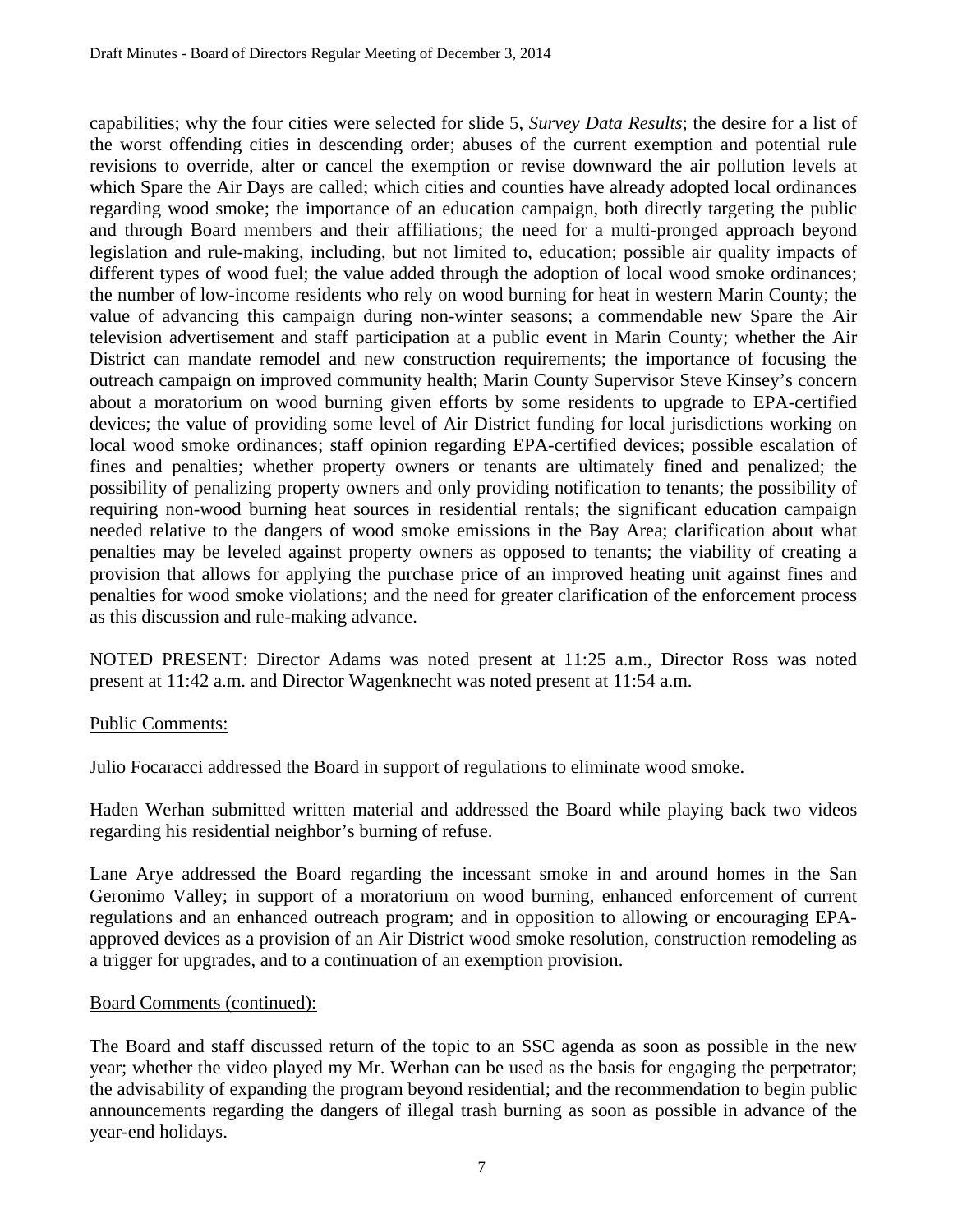Board Action: None; receive and file.

## **15. PUBLIC COMMENT ON NON-AGENDA MATTERS:** No requests received.

## 16. **BOARD MEMBERS' COMMENTS:** None.

## **OTHER BUSINESS**

## **17. Report of the Executive Officer/APCO:**

Mr. Broadbent gave the staff presentation *Winter PM2.5 [Fine Particulate Matter] Seasons*; reported out on the recent conference, My Air Quality: Using Sensors to Know What's in Your Air, as jointly hosted by the California APCOs Association (CAPCOA), the Air District and South Coast Air Quality Management District; announced the appointment by Governor Edmund G. Brown of Barbara Lee, former APCO for the Northern Sonoma County Air Pollution Control District, as Director of the California Department of Toxic Substances Control; announced the appointment by Air District staff of Maricela Martinez, former Executive Secretary II, as Manager, Executive Operations; and played back a newly completed promotional video produced by CAPCOA.

The Board and staff discussed sharing the CAPCOA video with the public relations and outreach offices of the nine Bay Area counties.

## **18. Chairperson's Report:** None.

## **19. Time and Place of Next Meeting:**

Wednesday, December 17, 2014, Bay Area Air Quality Management District Headquarters, 939 Ellis Street, San Francisco, California 94109 at 9:45 a.m.

**20. Adjournment:** The Board meeting adjourned at 12:27 p.m.

Sean Gallagher Clerk of the Boards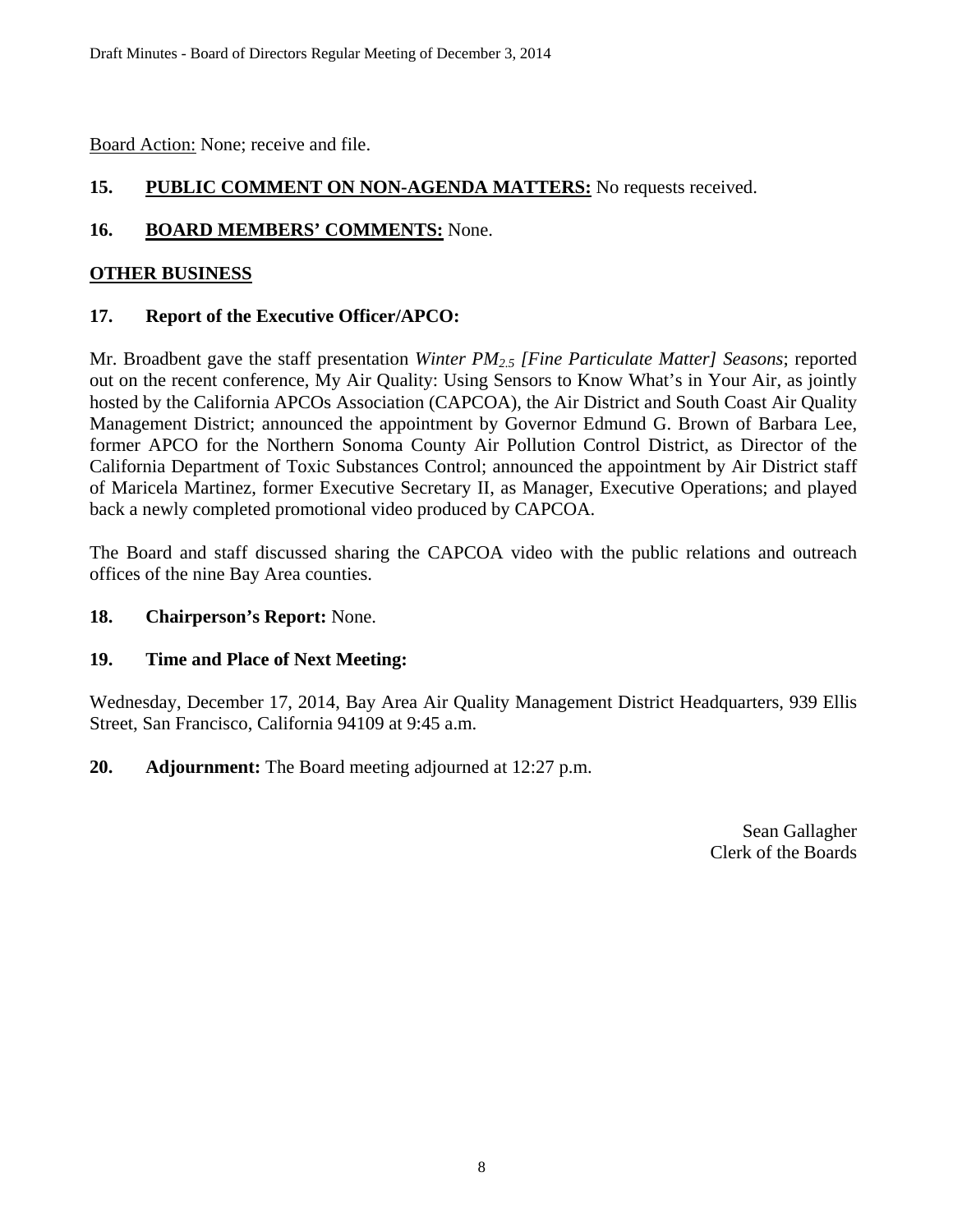## **BAY AREA AIR QUALITY MANAGEMENT DISTRICT**  Memorandum

- To: Chairperson Nate Miley and Members of the Board of Directors
- From: Jack P. Broadbent Executive Officer/APCO
- Date: December 4, 2014

Re: Board Communications Received from December 3, 2014 through December 16, 2014

## RECOMMENDED ACTION

None; receive and file.

#### **DISCUSSION**

Copies of communications directed to the Board of Directors received by the Air District from December 3, 2014 through December 16, 2014, if any, will be at each Board Member's place at the December 17, 2014 Board meeting.

Respectfully submitted,

Jack P. Broadbent Executive Officer/APCO

Prepared by: Marjorie Villanueva Reviewed by: Maricela Martinez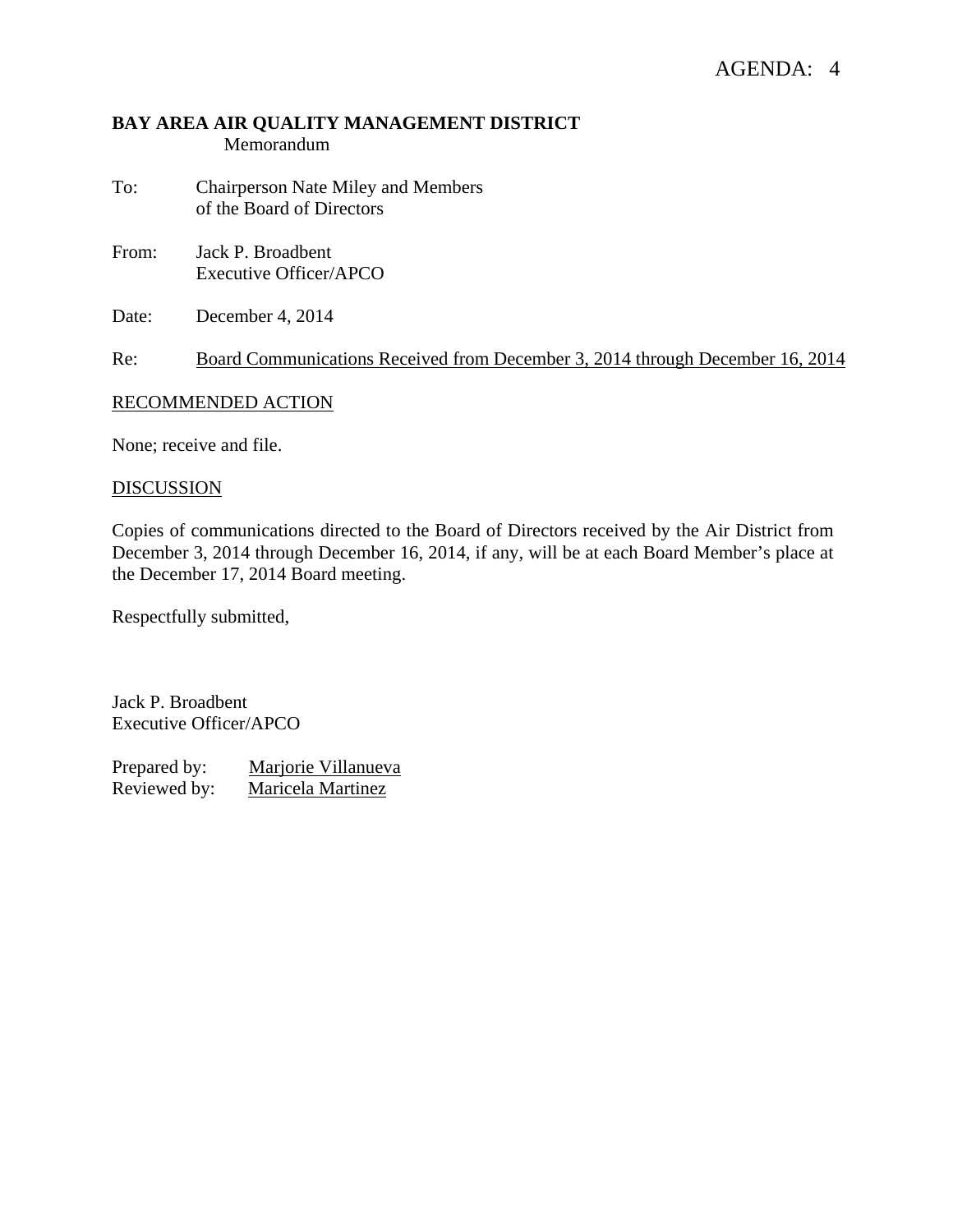## **BAY AREA AIR QUALITY MANAGEMENT DISTRICT**  Memorandum

- To: Chairperson Nate Miley and Members of the Board of Directors
- From: Jack P. Broadbent Executive Officer/APCO
- Date: December 3, 2014

Re: Air District Personnel on Out-of-State Business Travel

## RECOMMENDED ACTION

None; receive and file.

#### BACKGROUND

In accordance with Section 5.4 (b) of the Air District's Administrative Code, Fiscal Policies and Procedures Section, the Board is hereby notified of District personnel who have traveled on out-of-state business.

The report covers the out-of-state business travel for the month of November 2014. The monthly out-of-state business travel report is presented in the month following travel completion.

## DISCUSSION

The following out-of-state business travel activities occurred in the month of November 2014:

 Eric Stevenson, Technical Services Division Director, attended AWMA Conference Dealing with Refineries in Sarnia, Ontario November 4, 2014 – November 6, 2014

Respectfully submitted,

Jack P. Broadbent Executive Officer/APCO

Prepared by: Stephanie Osaze Reviewed by: Jeff McKay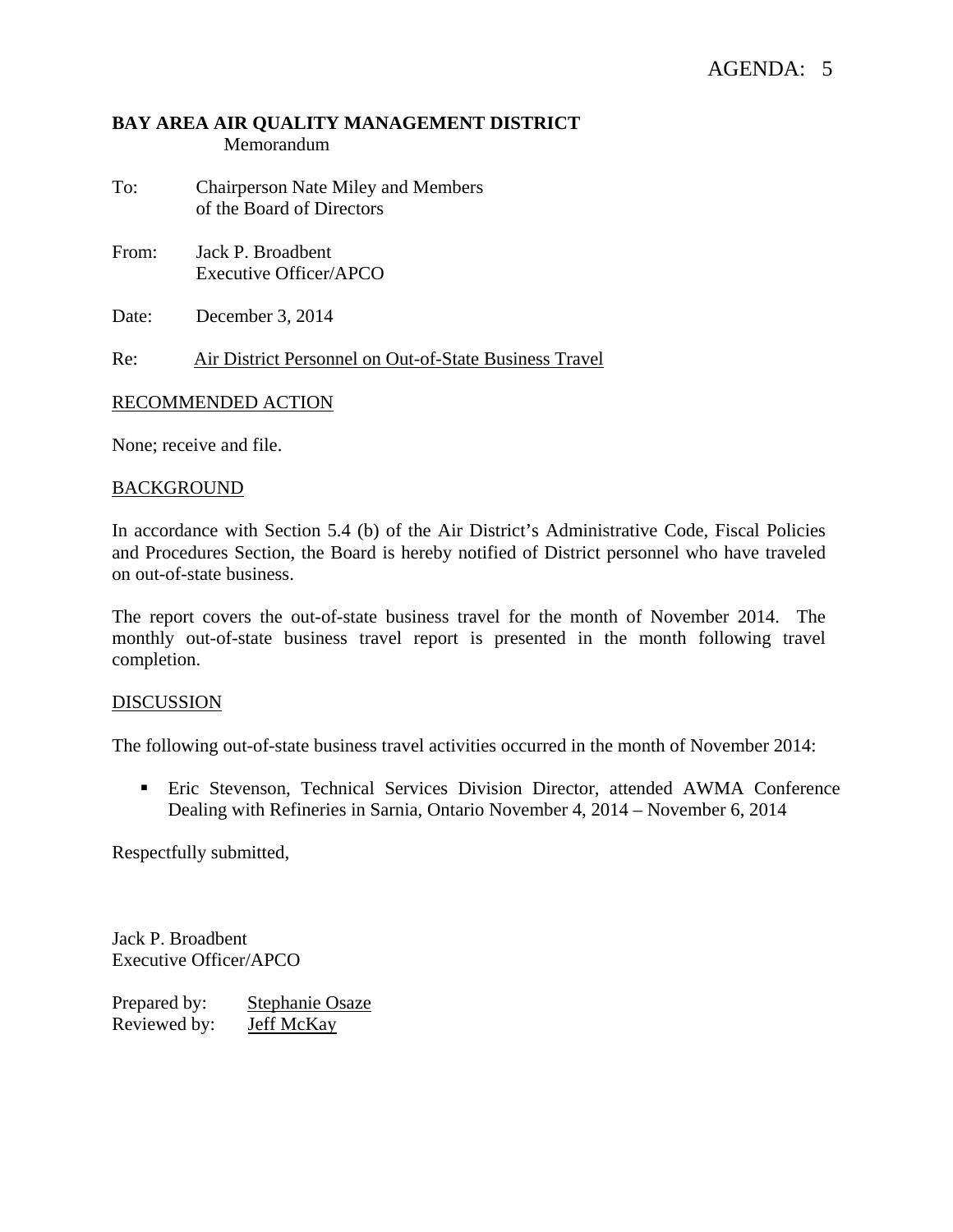## AGENDA: 6

## **BAY AREA AIR QUALITY MANAGEMENT DISTRICT**  Memorandum

- To: Chairperson Nate Miley and Members of the Board of Directors
- From: Jack P. Broadbent Executive Officer/APCO
- Date: December 9, 2014

Re: Notices of Violation Issued and Settlements in Excess of \$10,000 in November 2014

## RECOMMENDED ACTION

None; receive and file.

#### DISCUSSION

In accordance with Resolution No. 2012-08, attached to this Memorandum is a listing of all Notices of Violation issued, and all settlements for amounts in excess of \$10,000 during the calendar month prior to this report.

#### BUDGET CONSIDERATION/FINANCIAL IMPACT

The amounts of civil penalties collected are included in the Air District's general fund budget.

Respectfully submitted,

Jack P. Broadbent Executive Officer/APCO

Prepared by: Brian C. Bunger

Attachment: Notices of Violation Issued Listing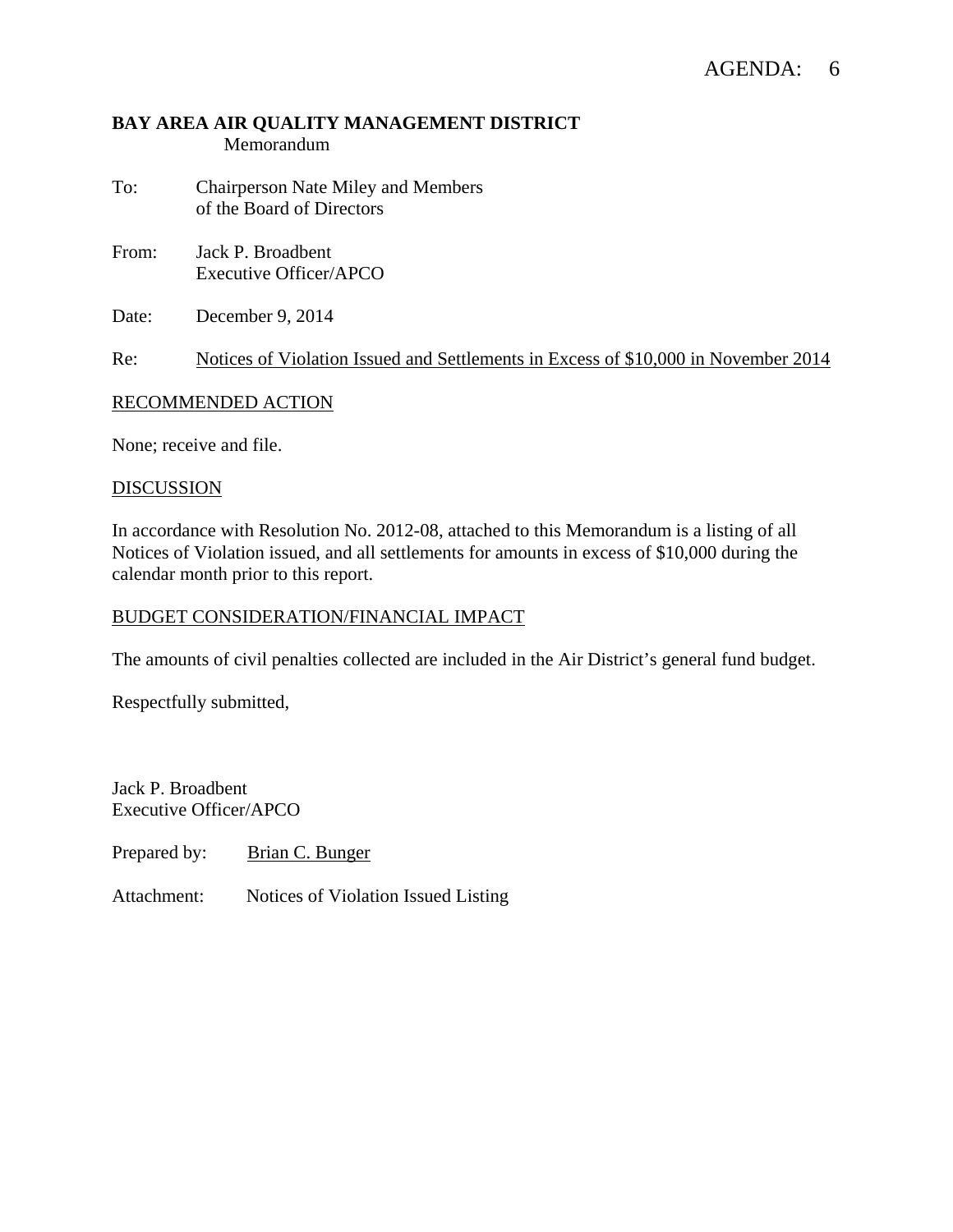## **NOTICES OF VIOLATION ISSUED**

| <b>Alameda</b>          |        |             |         |                         |                   |                                                |
|-------------------------|--------|-------------|---------|-------------------------|-------------------|------------------------------------------------|
| <b>Site Name</b>        | Site # | <b>City</b> | NOV#    | <b>Issuance</b><br>Date | <b>Regulation</b> | <b>Comments</b>                                |
| Tesla Motors Inc        | A1438  | Fremont     | A53210A | 11/13/14                | $2 - 6 - 307$     | Source Test 05-4880,<br>excess Nox             |
| Tesla Motors Inc        | A1438  | Fremont     | A53211A | 11/13/14                | $2 - 6 - 307$     | Source Test 05-4877,<br>excess $Nox \ (>11bs)$ |
| Tesla Motors Inc        | A1438  | Fremont     | A53212A | 11/13/14                | $2 - 6 - 307$     | Source Test 05-4876,<br>excess $Nox (>11bs)$   |
| <b>Tesla Motors Inc</b> | A1438  | Fremont     | A53213A | 11/13/14                | $2 - 6 - 307$     | Source Test 05-4875,<br>excess $Nox \ (>11bs)$ |

The following Notice(s) of Violation were issued in November 2014:

| <b>Contra Costa</b>                   |              |                 |         |                         |                   |                                                                                       |
|---------------------------------------|--------------|-----------------|---------|-------------------------|-------------------|---------------------------------------------------------------------------------------|
| <b>Site Name</b>                      | Site #       | <b>City</b>     | NOV#    | <b>Issuance</b><br>Date | <b>Regulation</b> | <b>Comments</b>                                                                       |
| Air Liquide Large<br>Industries US LP | B7419        | Rodeo           | A53830A | 11/4/14                 | $2 - 6 - 307$     | OS-5240, H2SO4<br>emissions > $P/C$ 23179,<br>part 9 limit                            |
| Bio Rad                               | <b>B5555</b> | <b>Hercules</b> | A53831A | 11/18/14                | $2 - 1 - 307$     | No source test or abatement<br>per permit condition 21056<br>and no quarterly testing |
| <b>Bio Rad</b>                        | <b>B5555</b> | Hercules        | A53831B | 11/18/14                | $9 - 8 - 503$     | No source test or abatement<br>per permit condition 21056<br>and no quarterly testing |
| Bio Rad                               | <b>B5555</b> | <b>Hercules</b> | A53832A | 11/18/14                | $2 - 1 - 307$     | No source test or abatement<br>per permit condition 21056<br>and no quarterly testing |
| <b>Bio Rad</b>                        | <b>B5555</b> | Hercules        | A53832B | 11/18/14                | $9 - 8 - 503$     | No source test or abatement<br>per permit condition 21056<br>and no quarterly testing |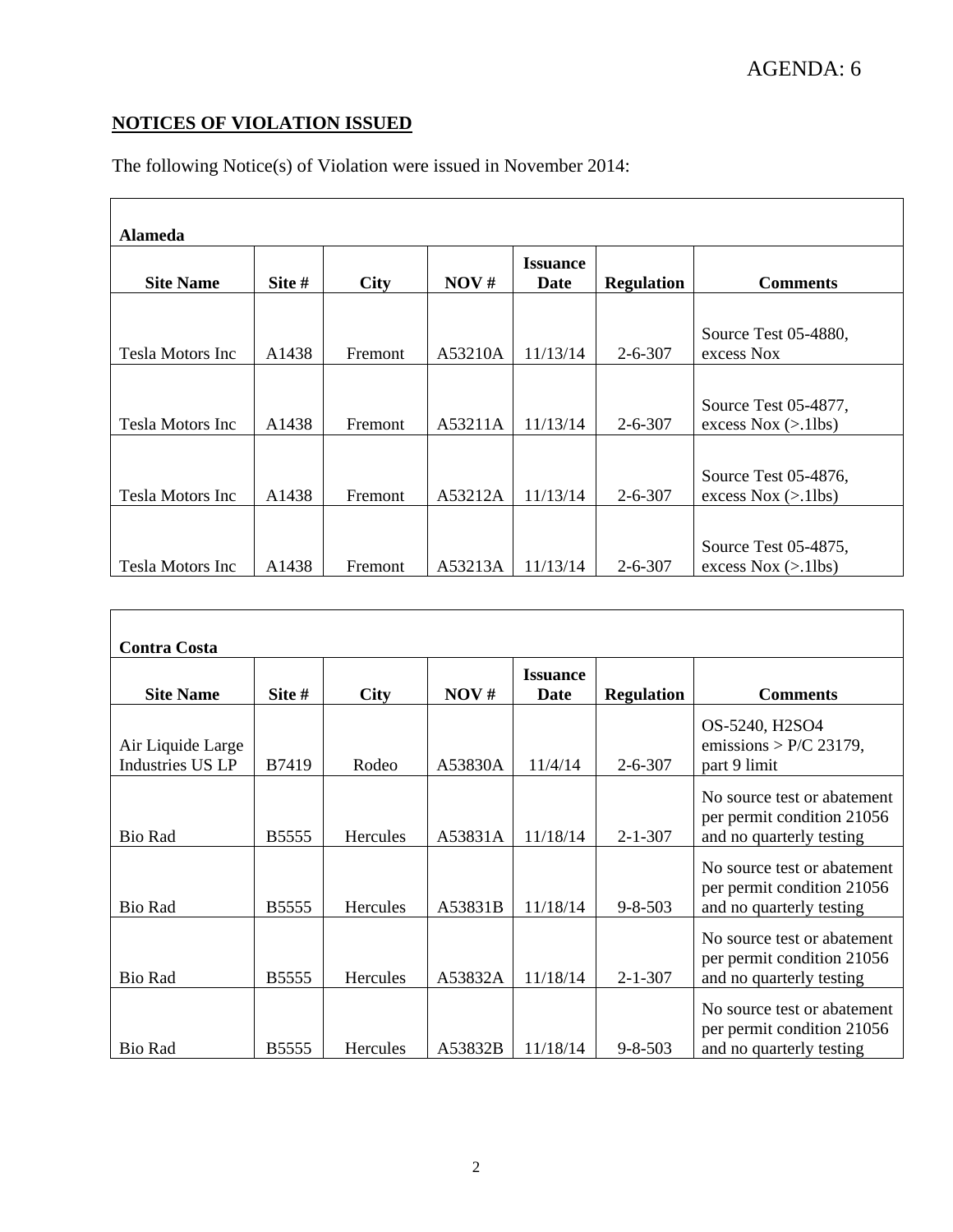| <b>Bio Rad</b>                                       | B5555        | Hercules  | A53833A | 11/18/14 | $2 - 1 - 307$        | No source test or abatement<br>per permit condition 21056<br>and no quarterly testing                     |
|------------------------------------------------------|--------------|-----------|---------|----------|----------------------|-----------------------------------------------------------------------------------------------------------|
| <b>Bio Rad</b>                                       | B5555        | Hercules  | A53833B | 11/18/14 | $9 - 8 - 503$        | No source test or abatement<br>per permit condition 21056<br>and no quarterly testing                     |
|                                                      |              |           |         |          |                      |                                                                                                           |
| <b>Chevron Products</b><br>Company                   | A0010        | Richmond  | A53855A | 11/18/14 | $2 - 6 - 307$        | Dev #3827, 40 CFR 60<br>Subpart J $(60.104 (a)(1))$                                                       |
| <b>Chevron Products</b><br>Company                   | A0010        | Richmond  | A53855B | 11/18/14 | 10                   | Dev #3827, 40 CFR 60<br>Subpart J $(60.104 (a)(1))$                                                       |
| <b>Chevron Products</b><br>Company                   | A0010        | Richmond  | A53856A | 11/18/14 | $2 - 6 - 307$        | Dev #3897, 40 CFR 60<br>Subpart J $(60.104 (a)(1))$                                                       |
| <b>Chevron Products</b><br>Company                   | A0010        | Richmond  | A53856B | 11/18/14 | 10                   | Dev #3897, 40 CFR 60<br>Subpart J (60.104 (a)(1))                                                         |
| <b>Chevron Products</b><br>Company                   | A0010        | Richmond  | A53857A | 11/18/14 | $12 - 11 -$<br>506.1 | Dev #'s 3868 & 3869, No<br>flare monitoring 2/21-<br>2/26/14, district not notified<br>w/in 24 hrs        |
| <b>Chevron Products</b><br>Company                   | A0010        | Richmond  | A53857B | 11/18/14 | 12-11-507            | Dev #'s 3868 & 3869, No<br>flare monitoring 2/21-<br>2/26/14, district not notified<br>w/in 24 hrs        |
| <b>Chevron Products</b><br>Company                   | A0010        | Richmond  | A53858A | 11/18/14 | $2 - 6 - 307$        | Dev #3847, Title V<br>standard condition 1.A,<br>Flash point exemption<br>exceeded at T-3074 & T-<br>3138 |
| <b>Tesoro Refining</b><br>& Marketing<br>Company LLC | <b>B2758</b> | Martinez  | A53257A | 11/17/14 | $2 - 6 - 307$        | Dev #3847, Title V<br>standard condition 1.A,<br>Flash point exemption<br>exceeded at T-3074 & T-<br>3138 |
| USS-POSCO<br>Industries                              | A2371        | Pittsburg | A54058A | 11/20/14 | $2 - 6 - 502$        | Late reporting Title V semi<br>annual                                                                     |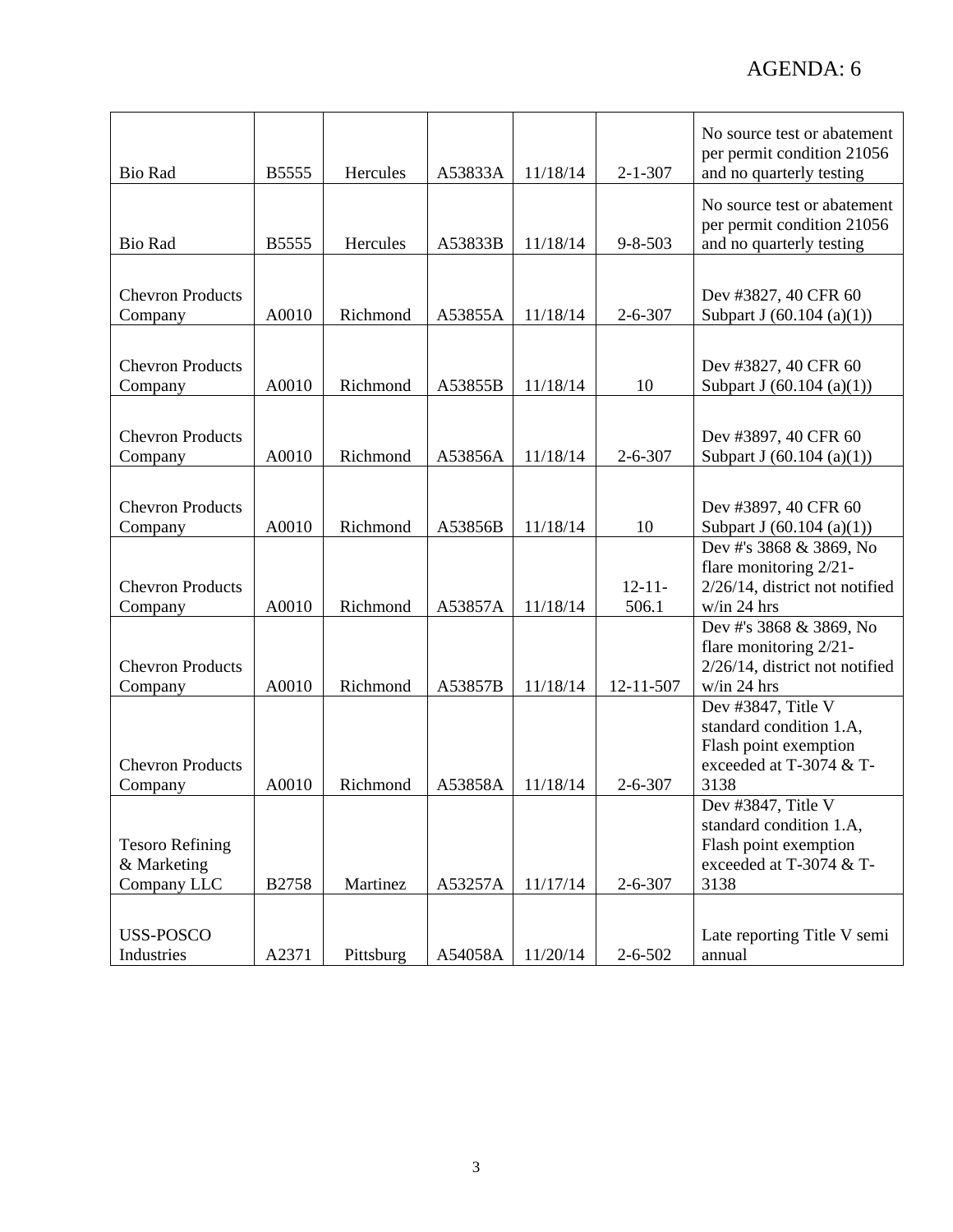| <b>San Mateo</b><br><b>Site Name</b> | Site # | <b>City</b> | NOV#    | <b>Issuance</b><br>Date | <b>Regulation</b> | <b>Comments</b>           |
|--------------------------------------|--------|-------------|---------|-------------------------|-------------------|---------------------------|
| <b>Seaport Refining</b>              |        |             |         |                         |                   |                           |
| and                                  |        |             |         |                         |                   |                           |
| Environmental                        |        | Redwood     |         |                         |                   | Open ended line leak $>$  |
| <b>LLC</b>                           | A7632  | City        | A53665A | 11/19/14                | 8-18-301          | $100$ ppm                 |
| <b>Seaport Refining</b>              |        |             |         |                         |                   |                           |
| and                                  |        |             |         |                         |                   |                           |
| Environmental                        |        | Redwood     |         |                         |                   | Leaking emission control  |
| <b>LLC</b>                           | A7632  | City        | A53666A | 11/19/14                | $8 - 5 - 306.2$   | system. PVV not gas tight |
| <b>Seaport Refining</b>              |        |             |         |                         |                   |                           |
| and                                  |        |             |         |                         |                   |                           |
| Environmental                        |        | Redwood     |         |                         |                   | Leaking emission control  |
| <b>LLC</b>                           | A7632  | City        | A53666B | 11/19/14                | $8 - 5 - 303.2$   | system. PVV not gas tight |

| Santa Clara            |              |             |         |                         |                   |                         |
|------------------------|--------------|-------------|---------|-------------------------|-------------------|-------------------------|
| <b>Site Name</b>       | Site #       | <b>City</b> | NOV#    | <b>Issuance</b><br>Date | <b>Regulation</b> | <b>Comments</b>         |
| Los Esteros            |              |             |         |                         |                   |                         |
| <b>Critical Energy</b> |              |             |         |                         |                   | Failed source test #OS- |
| Facility               | <b>B3289</b> | San Jose    | A52020A | 11/14/14                | $2 - 6 - 307$     | 5364                    |

## **SETTLEMENTS FOR \$10,000 OR MORE REACHED**

There were 5 settlement(s) for \$10,000 or more completed in November 2014.

1) On November 12, 2014, the District reached a settlement with Tesoro Refining & Marketing Co. for \$260,000, regarding the allegations contained in the following 23 Notices of Violation:

| NOV#    | <b>Issuance</b><br>Date | <b>Occurrence</b><br><b>Date</b> | <b>Regulation</b> | <b>Comments from Enforcement</b>                     |
|---------|-------------------------|----------------------------------|-------------------|------------------------------------------------------|
| A51644A | 4/21/11                 | 2/1/11                           | $8 - 5 - 320.3$   | 8-5-320.3.1 TK-217 went below low-low<br>level       |
| A51644B | 4/21/11                 | 2/1/11                           | $8 - 5 - 304$     | 8-5-304.4 TK-217 went below low-low<br>level         |
| A51648A | 7/19/11                 | 6/21/11                          | $6 - 1 - 301$     | Visible emissions observed $\omega$ SRU > Ring.      |
| A51649A | 10/28/11                | 5/12/11                          | 1-301             | DCU steam out resulted in several odor<br>complaints |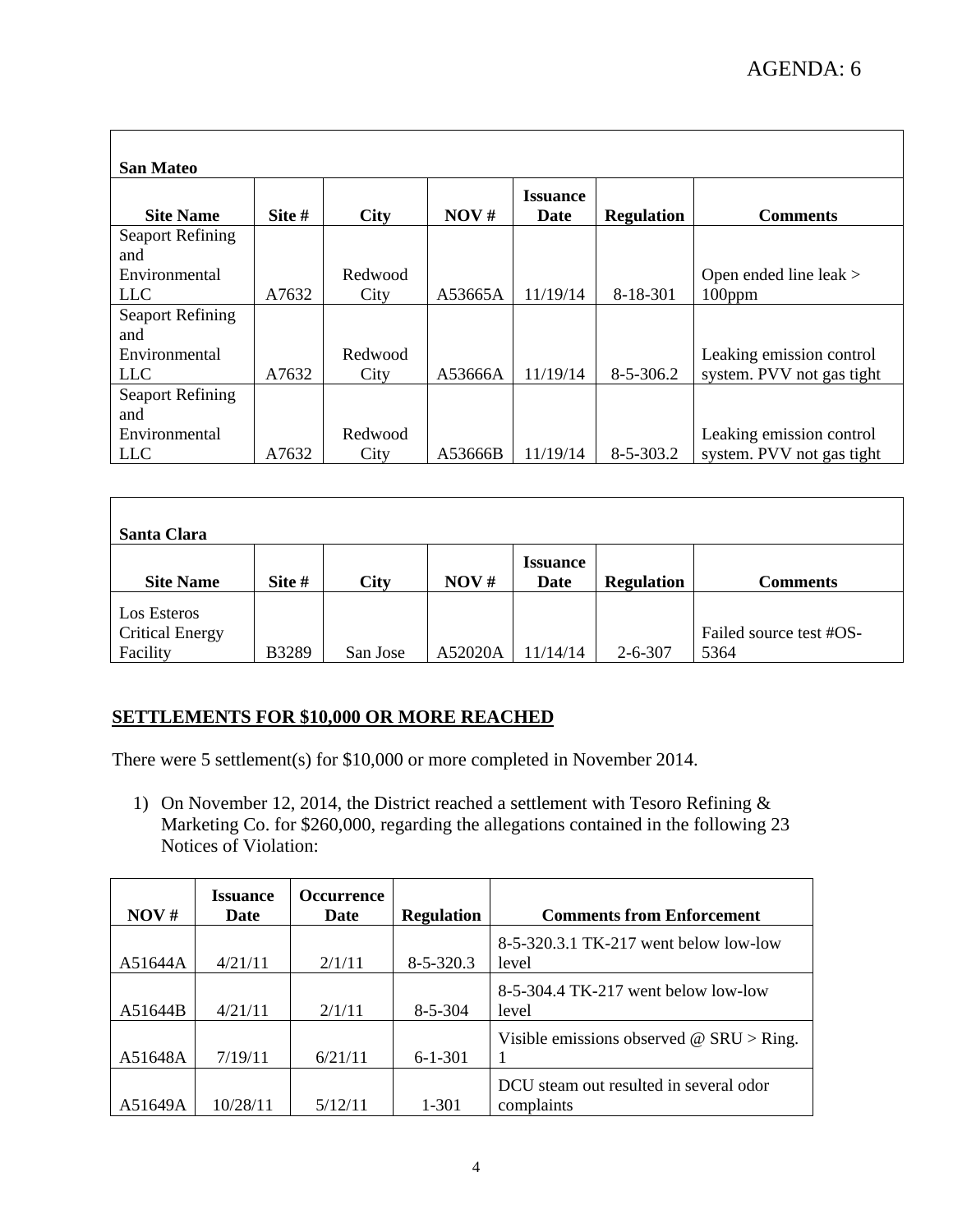| A51650A | 10/28/11 | 6/6/11   | $8 - 5 - 306$ | 8-5-306.2 Small hole discovered in roof of<br>TK-714          |
|---------|----------|----------|---------------|---------------------------------------------------------------|
| A51651A | 10/28/11 | 6/4/11   | $2 - 6 - 307$ | NOx @ F22 > 60ppm/8-hr avg.                                   |
| A52030A | 10/6/11  | 6/27/11  | 12-12-406     | <b>Causal Report Deficiencies</b>                             |
| A52030B | 10/6/11  | 6/27/11  | 12-12-301     | violation of flare minimization plan on<br>06/27/2011         |
| A52031A | 10/6/11  | 9/9/11   | $8 - 5 - 304$ | 8-5-304.4 tank roof landed w/ regulated<br>product            |
| A52033A | 11/29/11 | 10/26/11 | $6 - 1 - 301$ | excessive visible emissions                                   |
| A52035A | 2/9/12   | 12/9/11  | $2 - 6 - 307$ | Failure to submit 10-day deviation<br>associated w/NTC A40241 |
| A52036A | 2/2/12   | 9/11/11  | $2 - 6 - 307$ | NO <sub>x</sub> exceedance of cond#8077 B7A                   |
| A52037A | 2/16/12  | 10/12/11 | $1-522.6$     | CEM not within 20% accuracy RAT-508                           |
| A52037B | 2/16/12  | 10/12/11 | $2 - 6 - 307$ | Failure to meet permit condition                              |
| A52039A | 2/29/12  | 10/7/11  | 10            | 40CFR60subpartJ No H2S monitoring fuel<br>gas                 |
| A52039B | 2/29/12  | 10/7/11  | $2 - 6 - 307$ | Failure to meet permit condition                              |
| A52040A | 3/7/12   | 9/18/11  | $2 - 6 - 307$ | Exceeded PC 16685-1 limit, late reporting                     |
| A52043A | 4/20/12  | 11/1/11  | $9 - 1 - 307$ | $SO2 > 250$ ppm 06C13                                         |
| A52046A | 4/25/12  | 10/29/11 | $9 - 1 - 307$ | $SO2 > 250$ ppm (06C05)                                       |
| A52047A | 4/25/12  | 10/26/11 | $9 - 1 - 307$ | $SO2 > 250$ ppm (06C02)                                       |
| A52254A | 11/21/11 | 5/23/11  | 1-522.7       | Insufficient notification                                     |
| A52255A | 11/21/11 | 6/5/11   | $9 - 1 - 307$ | SO2 excess @ SRU > 250ppm 1 clock hr                          |
| A52256A | 11/21/11 | 6/5/11   | $2 - 6 - 307$ | NOx excess @ F8 >10ppm 3hr avg                                |
| A52257A | 11/21/11 | 6/9/11   | $2 - 6 - 307$ | NO <sub>x</sub> excess @ F <sub>8</sub> > 10ppm 3hr avg       |
| A52258A | 11/21/11 | 7/31/11  | $2 - 6 - 307$ | NOx excess $@$ F8 > 10ppm 3hr avg                             |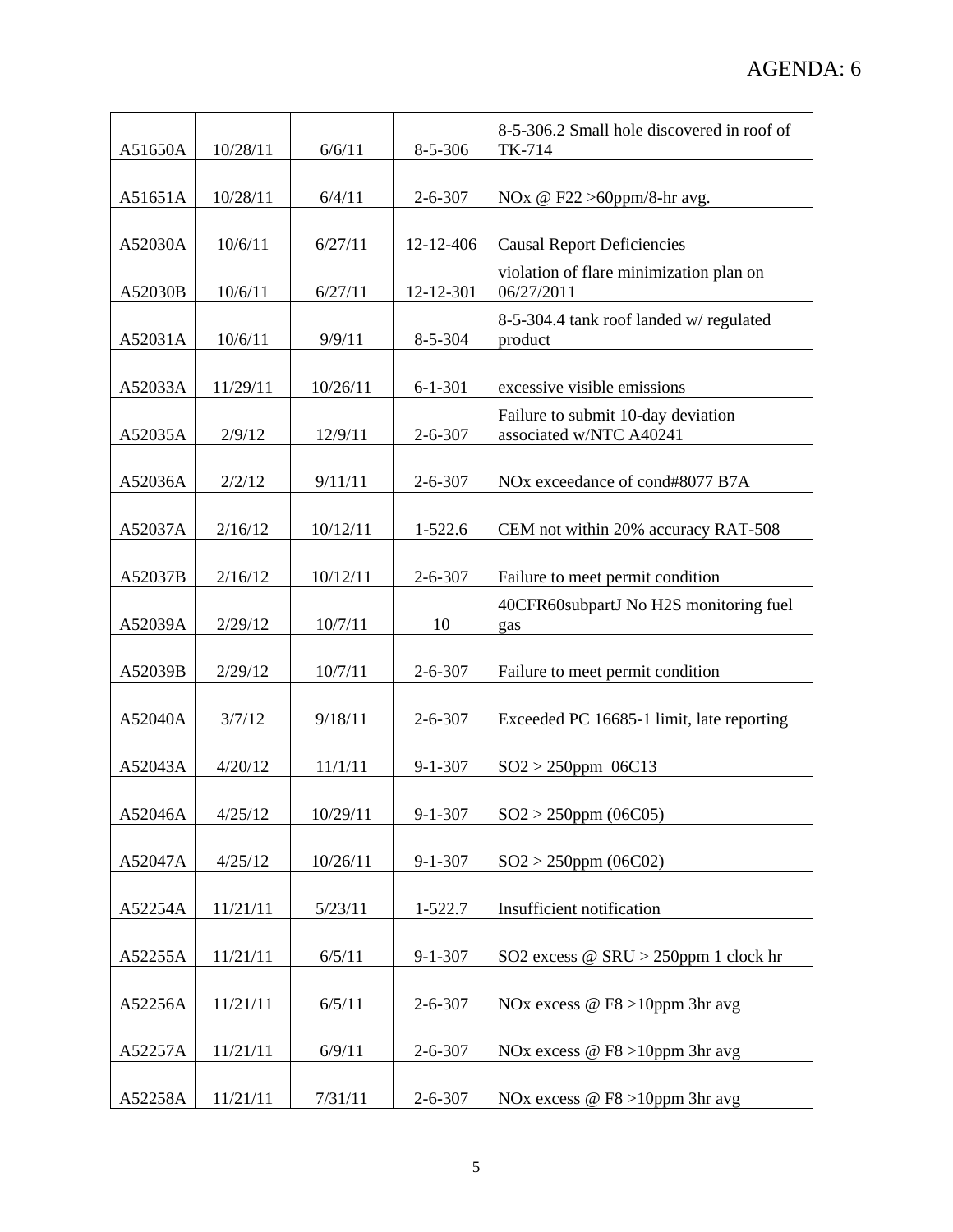| A52259A | 11/21/11 | 6/24/11 | $2 - 6 - 307$ | NOx excess $@$ F8 > 10ppm 3hr avg             |
|---------|----------|---------|---------------|-----------------------------------------------|
|         |          |         |               |                                               |
| A52260A | 11/21/11 | 6/19/11 | $9 - 1 - 307$ | SO2 excess $\omega$ SRU > 250ppm 1 clock hour |
|         |          |         |               |                                               |
| A52260B | 11/21/11 | 6/19/11 | 1-522.7       | Late reporting                                |
|         |          |         |               | Standard condition F: late deviation          |
| A52260C | 11/21/11 | 6/19/11 | $2 - 6 - 307$ | reporting                                     |

2) On November 12, 2014, the District reached a settlement with Sims Metal Management for \$36,000, regarding the allegations contained in the following 2 Notices of Violation:

| NOV#    | <b>Issuance</b><br>Date | Dccurrence (<br>Date | <b>Regulation</b> | <b>Comments from Enforcement</b>         |
|---------|-------------------------|----------------------|-------------------|------------------------------------------|
|         |                         |                      |                   |                                          |
| A53144A | 12/11/13                | 11/10/13             | 1-301             | Fire November 10, 2013 - public nuisance |
|         |                         |                      |                   |                                          |
| A53145A | 1/17/14                 | 11/10/13             | $1 - 301$         | Fire December 17, 2013 - public nuisance |

3) On November 26, 2014, the District reached a settlement with Kelly Engineer for \$42,000, regarding the allegations contained in the following 6 Notices of Violation:

| NOV#    | <b>Issuance</b><br>Date | <b>Occurrence</b><br>Date | <b>Regulation</b> | <b>Comments from Enforcement</b>        |
|---------|-------------------------|---------------------------|-------------------|-----------------------------------------|
|         |                         |                           |                   |                                         |
| A51167A | 2/16/2011               | 5/7/2010                  | $2 - 1 - 302$     | Permit expired/no start-up tests        |
|         |                         |                           |                   |                                         |
| A51167B | 2/16/2011               | 5/7/2010                  | $2 - 1 - 307$     | Permit expired/no start-up tests        |
|         |                         |                           |                   |                                         |
| A51914A | 10/25/2012              | 10/3/2012                 | $8 - 7 - 302.5$   | Failed ST-30 pressure test              |
|         |                         |                           |                   |                                         |
| A51915A | 10/25/2012              | 4/29/2012                 | $8 - 7 - 301.5$   | No Sourse Tests for Phase I equipment   |
|         |                         |                           |                   |                                         |
| A51915B | 10/25/2012              | 4/29/2012                 | $8 - 7 - 302.3$   | No Source Tests for Phase II equipment  |
|         |                         |                           |                   |                                         |
| A51916A | 10/25/2012              | 10/1/2011                 | $2 - 1 - 302$     | No current permit to operate            |
|         |                         |                           |                   |                                         |
| A51939A | 12/13/2012              | 7/1/2010                  | $2 - 1 - 302$     | Permit expired 7/1/2010                 |
|         |                         |                           |                   | Failure to complete annual Source Tests |
| A51940A | 12/13/2012              | 5/4/2011                  | $8 - 7 - 302.3$   | 5/4/20111                               |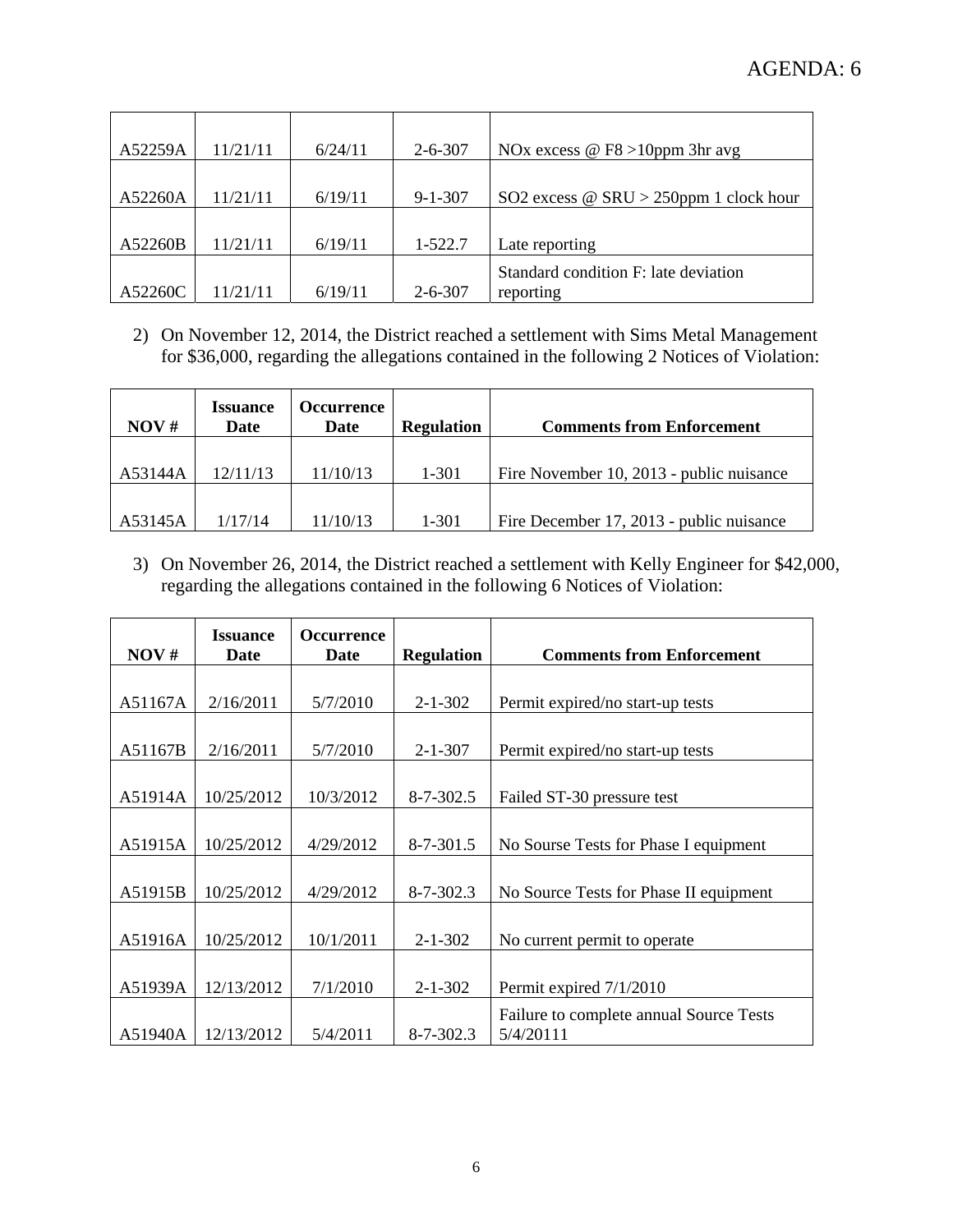4) On November 26, 2014, the District reached a settlement with The City of Vallejo for \$10,045, regarding the allegations contained in the following 1 Notice of Violation:

| NOV#    | <i><b>Issuance</b></i><br>Date | Dccurrence (<br>Date | <b>Regulation</b> | <b>Comments from Enforcement</b>           |
|---------|--------------------------------|----------------------|-------------------|--------------------------------------------|
|         |                                |                      |                   |                                            |
| A52981A | 9/11/13                        | 9/11/13              | $2 - 1 - 301$     | 7 nat gas engines operating with no permit |
|         |                                |                      |                   |                                            |
| A52981B | 9/11/13                        | 9/11/13              | $2 - 1 - 302$     | 7 nat gas engines operating with no permit |

5) Pursuant to the Compliance and Settlement Agreement resolving Lehigh Southwest Cement Company v. Bay Area Air Quality Management District, et al., Case No. 112CV236602, the District received \$275,000 in stipulated penalties.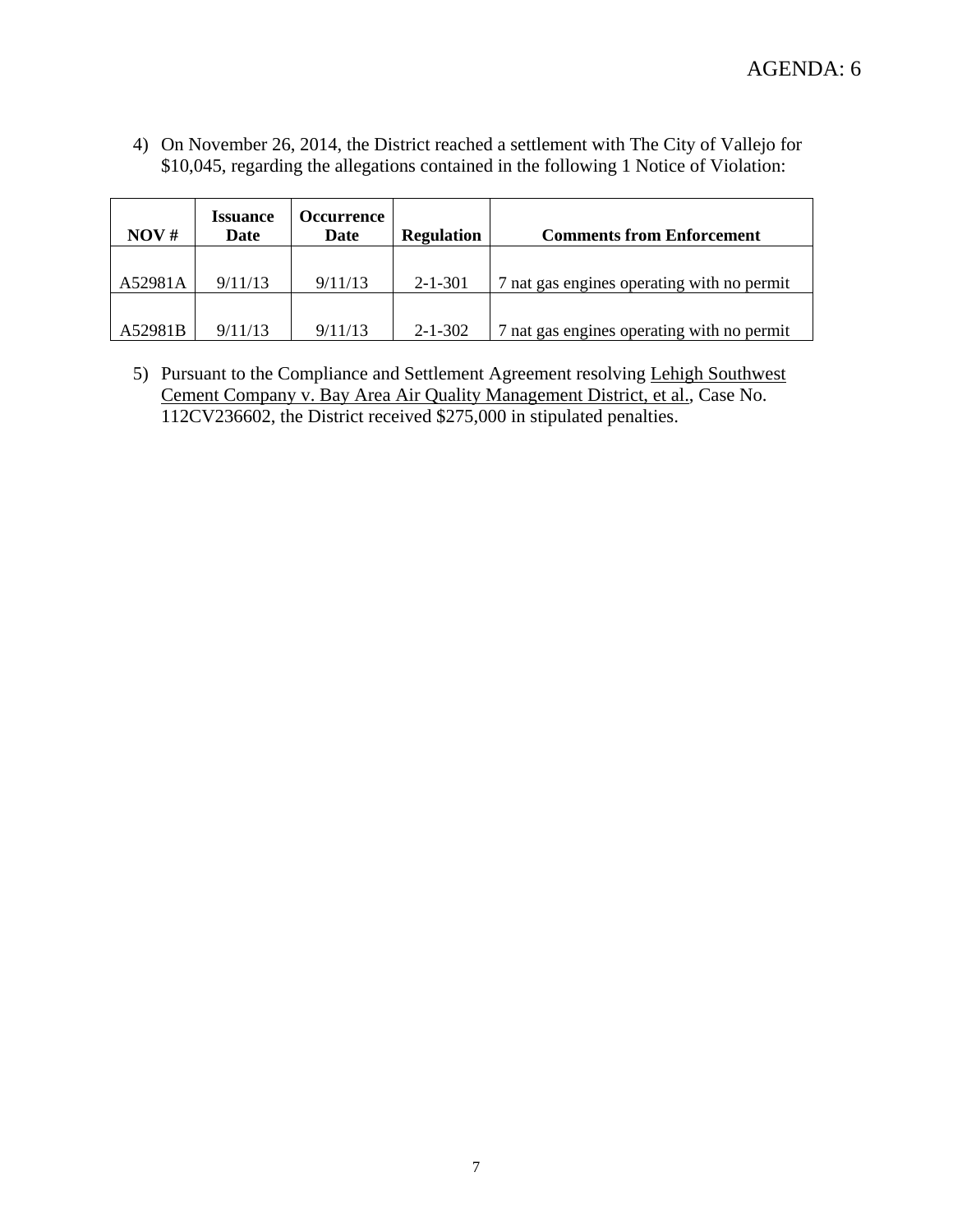## **BAY AREA AIR QUALITY MANAGEMENT DISTRICT**  Memorandum

- To: Chairperson Nate Miley and Members of the Board of Directors
- From: Jack P. Broadbent Executive Officer/APCO

Date: December 1, 2014

Re: Proposed Regulatory Agenda for 2015

## RECOMMENDED ACTION

None; receive and file.

## DISCUSSION

Each year, the Air District is required by Health and Safety Code section 40923 to publish a list of regulatory measures scheduled or tentatively scheduled for consideration during the next calendar year. If a measure is not on this list, it may not be brought before the Board of Directors unless it is necessary to:

- 1. Satisfy federal requirements,
- 2. Abate a substantial endangerment to public health or welfare,
- 3. Comply with state toxic air contaminant requirements,
- 4. Comply with an ARB requirement that the Air District adopt contingency measures due to inadequate progress towards attainment,
- 5. Preserve an existing rule's "original intent," or
- 6. Allow for alternative compliance under an existing rule.

The attached list includes all measures that may come before the Board in calendar year 2015. Some of the measures may fall within exceptions listed above but are nevertheless included for completeness. There is no expectation that all of the measures on the list will be enacted during the calendar year. Rules are listed in numerical order as they appear in the Air District Rules and Regulations.

All new rules and rule amendments must be adopted at a public hearing conducted by the Board of Directors of the Air District. Public comment is accepted at these hearings. Public notice of hearings is provided as required by law. In addition, the Air District staff conducts public workshops and provides opportunities for oral and written comments before scheduling a rule for public hearing for the Board's consideration. Information on workshops, hearings, and other rule development issues may be obtained from the Air District website.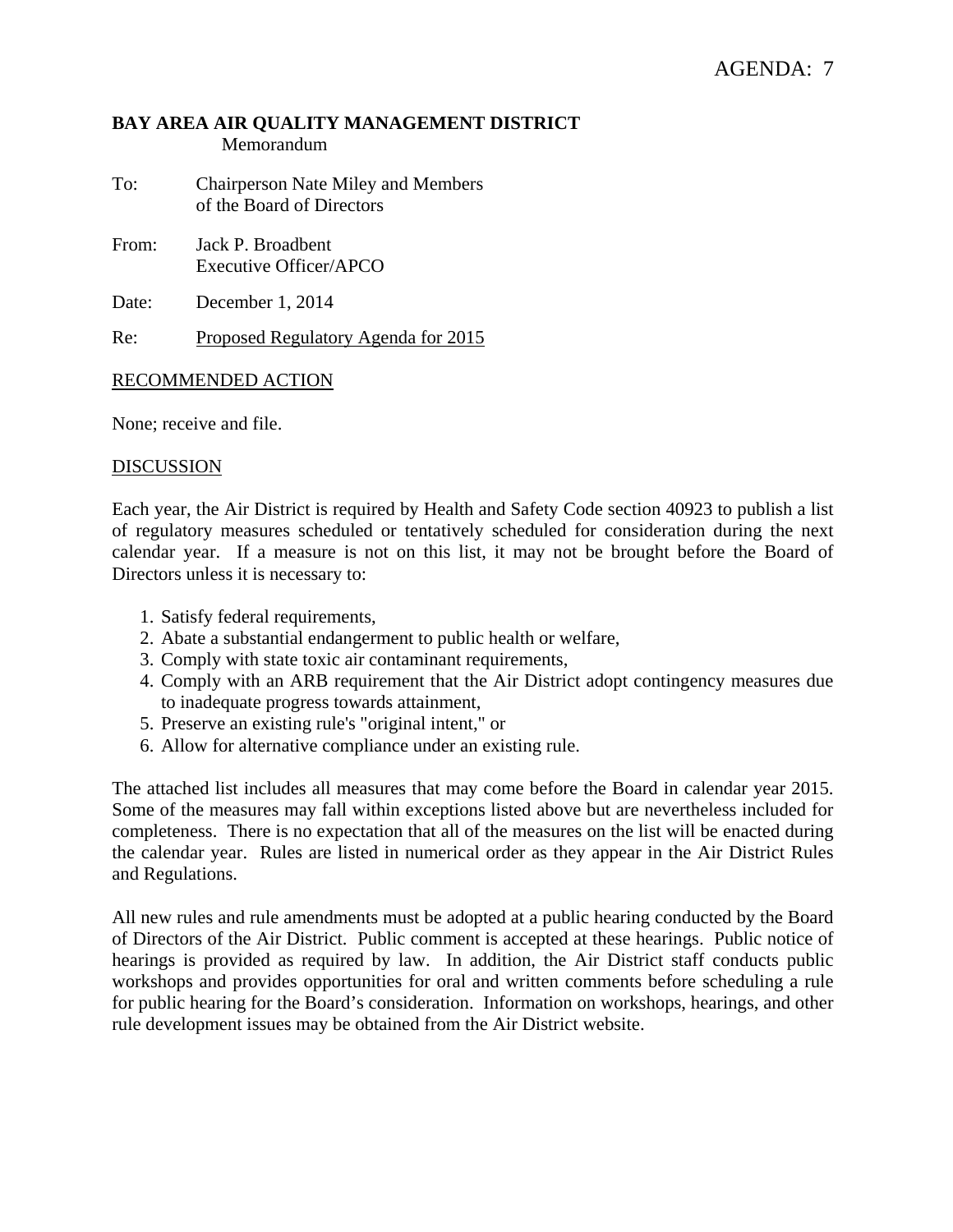## BUDGET CONSIDERATION/FINANCIAL IMPACT

None.

Respectfully submitted,

Jack P. Broadbent Executive Officer / APCO

Prepared by: Greg Nudd<br>Approved by: Henry Hilken Approved by:

Attachment: 2015 Regulatory Measures List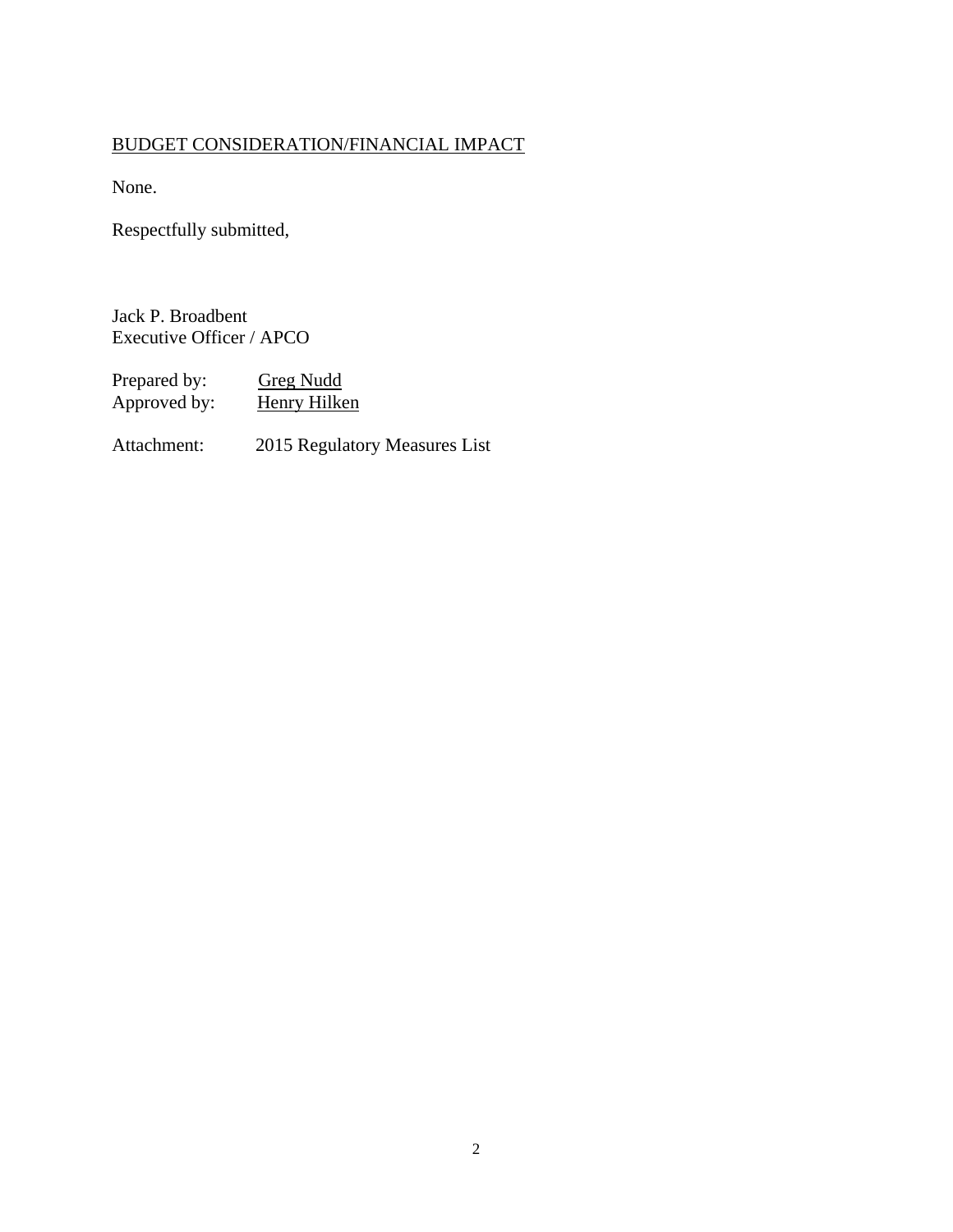| <b>Regulation, Rule</b> | <b>Title</b>                                      | Objectives <sup>1</sup>          |
|-------------------------|---------------------------------------------------|----------------------------------|
| Reg. 1                  | General Provisions and Definitions                | Clarify and enhance              |
|                         |                                                   | District policies                |
| Reg. 2, Rule 1          | <b>General Requirements (Permits)</b>             | EPA, CARB policy; State          |
|                         |                                                   | law, clarifications              |
| Reg. 2, Rule 2          | <b>New Source Review</b>                          | EPA policy, incorporate          |
|                         |                                                   | PM2.5 and GHG, State law         |
| Reg. 2, Rule 4          | <b>Emissions Banking</b>                          | Clarifications                   |
| Reg. 2, Rule 5          | New Source Review for Toxic Air                   | Clarifications, reduce           |
|                         | Contaminants                                      | emissions                        |
| Reg. 2, Rule 6          | Major Facility Review (Title V)                   | EPA policy, clarifications       |
| Reg. 2, Rule 9          | <b>Interchangeable Emission Reduction Credits</b> | Clarifications                   |
| Reg. 3                  | Fees                                              | Cost recovery                    |
| Reg. 4                  | Air Pollution Episode Plan                        | Reduce emissions                 |
| Reg. 5                  | Open Burning                                      | Reduce emissions                 |
| Reg. 6, Rule 1          | Particulate Matter, General Limitations           | Reduce emissions                 |
| Reg. 6, Rule 2          | <b>Commercial Cooking Devices</b>                 | Reduce emissions                 |
| Reg. 6, Rule 3          | <b>Wood Burning Devices</b>                       | Clarifications, reduce           |
|                         |                                                   | emissions                        |
| Reg. 6, Rule 5          | <b>Fugitive Particulate Matter Emissions</b>      | Reduce emissions                 |
| Reg. 6, Rule TBD        | Fluid Catalytic Cracking Units                    | Reduce emissions                 |
| Reg. 7                  | <b>Odorous Substances</b>                         | Clarifications, reduce           |
|                         |                                                   | emissions                        |
| Reg. 8, All             | <b>General Provisions</b>                         | Applicability, VOC<br>definition |
| Reg. 8, Rule 2          | <b>Miscellaneous Operations</b>                   | Clarifications                   |
|                         |                                                   | Clarifications, flexibility      |
| Reg. 8, Rule 3          | <b>Architectural Coatings</b>                     | Reduce emissions                 |
| Reg. 8, Rule 4          | General Solvent and Surface Coating<br>Operations |                                  |
| Reg. 8, Rule 5          | Storage of Organic Liquids                        | Reduce emissions                 |
| Reg. 8, Rule 6          | Organic Liquid Bulk Terminals and Bulk            | Clarifications                   |
|                         | Plants                                            |                                  |
| Reg. 8, Rule 7          | <b>Gasoline Dispensing Facilities</b>             | Reduce emissions                 |
| Reg. 8, Rule 9          | <b>Vacuum Producing Systems</b>                   | Clarifications, VOC              |
|                         |                                                   | definition                       |
| Reg. 8, Rule 10         | Process Vessel Depressurization                   | Clarifications, VOC              |
|                         |                                                   | definition, Reduce               |
|                         |                                                   | emissions                        |
| Reg. 8, Rule 11         | Metal Container, Closure and Coil Coating         | Clarifications, VOC              |
|                         |                                                   | definition                       |
| Reg. 8, Rule 12         | Paper, Fabric and Film Coating                    | Clarifications, VOC              |
|                         |                                                   | definition                       |
| Reg. 8, Rule 13         | Light and Medium Duty Motor Vehicle               | Clarifications, VOC              |
|                         | <b>Assembly Plants</b>                            | definition                       |
| Reg. 8, Rule 14         | Surface Preparation and Coating of Large          | Clarifications, VOC              |
|                         | Appliances and Metal Furniture                    | definition                       |
| Reg. 8, Rule 16         | <b>Solvent Cleaning Operations</b>                | Clarifications, reduce           |
|                         |                                                   | emissions                        |
| Reg. 8, Rule 18         | <b>Equipment Leaks</b>                            | Reduce emissions                 |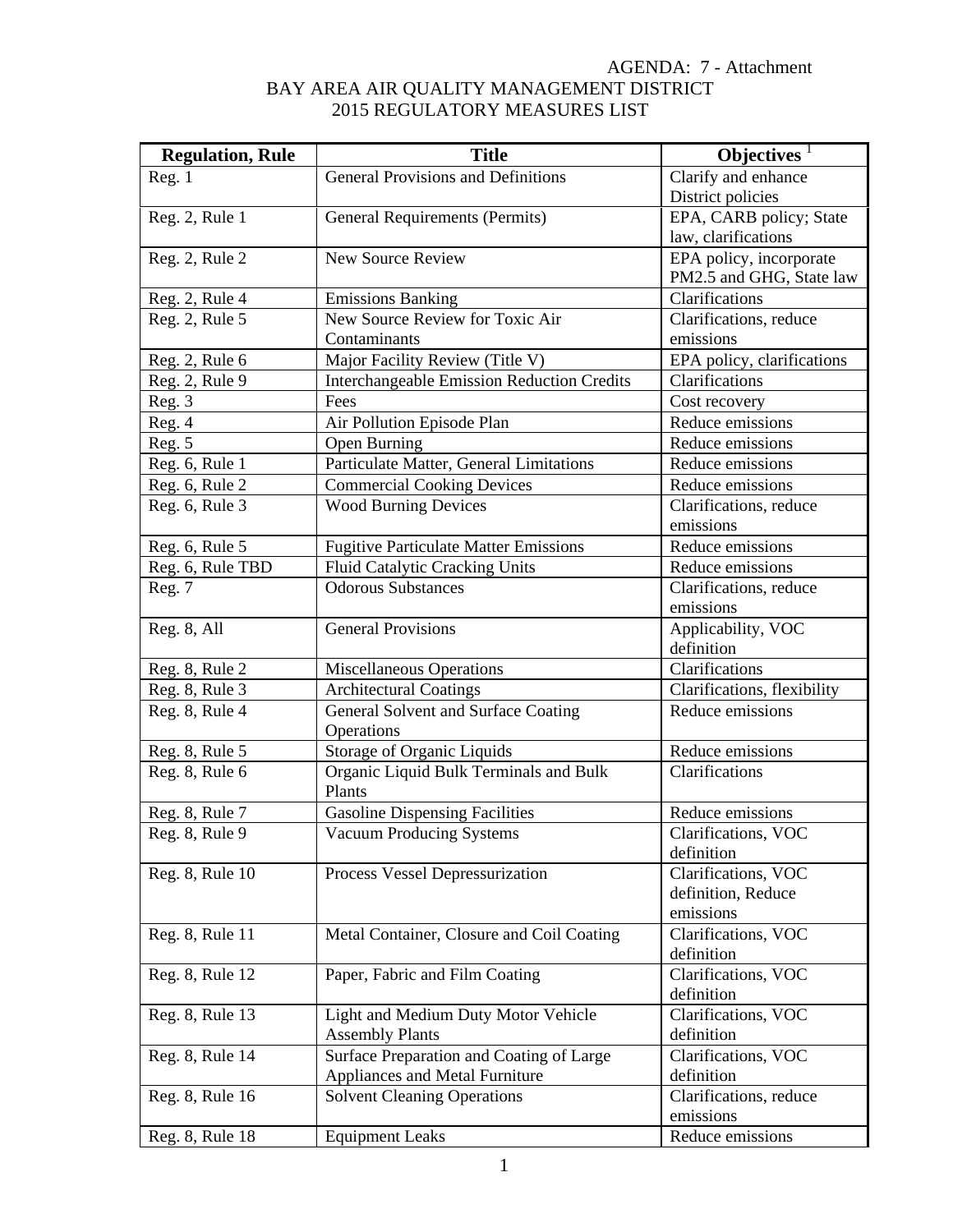| <b>Regulation, Rule</b> | <b>Title</b>                                  | Objectives $1$                    |
|-------------------------|-----------------------------------------------|-----------------------------------|
| Reg. 8, Rule 19         | Surface Preparation and Coating of            | Clarifications, VOC               |
|                         | Miscellaneous Metal Parts and Products        | definition                        |
| Reg. 8, Rule 20         | <b>Graphic Arts Operations</b>                | Clarifications, reduce            |
|                         |                                               | emissions, EPA policy             |
| Reg. 8, Rule 21         | <b>Rubber Tire Manufacturing Operations</b>   | Clarifications, VOC               |
|                         |                                               | definition                        |
| Reg. 8, Rule 22         | Valves and Flanges at Chemical Plants         | Clarifications                    |
| Reg. 8, Rule 23         | Coating of Flat Wood Paneling and Wood Flat   | Clarifications, VOC               |
|                         | Stock;                                        | definition                        |
| Reg. 8, Rule 24         | Pharmaceutical and Cosmetic Manufacturing     | Clarifications, VOC               |
|                         | Operations;                                   | definition                        |
| Reg. 8, Rule 26         | <b>Magnet Wire Coating Operations</b>         | Clarifications, VOC<br>definition |
| Reg. 8, Rule 28         | Episodic Releases from Pressure Relief        | Clarifications, flexibility       |
|                         | Devices at Petroleum Refineries and Chemical  |                                   |
|                         | Plants                                        |                                   |
| Reg. 8, Rule 29         | Aerospace Assembly and Component Coating      | Clarifications, VOC               |
|                         | Operations                                    | definition                        |
| Reg. 8, Rule 30         | <b>Semiconductor Manufacturing Operations</b> | Reduce emissions                  |
| Reg. 8, Rule 31         | Surface Coating of Plastic Parts and Products | Clarifications, VOC               |
|                         |                                               | definition                        |
| Reg. 8, Rule 32         | <b>Wood Products Coatings</b>                 | Clarifications, flexibility       |
| Reg. 8, Rule 33         | Gasoline Bulk Terminals and Gasoline          | Clarifications                    |
|                         | <b>Delivery Vehicles</b>                      |                                   |
| Reg. 8, Rule 34         | Solid Waste Disposal Sites                    | Reduce emissions                  |
| Reg. 8, Rule 35         | Coating, Ink and Adhesive Manufacturing       | Clarifications, VOC               |
|                         |                                               | definition                        |
| Reg. 8, Rule 36         | <b>Resin Manufacturing</b>                    | Clarifications, VOC               |
|                         | Natural Gas and Crude Oil Production          | definition<br>Reduce emissions    |
| Reg. 8, Rule 37         | Facilities                                    |                                   |
| Reg. 8, Rule 38         | Flexible and Rigid Disc Manufacturing         | Clarifications, VOC               |
|                         |                                               | definition                        |
| Reg. 8, Rule 39         | Gasoline Bulk Plants and Gasoline Delivery    | Clarifications                    |
|                         | Vehicles                                      |                                   |
| Reg. 8, Rule 40         | Aeration of Contaminated Soil and Removal of  | Clarifications                    |
|                         | <b>Underground Storage Tanks</b>              |                                   |
| Reg. 8, Rule 41         | <b>Vegetable Oil Manufacturing Operations</b> | Clarifications, VOC               |
|                         |                                               | definition                        |
| Reg. 8, Rule 43         | Surface Preparation and Coating of Marine     | Clarifications, VOC               |
|                         | Vessels                                       | definition                        |
| Reg. 8, Rule 44         | Marine Vessel Loading                         | Reduce emissions                  |
| Reg. 8, Rule 45         | Motor Vehicle and Mobile Equipment Coating    | Clarifications, flexibility       |
|                         | Operations                                    |                                   |
| Reg. 8, Rule 49         | <b>Aerosol Paint Products</b>                 | Consistency with ARB              |
|                         |                                               | standards                         |
| Reg. 8, Rule 51         | Adhesive and Sealant Products                 | Reduce emissions                  |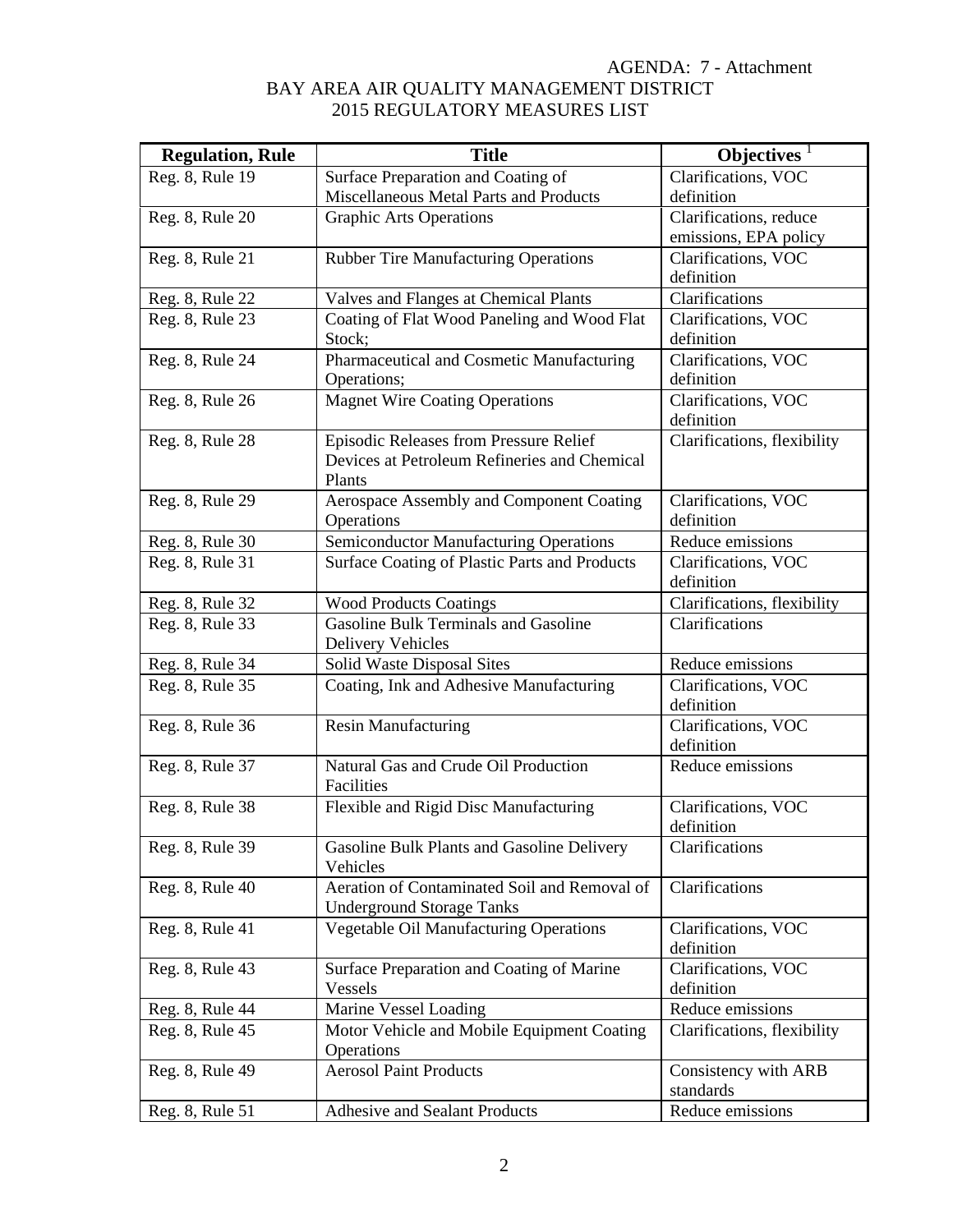| <b>Regulation, Rule</b> | <b>Title</b>                                                                  | Objectives $\overline{\ }$                     |
|-------------------------|-------------------------------------------------------------------------------|------------------------------------------------|
| Reg. 8, Rule 52         | Polystyrene, Polypropylene and Polyethylene                                   | Clarifications                                 |
|                         | Foam Product Mfg Ops.                                                         |                                                |
| Reg. 8, Rule 53         | <b>Vacuum Truck Operations</b>                                                | Clarifications                                 |
| Reg. 8, Rule TBD        | <b>Composting Operations</b>                                                  | Reduce emissions                               |
| Reg. 8, Rule TBD        | Livestock Waste                                                               | Reduce emissions                               |
| Reg. 8, Rule TBD        | <b>Digital Printing</b>                                                       | Reduce emissions                               |
| Reg. 8, Rule TBD        | Natural Gas Transmission and Distribution                                     | Reduce emissions                               |
| Reg. 8, Rule TBD        | <b>Cooling Towers</b>                                                         | Reduce emissions                               |
| Reg. 8, Rule TBD        | <b>Wastewater from Coke Cutting</b>                                           | Reduce emissions                               |
| Reg. 8, Rule TBD        | Wineries                                                                      | Reduce emissions                               |
| Reg. 8, Rule TBD        | Vanishing Oils and Rust Inhibitors                                            | Reduce emissions                               |
| Reg. 8, Rule TBD        | LPG, Propane, Butane, and other Pressurized<br>Gases                          | Reduce emissions                               |
| Reg. 9, Rule 1          | <b>Sulfur Dioxide</b>                                                         | Monitoring, recording<br>requirements          |
| Reg. 9, Rule 2          | Hydrogen Sulfide                                                              | Monitoring, recording<br>requirements          |
| Reg. 9, Rule 4          | NOx from Fan Type Residential Central<br>Furnaces                             | Reduce emissions                               |
| Reg. 9, Rule 6          | NOx from Natural Gas-Fired Water Heaters                                      | Clarifications, reduce<br>emissions            |
| Reg. 9, Rule 7          | NO <sub>x</sub> and CO from Boilers, Steam Generators<br>and Process Heaters  | Clarifications, reduce<br>emissions            |
| Reg. 9, Rule 8          | <b>Stationary IC Engines</b>                                                  | Clarifications, reduce<br>emissions            |
| Reg. 9, Rule 9          | <b>Stationary Gas Turbines</b>                                                | Reduce emissions                               |
| Reg. 9, Rule 10         | Refinery boilers, steam generators and process<br>heaters                     | Reduce emissions                               |
| Reg. 9, Rule 12         | NOx, SO <sub>2</sub> and Particulate from Glass Melting<br>Furnaces           | Reduce emissions                               |
| Reg. 9, Rule 13         | NOx, Particulate Matter and Toxic Air                                         | Clarifications, reduce                         |
|                         | <b>Contaminants from Cement Kilns</b>                                         | emissions                                      |
| Reg. 9, Rule 14         | SOx from Petroleum Coke Calcining                                             | Reduce emissions                               |
| Reg. 9, Rule TBD        | NO <sub>x</sub> from Kilns, Ovens and Furnaces                                | Reduce emissions                               |
| Reg. 9, Rule TBD        | NO <sub>x</sub> from Large Residential and Commercial<br><b>Space Heating</b> | Reduce emissions                               |
| Reg. 11                 | Hazardous Air Pollutants                                                      | Reference federal<br>standards                 |
| Reg. 11, Rule 1         | Lead                                                                          | Clarifications, reference<br>federal standards |
| Reg. 11, Rule 2         | Asbestos Demolition, Renovation and<br>Manufacturing                          | Clarifications                                 |
| Reg. 11, Rule 14        | Asbestos-Containing Serpentine                                                | Clarifications                                 |
| Reg. 11, Rule TBD       | Air Toxics Hot Spots Mitigation                                               | Reduce emissions                               |
| Reg. 12, Rule 11        | Flare Monitoring at Petroleum Refineries                                      | Clarifications                                 |
| Reg. 12, Rule 12        | <b>Flares at Petroleum Refineries</b>                                         | Reduce emissions                               |
| Reg. 12, Rule 15        | <b>Refinery Emissions Tracking</b>                                            | Monitor emissions, assess                      |
|                         |                                                                               | health impacts                                 |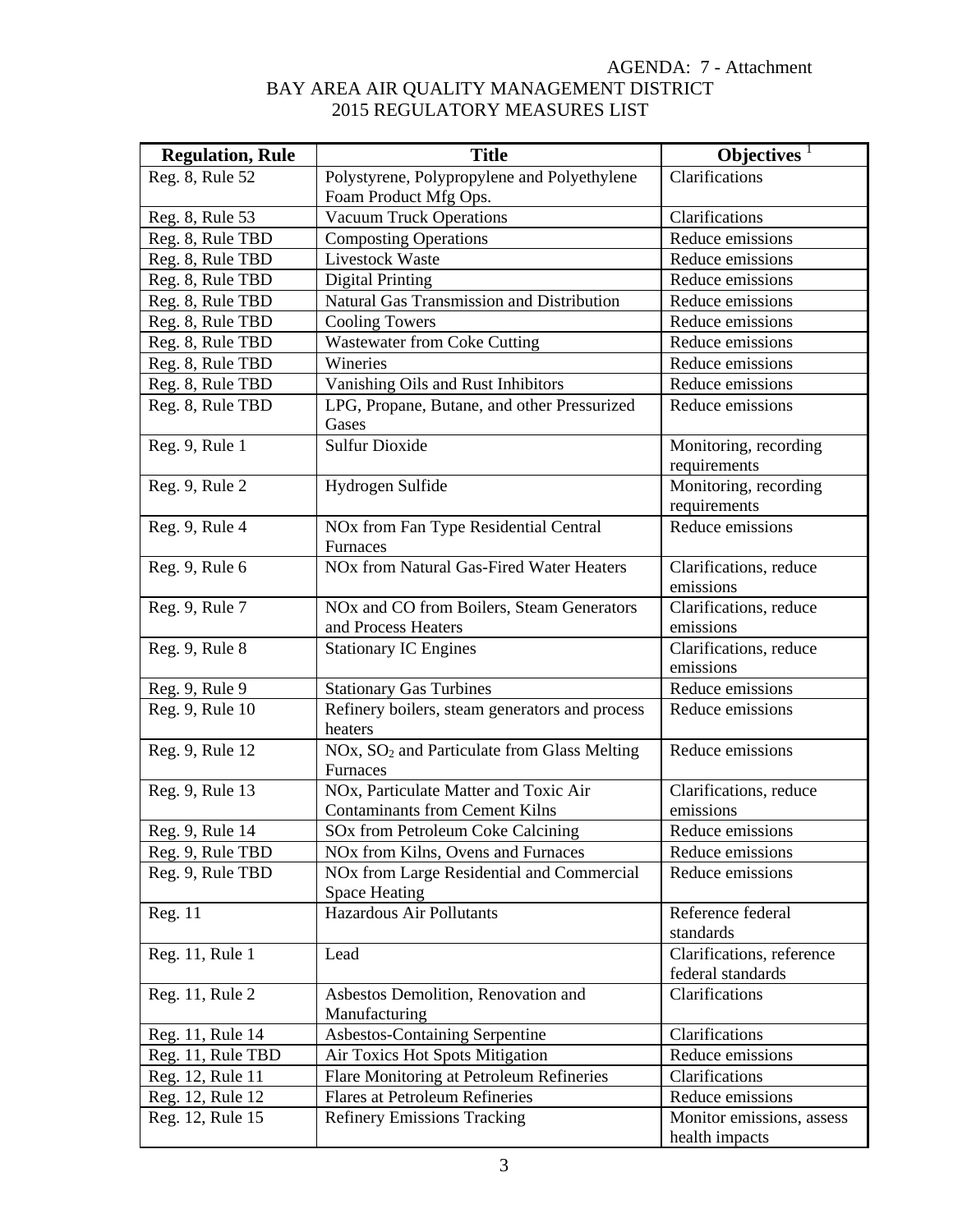| <b>Regulation, Rule</b> | <b>Title</b>                                                   | Objectives <sup>1</sup>                   |
|-------------------------|----------------------------------------------------------------|-------------------------------------------|
| Reg. 12, Rule 16        | Refinery Emissions Thresholds and Mitigations                  | Set emissions increase                    |
|                         |                                                                | thresholds and require                    |
|                         |                                                                | mitigation                                |
| Reg. 14, Rule 1         | <b>Commuter Benefits Program</b>                               | Reduce VMT, emissions                     |
| Reg. and Rule TBD       | <b>Indirect Source Mitigation</b>                              | Reduce emissions                          |
| Reg. and Rule TBD       | <b>Episodic Controls</b>                                       | Reduce emissions                          |
| Reg. and Rule TBD       | Sulfur Hexafluoride                                            | Reduce emissions                          |
| Reg. and Rule TBD       | <b>Refrigeration Management</b>                                | Reduce emissions                          |
| Reg. and Rule TBD       | <b>Magnet Source Rule</b>                                      | Reduce emissions                          |
| Reg. and Rule TBD       | <b>Emergency Stand-by Stationary IC Engines</b>                | Reduce emissions                          |
| Reg. and Rule TBD       | Consideration of GHGs in Permitting                            | <b>Climate Protection</b>                 |
| Reg. and Rule TBD       | <b>Short-Lived Climate Pollutants</b>                          | <b>Climate Protection</b>                 |
| Reg. and Rule TBD       | <b>GHGs from Power Plants</b>                                  | <b>Climate Protection</b>                 |
| Reg. and Rule TBD       | Heat Mitigating Technologies Deployment                        | <b>Climate Protection</b>                 |
| Reg. and Rule TBD       | Energy Use in Residential, Commercial and                      | <b>Climate Protection</b>                 |
|                         | <b>Industrial Sectors</b>                                      |                                           |
| Reg. and Rule TBD       | Refinery Sulfur emissions                                      | Reduce emissions                          |
| Reg. and Rule TBD       | <b>Refinery Air Toxics</b>                                     | Reduce emissions                          |
| Reg. and Rule TBD       | <b>Refinery Delayed Cokers</b>                                 | Reduce emissions                          |
| Reg. and Rule TBD       | Methane from capped wells                                      | Reduce emissions                          |
| Reg. and Rule TBD       | <b>Stationary Diesel Engine Particulate Matter</b><br>Controls | Reduce emissions                          |
| Reg. and Rule TBD       | <b>Refinery Emissions Best Practices Backstop</b><br>Rule      | Reduce emissions                          |
| Reg. and Rule TBD       | Periodic Assessment of Significant Emission                    | Reduce emissions                          |
|                         | Sources                                                        |                                           |
| Reg. and Rule TBD       | Air Toxics Hot Spots                                           | Reduce emissions                          |
| MOP, Volume I           | <b>Enforcement Procedures</b>                                  | Clarification, improve data               |
|                         |                                                                | submittals                                |
| MOP, Volume II          | <b>Engineering Permitting Procedures</b>                       | Consistency with EPA                      |
|                         |                                                                | requirements, clarifications              |
| MOP, Volume III         | <b>Laboratory Methods</b>                                      | New and improved                          |
|                         |                                                                | analytical procedures                     |
| MOP, Volume IV          | <b>Source Test Methods</b>                                     | New and improved<br>analytical procedures |
| MOP, Volume V           | <b>Continuous Emission Monitoring</b>                          | New and improved                          |
|                         |                                                                | analytical procedures                     |
| MOP, Volume VI          | Ground Level Monitoring                                        | Consistency with EPA                      |
|                         |                                                                | requirements                              |
| New MOP, Volume IX      | Procedures for Evaluating and Lists of Non-                    | Evaluation and Listing of                 |
|                         | Precursor Organic Compounds, Group I and                       | <b>NPOCs</b>                              |
|                         | Group II                                                       |                                           |

 <sup>1</sup> Objectives are listed for information only and are subject to change. Rule development efforts for a rule are not limited to listed objectives.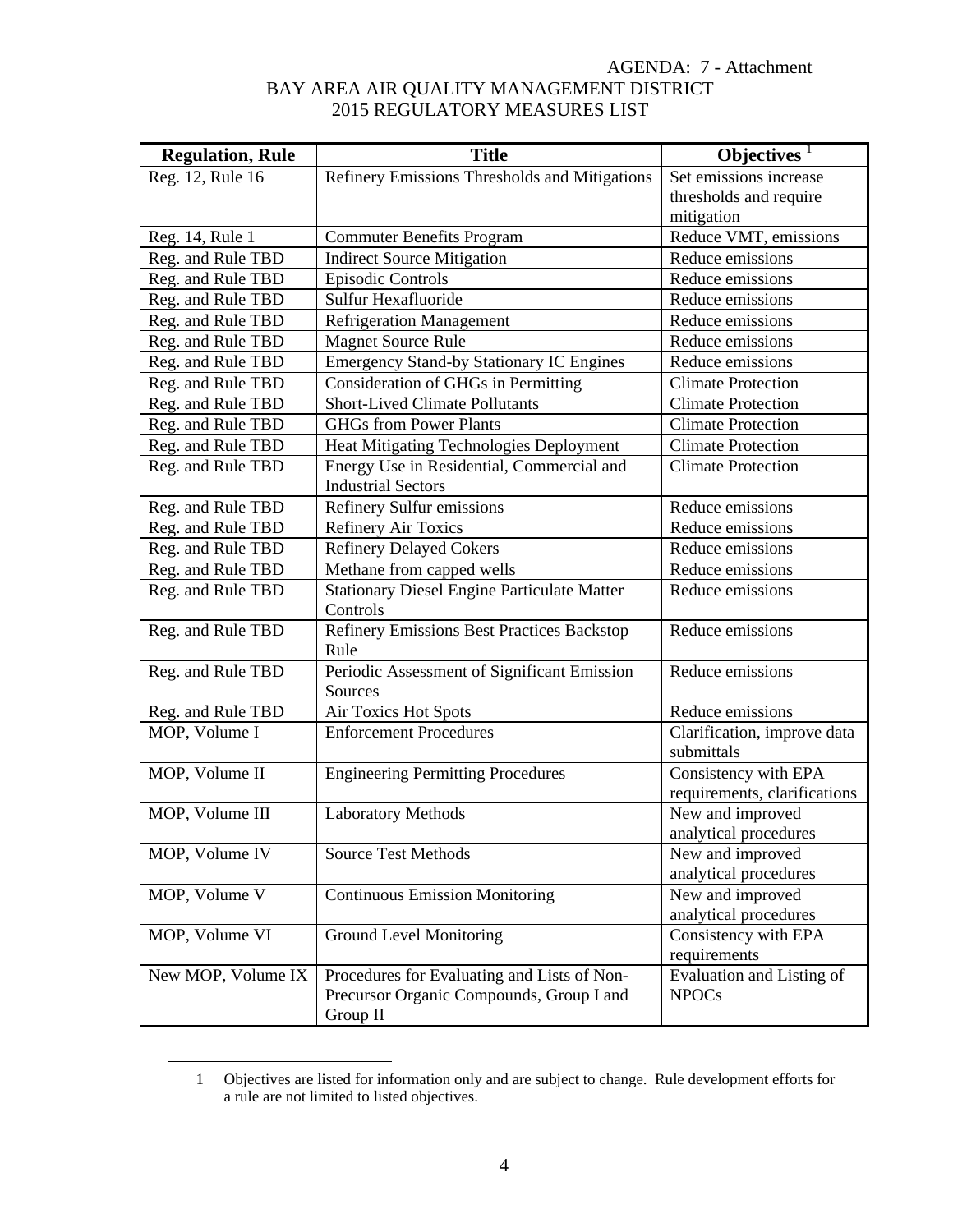## **BAY AREA AIR QUALITY MANAGEMENT DISTRICT**  Memorandum

- To: Chairperson Nate Miley and Members of the Board of Directors
- From: Jack P. Broadbent Executive Officer/APCO
- Date: December 17, 2014
- Re: Notification of Proposed Future Adoption of Amendments to the Air District's Administrative Code, Division I: Operating Policies and Procedures, Section 7 Advisory Council

## RECOMMENDED ACTION

None; receive and file.

At a future meeting, the Board of Directors will consider adoption of amendments to the Air District's Administrative Code, Division I: Operating Policies and Procedures, Section 7 Advisory Council

#### BACKGROUND

The Air District's Administrative Code contains a section describing Advisory Council activities. Existing law establishes the Bay Area Air Quality Management District Advisory Council, which consists of the chair of the district board and 20 members appointed by the district board, as specified, for the purposes of advising and consulting with the district board and air pollution control officer in the implementation of their authority to regulate air emissions.

However, SB1415, beginning July 1, 2015, abolishes the membership of the council, reconstitutes the membership of the council to include 7 appointed members, and requires the members to be skilled and experienced in the fields of air pollution, climate change, or the health impacts of air pollution and to include a diversity of perspectives, expertise, and backgrounds.

For this reason, staff is recommending that the Board of Directors approve amendments to the Administrative Code.

## DISCUSSION

In accordance with Administrative Code Section 14.1, Amendments Mechanism, notice of these proposed amendments is given at this regular meeting of the Board of Directors.

The proposed amendments to the Administrative Code are attached for your review and consideration.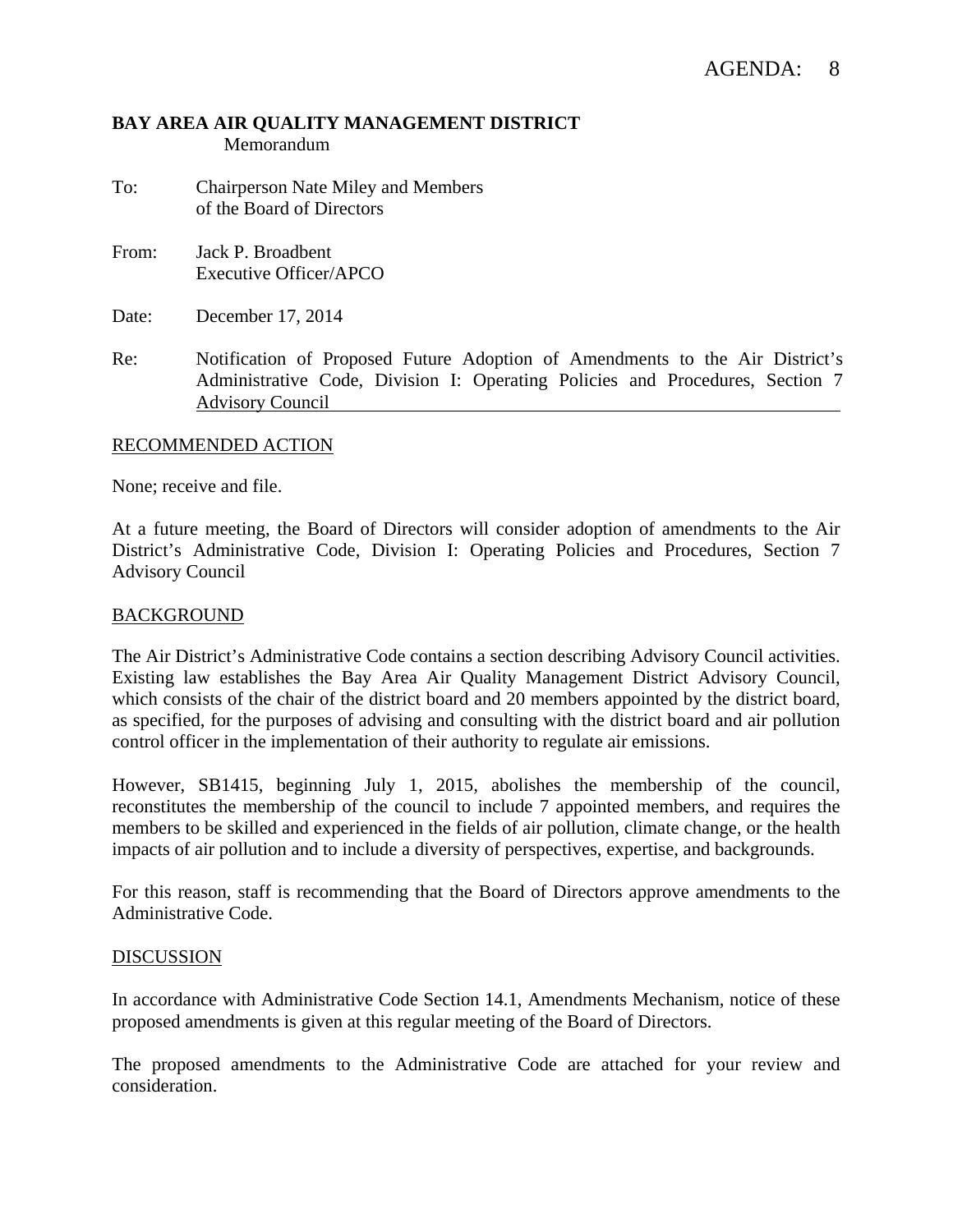Respectfully submitted,

Jack P. Broadbent Executive Officer/APCO

Prepared by: Jeff McKay

Attachment: Proposed Amendments to Administrative Code, Division I: Operating Policies and Procedures, Section 7 Advisory Council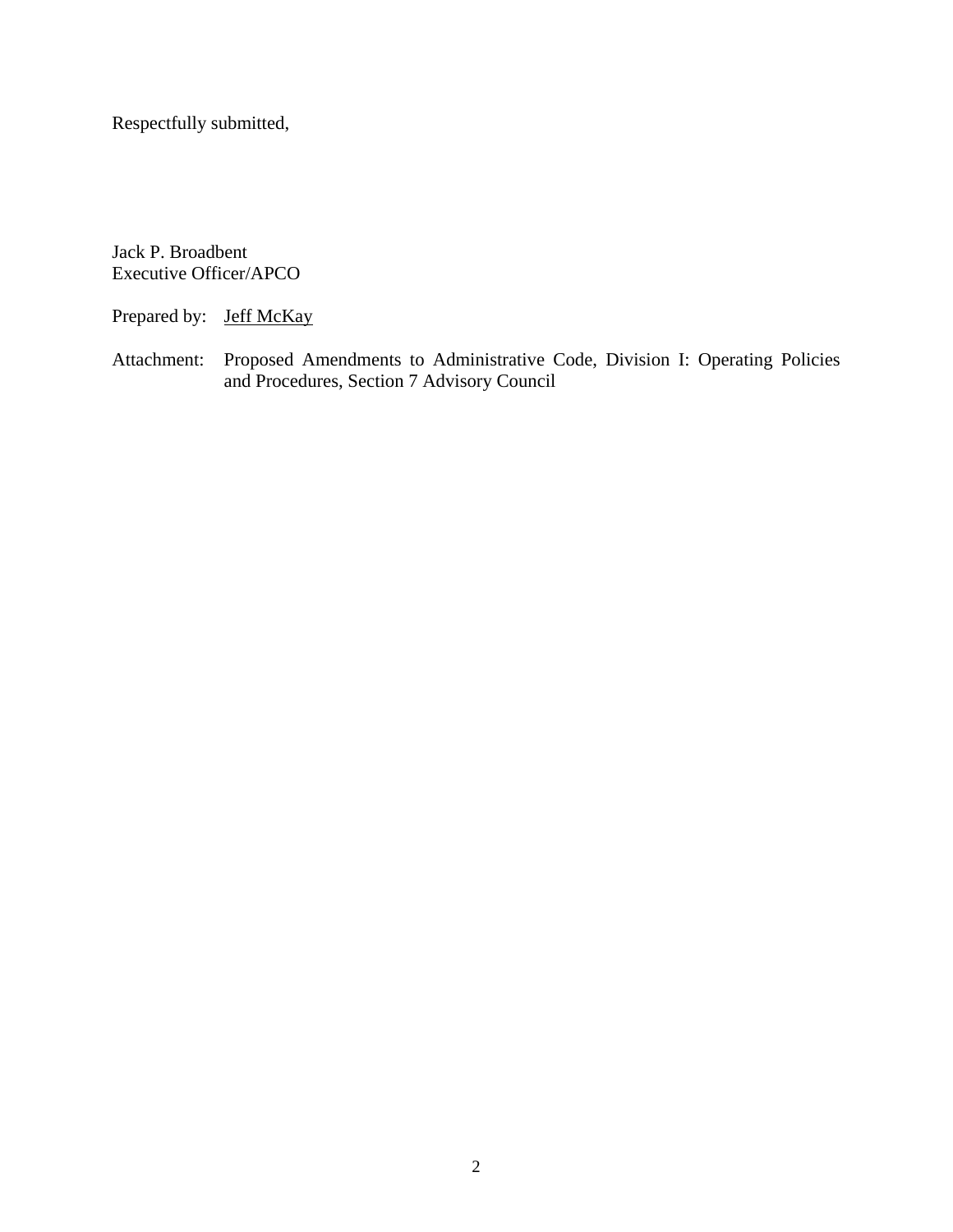#### **SECTION 7 ADVISORY COUNCIL**

#### 7.1 **ACTIVITIES OF COUNCIL.** (Revised  $\frac{1}{7}/\sqrt{0.912}/17/14$ )

- $(a)$  The Advisory Council shall meet as a full Council a total of up to ten-four (104) times each year<del>, for the following purposes: In or around January of each year the Advisory</del> ncil shall meet in a retreat format to consult with the Executive Officer/APCO to than four  $(4)$  meetings in a symposium format at which entations and discussion on specific topics shall take place. The topics for etings may include, but are not necessarily limited to, the following topics: (1) current health information related to air quality;  $(2)$  current developtechnologies for control of developments in technologies and techniques for control of air emission and (4) current developments related to air quality in land use pla and transportation planning. Each of these meetings shall be followed by one meeting at ch the presentations made and materials received at the topical meeting are disc and a report for the Board's consideration on the specific topic is agreed upon.
- additional meeting, if at least two-thirds (2/3) of the seated members of the Advisory Council determine by a vote taken in a regular meeting of the Advisory puncil, or if at least two-thirds  $(2/3)$  of the seated members of the Board of Directors mine by a vote taken during a regular meeting of the Board of Directors, that such sary, the Advisory Council may meet at such additional as the Advisory Council, itself, or the Board of Directors shall determine is necessary.
- (c) The Advisory Council shall make recommendations and reports to the Board of Directors on the matters considered at its meetings as the Council de such manner and form as the Council determines advisable. The Advisory Council shall consider and report to the Board on specific matters which may be referred to the Council by the Board of Directors or by the Executive Committee of the Board of Directors through the Air Pollution Control Officer. The members of the Advisory Council are selected because of their eminence in their professions and fields of endeav representatives of interest groups in the community. The Advisory Council shall er for the Board of Directors matters which come before the Council to arrive at<br>st advice upon which the Council may agree, which advice may include the best advice upon which the Council may agree, which advice may include the technical, social, economic, environmental and fiscal aspects of such issues.
- (d) No more than four (4) Advisory Council members shall attend tings of the Advisory Council and meetings ectors' Committees at the District's expense.

#### **7.2 TERM OF OFFICE.**

The terms of office for members of the Advisory Council are fixed by Health and Safety Code Section 40263.

#### **7.3 LIMITS ON TERM OF OFFICE.**

Effective with appointments for terms on the Advisory Council commencing on January 1, 1992, and thereafter, it is the policy of the Board of Directors that members with twelve (12) consecutive years of membership on the Council not be re-appointed to the Council, except that such members who were serving on the Council on the date of adoption of this policy may be appointed to one additional term. A member not re-appointed because of having served twelve (12) consecutive years on the Council shall again be eligible for appointment after an absence of two years from the Council.

**Formatted:** Justified, Indent: Left: 1.25", Hanging: 0.25", Tab stops: 1.25", Left + 1.5", Left

**Formatted:** Justified, Space After: 0 pt, Tab stops: 1.25", Left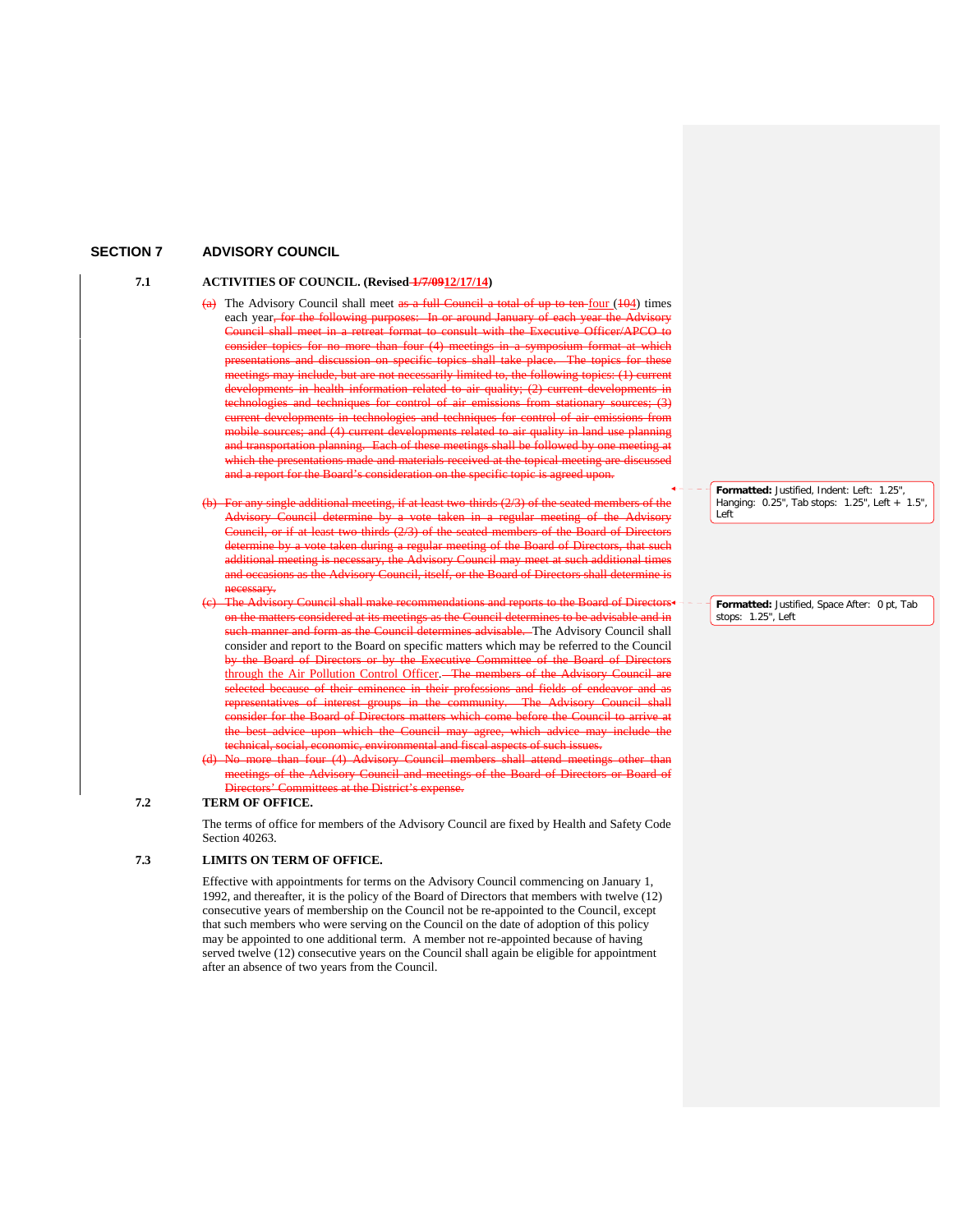#### **7.4 EXPENSE REIMBURSEMENT. (Revised 1/14/0912/17/14)**

Members of the Advisory Council shall be reimbursed for actual and necessary expenses incurred by them in attending meetings of the Advisory Council and meetings and public hearings conducted by the Board of Directors. Transportation Mileage, tolls, parking fees, meals, lodging and other incidental expenses will be allowed at the same rate as is allowed to Members of the Board of Directors provided that receipts are presented pursuant to Section II-5.6.

#### **7.5 OTHER EXPENSES. (Revised 1/14/09)**

Other expenses may be allowed after prior specific approval by a majority of the Board of Directors.

#### **7.6 CLERK CERTIFICATION OF ATTENDANCE AND EXPENSES.**

The Clerk of the Boards shall certify to the Director of Administrative Services the attendance and the expense reports of members of the Advisory Council.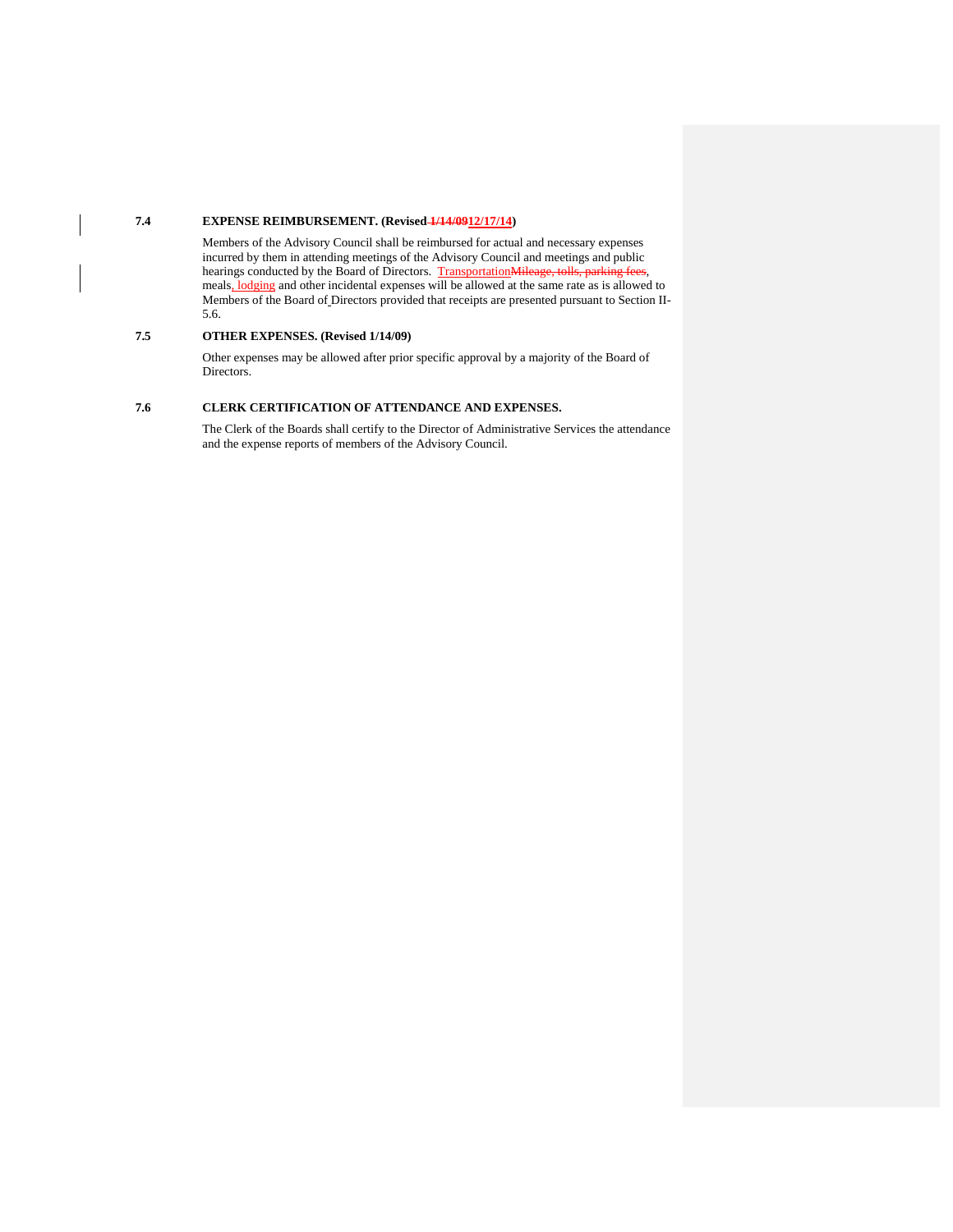# **BAY AREA AIR QUALITY MANAGEMENT DISTRICT**  Memorandum

- To: Chairperson Nate Miley and Members of the Board of Directors
- From: Jack P. Broadbent Executive Officer/Air Pollution Control Officer
- Date: December 3, 2014

Re: Report of the Personnel Committee Meeting of December 15, 2014

# PROPOSED RECOMMENDED ACTION

Staff will recommend the Personnel Committee (Committee) recommend Board of Directors' (Board) approval of the following items:

- A) None; receive and file; and
- B) Approval of incumbent reappointments to the Air District's Advisory Council;
- C) None; receive and file.

# BACKGROUND

The Committee will meet on Monday, December 15, 2014, and consider the following reports:

- A) Discussion Regarding Advisory Council Structure for 2015; and
- B) Consider Recommending Board Approval of Incumbent Reappointments to the Air District's Advisory Council;
- C) Presentation of the Air District's Administrative Code Division III Personnel Policies and Procedures - Section 2 Equal Employment Opportunity Policy and (2) Equal Employment Opportunity Plan.

Chairperson Brad Wagenknecht will provide an oral report of the Committee meeting.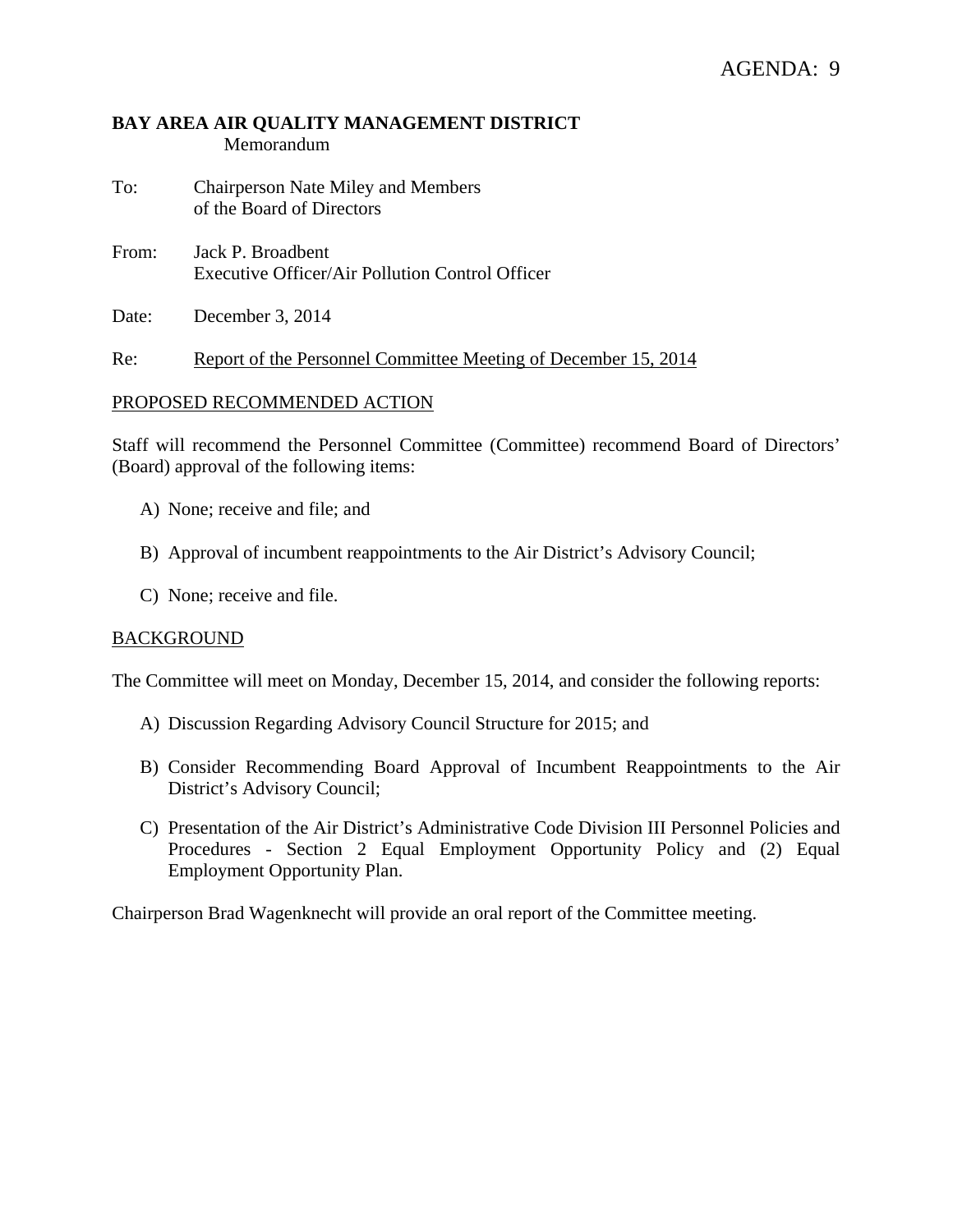# BUDGET CONSIDERATION/FINANCIAL IMPACTS

- A) None.
- B) None.
- C) None.

Respectfully submitted,

Jack P. Broadbent Executive Officer/APCO

Prepared by: Sean Gallagher Reviewed by: Maricela Martinez

| Attachment A: | $12/15/14$ – Personnel Committee Meeting Agenda #4 |
|---------------|----------------------------------------------------|
| Attachment B: | $12/15/14$ – Personnel Committee Meeting Agenda #5 |
| Attachment C: | $12/15/14$ – Personnel Committee Meeting Agenda #6 |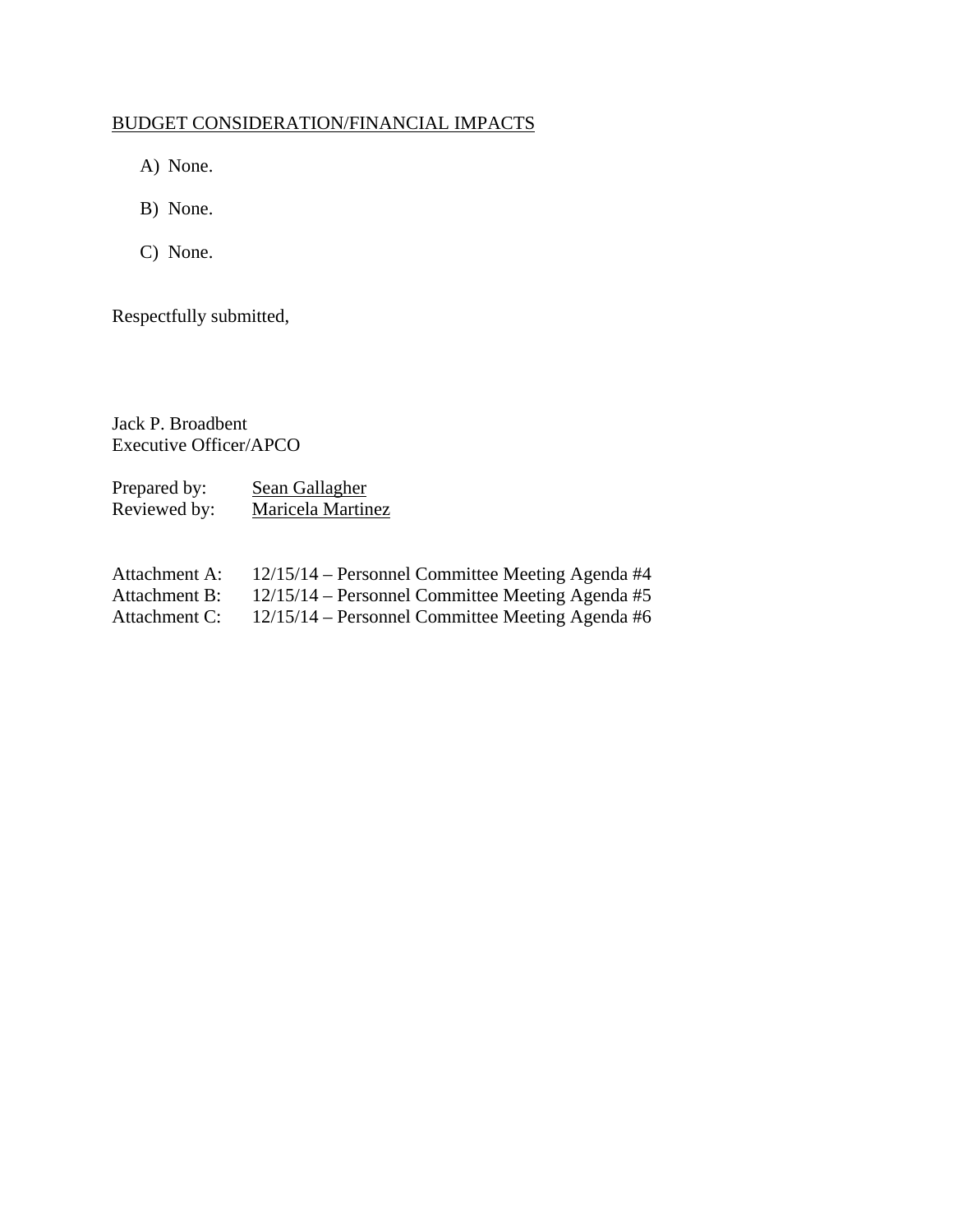AGENDA: 4 ATTACHMENT A - PERSONNEL COMMITTEE MEETING - 12/15/14

#### **BAY AREA AIR QUALITY MANAGEMENT DISTRICT**  Memorandum

To: Chairperson Brad Wagenknecht and Members of the Personnel Committee

From: Jack P. Broadbent Executive Officer/APCO

Date: December 3, 2014

Re: Discussion Regarding Advisory Council Structure for 2015

# **BACKGROUND**

Existing law establishes the Bay Area Air Quality Management District, which is vested with the authority to regulate air emissions located in the boundaries of the Counties of Alameda, Contra Costa, Marin, Napa, San Francisco, San Mateo, and Santa Clara and portions of the Counties of Solano and Sonoma. Existing law establishes a district board to govern the district.

Existing law also establishes the Bay Area Air Quality Management Advisory Council, which consists of the chair of the district board and 20 members appointed by the district board, as specified, for the purposes of advising and consulting with the district board and air pollution control officer in the implementation of their authority to regulate air emissions.

Senate Bill 1415 (SB 1415), beginning July 1, 2015, abolishes the membership of the Council, reconstitutes the membership of the council to include seven appointed members, and requires the members to be skilled and experienced in the fields of air pollution, climate change, or the health impacts of air pollution and to include a diversity of perspectives, expertise, and backgrounds.

# **DISCUSSION**

Staff will describe processes associated with initiation and maintenance of the new Council including recruitment, meeting calendars and Council deliverables.

Respectfully submitted,

Jack P. Broadbent Executive Officer/APCO

Prepared by: Jeff McKay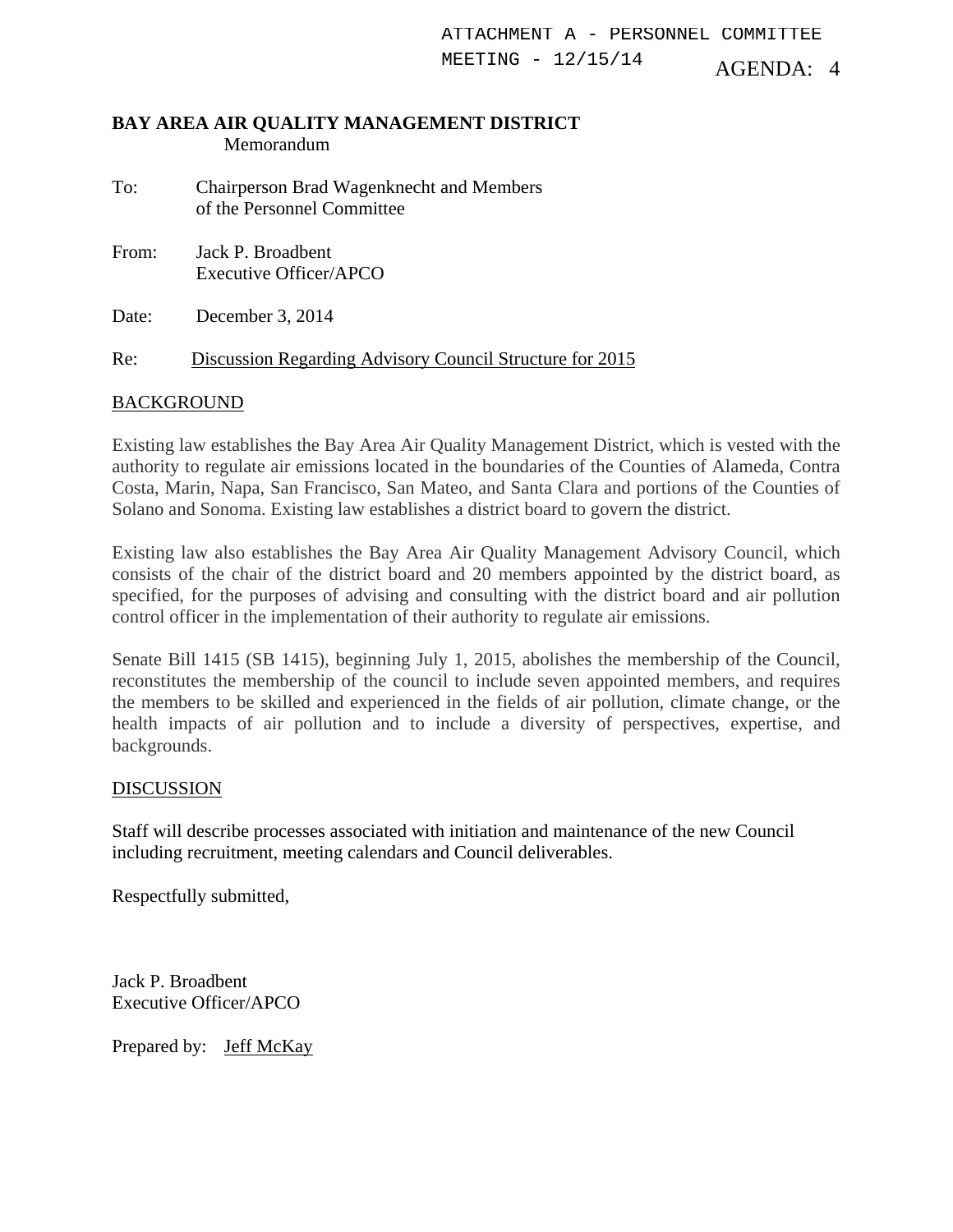#### **BAY AREA AIR QUALITY MANAGEMENT DISTRICT**  Memorandum

- To: Chairperson Brad Wagenknecht and Members of the Personnel Committee
- From: Jack P. Broadbent Executive Officer/APCO

Date: November 20, 2013

Re: Consider Recommending Board of Directors Approval of Incumbent Reappointments to the Air District's Advisory Council

# RECOMMENDED ACTION

Consider recommending Board of Directors approval of incumbent reappointments to the Air District's Advisory Council.

# BACKGROUND

Pursuant to Section 40261 of the California Health and Safety Code the Air District is required to maintain an Advisory Council consisting of 20 members. Further, section 40262 requires that the member categories consist of at least three representatives of public health agencies; at least four representatives of private organizations active in conservation or protection of the environment within the bay district; at least one representative of colleges or universities in the state; and at least one representative of each of the following groups within the bay district: regional park district, park and recreation commissions or equivalent agencies of any city, public mass transportation system, agriculture, industry, community planning, transportation, registered professional engineers, general contractors, architects, and organized labor. To the extent that suitable persons cannot be found for each of the specified categories, council members may be appointed from the general public. Advisory Council members serve a term of two years.

# **DISCUSSION**

The terms of office for eleven members in the following categories will expire on December 31, 2014: Agriculture (1), Mass Public Transportation (1), Conservation Organization (3), Registered Professional Engineer (1), General Contractor (1), College and Universities (1), Public Member (1), and Public Health Agency (2). Eight incumbent members reapplied for their respective categories. These incumbents have demonstrated excellent attendance and participation at the Advisory Council meetings. As such, Air District staff recommends the Personnel Committee to recommend their reappointment.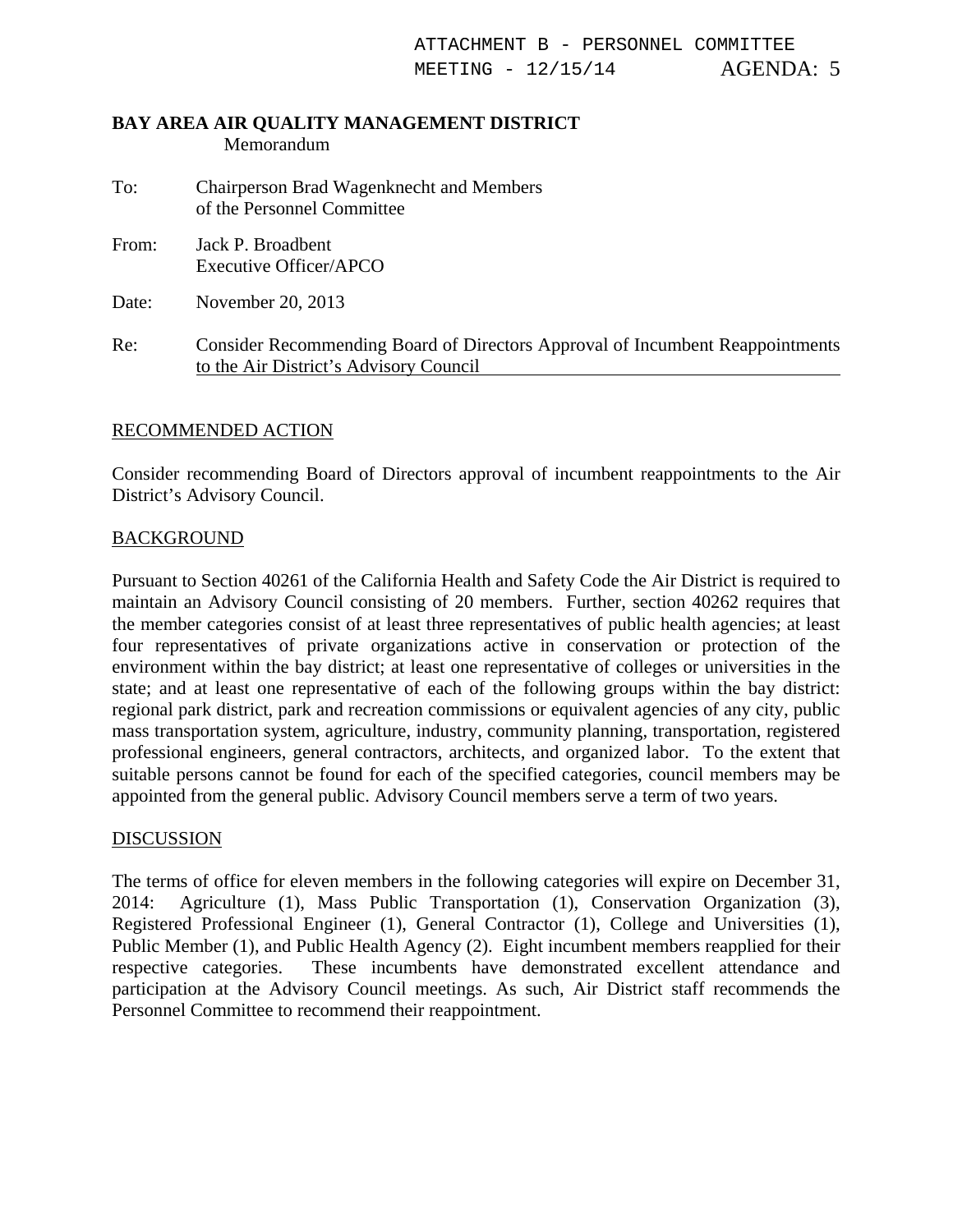The eight incumbents are:

 Sam Althsuler (Registered Professional Engineer) Bob Bornstein (Colleges and Universities) Stan Hayes (Public Member) Frank Imhof (Agriculture) Liza Lutzker (Public Health Agency) Rick Marshall (Mass Public Transportation) Bruce Mast (Conservation Organization) Timothy O'Connor (Conservation Organization)

Respectfully submitted,

Jack P. Broadbent Executive Officer/APCO

Prepared by: Maricela Martinez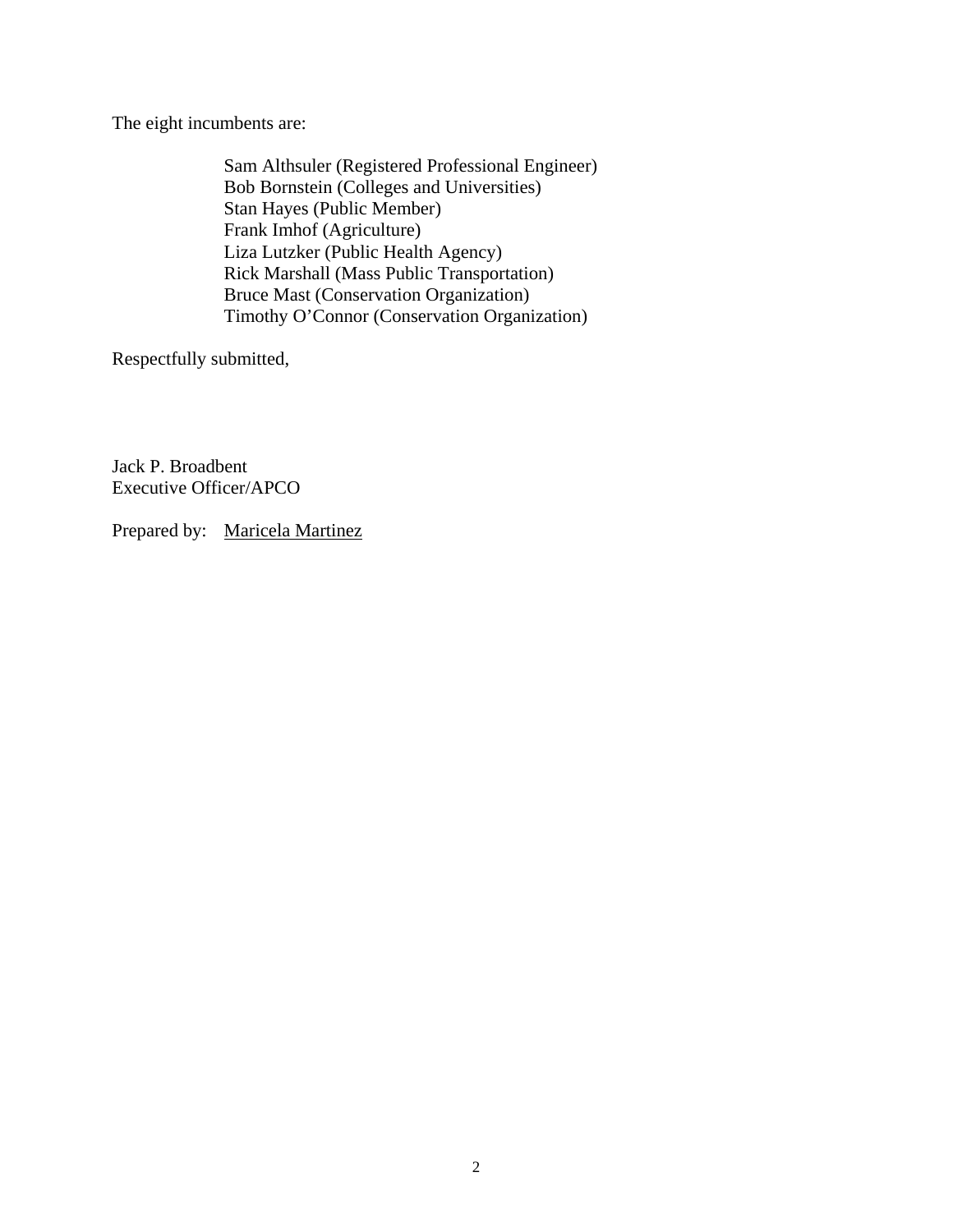#### **BAY AREA AIR QUALITY MANAGEMENT DISTRICT**  Memorandum

- To: Chairperson Brad Wagenknecht and Members of the Personnel Committee
- From: Jack P. Broadbent Executive Officer/APCO

Date: December 1, 2014

Re: Presentation of the Air District's Administrative Code Division III Personnel Policies and Procedures - Section 2 Equal Employment Opportunity Policy and (2) Equal Employment Opportunity Plan

# RECOMMENDED ACTION

None; receive and file.

# BACKGROUND

At its March 24, 2014, Meeting, the Personnel Committee considered and denied an appeal to the Air District's Equal Opportunity Policy (EEOP or Policy) and Plan. Following that appeal, the Board of Directors directed staff to amend the Air District's Administrative Code to remove the appeal of the Air Pollution Control Officer/Executive Officer's decision on such complaints to the Personnel Committee. The Administrative Code was amended on May 21, 2014. At its September 22, 2014 meeting, the Personnel Committee considered and denied a second appeal that was filed prior to the Administrative Code revision removing the appeal to the Board. Following that appeal, the Board of Directors directed staff to provide a presentation of the Air District's EEOP and Plan at a future meeting.

# **DISCUSSION**

The Air District's EEOP and Plan have been in place since the late 1960's. The Policy and the Plan ensure equal opportunity for all people to be recruited, employed, placed, selected for training, trained, evaluated, promoted, demoted, laid off, terminated, compensated, and otherwise treated within the workplace. The Plan is designed to implement the Policy. The Policy and Plan have been revised several times over the years, with a revision occurring on September 12, 2011. The 2011 revision changed all references from "affirmative action" to "equal employment opportunity" and deleted items that referred to affirmative action plan activities, (i.e., those activities that would favor applicants or employees based on gender or ethnic status) to update the policy and plan to comply with Proposition 209. Proposition 209 (also known as the California Civil Rights Initiative or CCRI) is a California ballot proposition which, upon approval in November 1996, amended the state constitution to prohibit state governmental institutions from considering race, sex, or ethnicity, specifically in the areas of public employment, public contracting, and public education. The most recent revision of the policy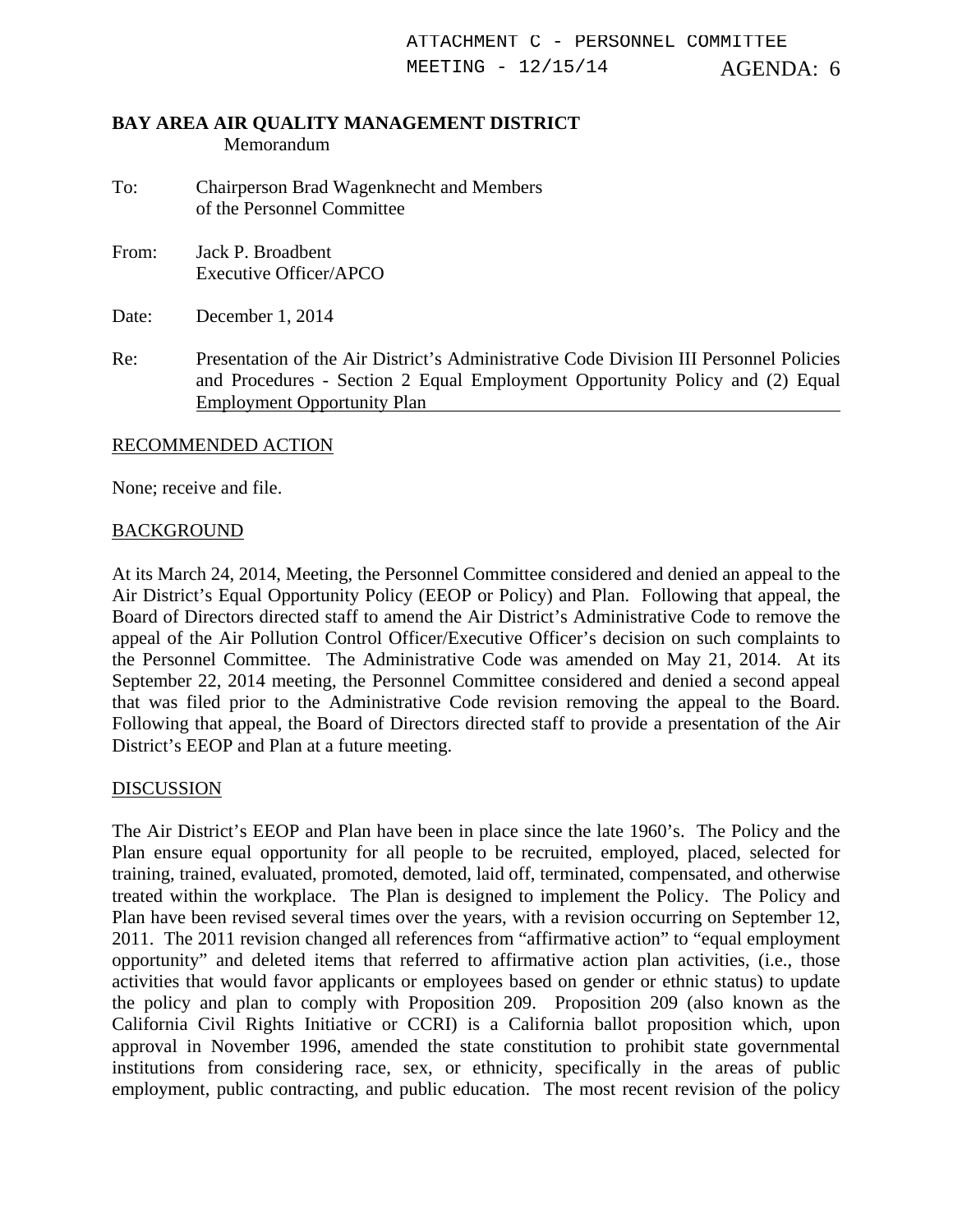and plan occurred May 21, 2014 and removed the appeal of the Air Pollution Control Officer/Executive Officer's decision on EEOP complaints to the Personnel Committee.

The Equal Opportunity Policy and Plan place the responsibility for implementation with the Director of Administrative Services acting as the Equal Employment Opportunity Officer and the Air Pollution Control Officer/Executive Officer and provide that division directors are responsible for implementation within a division.

The Policy and Plan ensure equal opportunity for all people to be recruited, employed, placed, selected for training, trained, evaluated, promoted, demoted, laid off, terminated, compensated, and otherwise treated within the workplace.

The recruitment process is an important area where Policy implementation is important in meeting the goals of the policy. The Air District's recruitment process includes the following steps to meet these goals:

# Recruitment Steps

- 1. Vacancy Announcement create the job description for each class to determine that the qualifications are job related and nondiscriminatory
- 2. Applications Accepted personal information (gender and ethnicity) are optional information completed by the applicant but filed separately and are not included as part of the application materials
- 3. Minimum Qualifications Reviewed applicants are screened based on the education and experience relative to the position
- 4. Application Screening Panel personal information (name, address, references) are blinded prior to expert screening
- 5. Panel/Hiring Interview questions are merit based and developed by a hiring manager and the Human Resources Office to determine the applicants' skills, qualifications, and experience
- 6. Disability Accommodations are made when requested by the applicant.

The Administrative Code has other EEOP related provisions, including the following section: Admin Code Division III, Section 13 (3), "Questions related to race, color, national origin, ancestry, age, marital status, sex, sexual orientation, religious creed, political affiliation, medical condition, or physical or mental disability shall not be asked during an examination interview or interview for appointment."

The Human Resources Office monitors and oversees the entire process to ensure that the recruitment is conducted in a fair, consistent way. Staff involved in the recruitment process are trained on the Policy and these processes.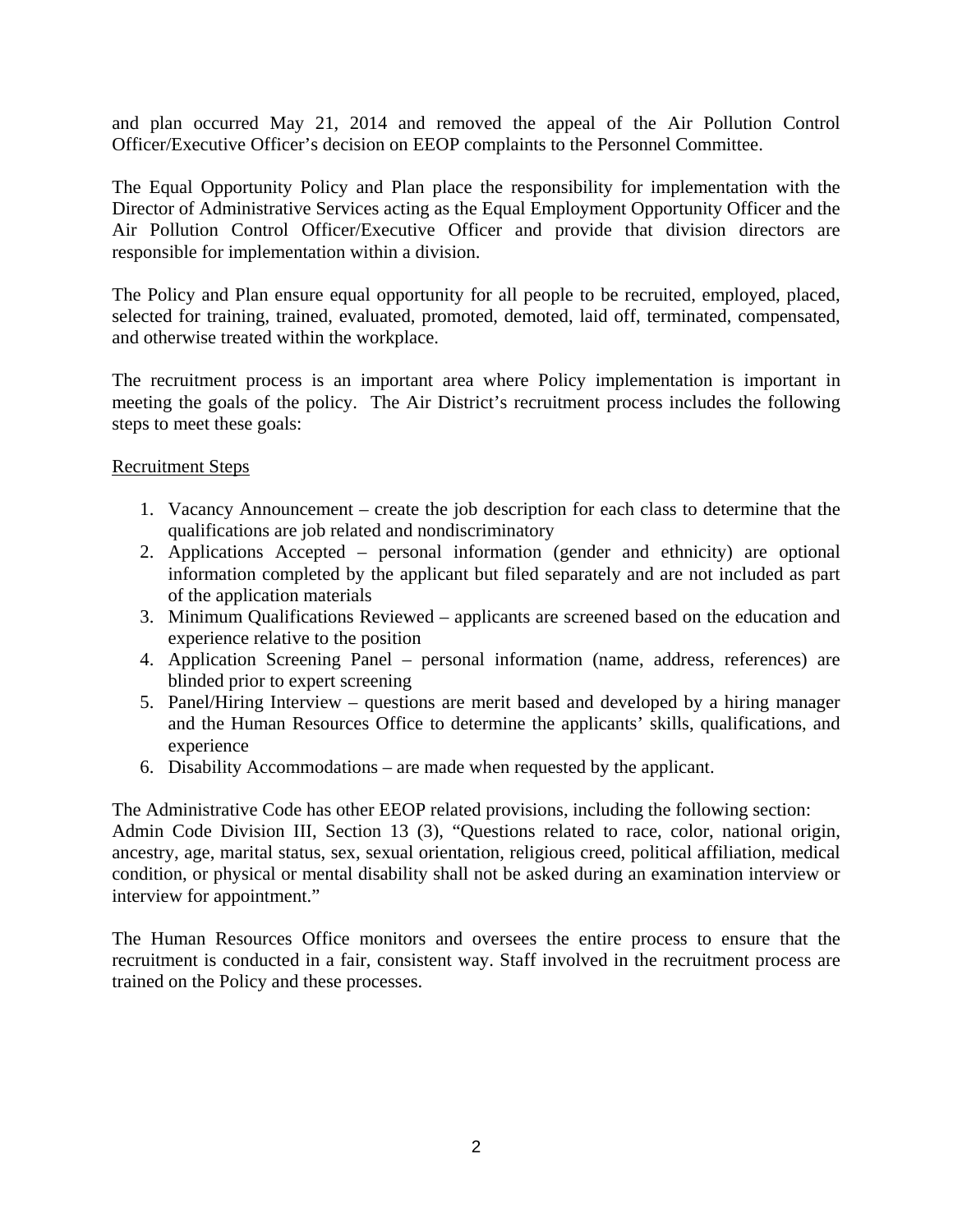# BUDGET CONSIDERATION/FINANCIAL IMPACT

None.

Respectfully submitted,

Jack P. Broadbent Executive Officer/APCO

Prepared by: Rex Sanders Reviewed by: Brian Bunger

Attachments:

- A) Administrative Code Division III Personnel Policies and Procedures, Section 2 Equal Employment Opportunity Policy
- B) Equal Employment Opportunity Plan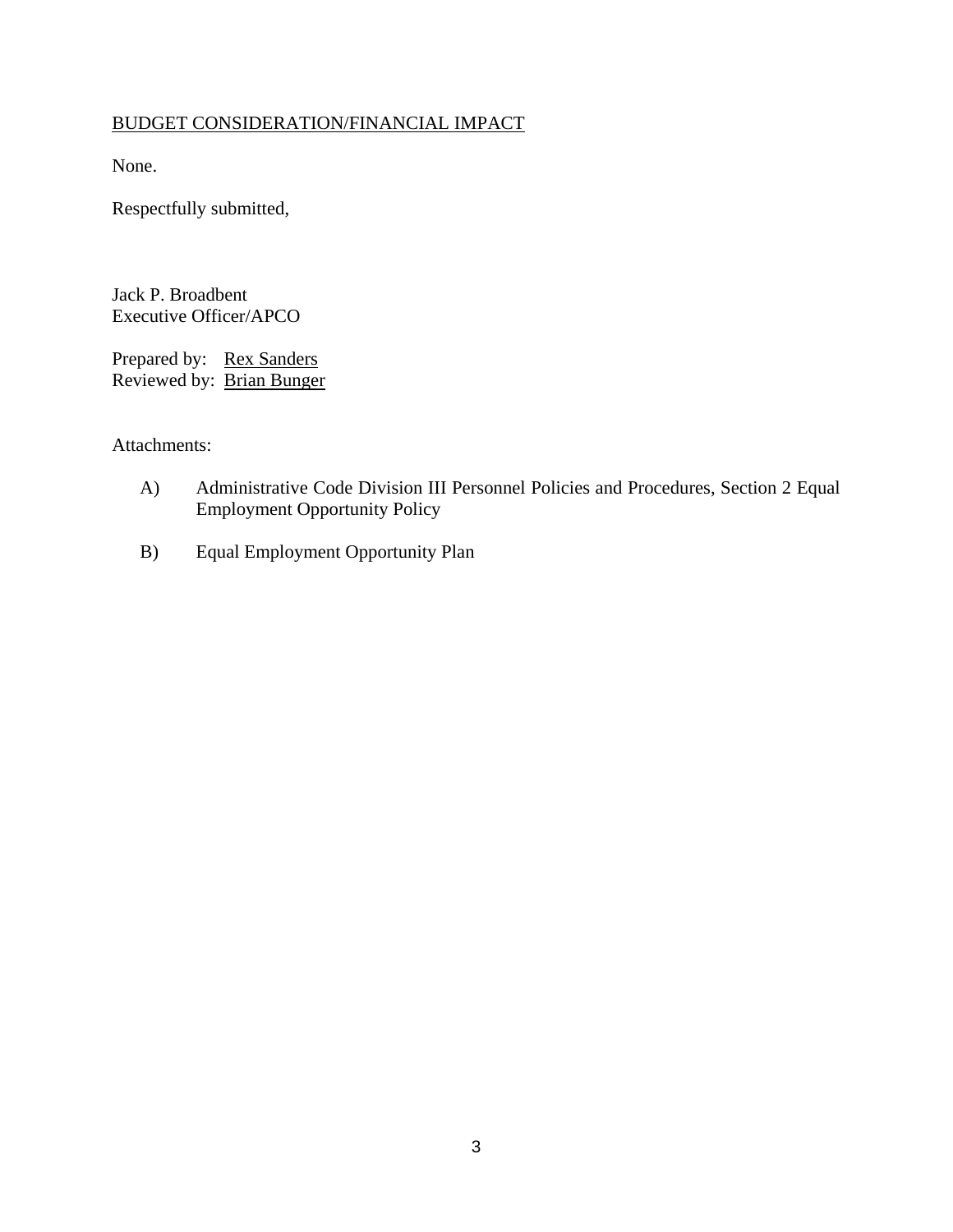#### AGENDA 6 – ATTACHMENT A

# **Air District Administrative Code Division III, Section 2 Equal Opportunity Policy (Revised 10/5/11, 05/21/2014)**

#### SECTION 2 EQUAL EMPLOYMENT OPPORTUNITY POLICY **(Revised 10/5/11, 05/21/2014)**

The Board of Directors of the Bay Area Air Quality Management District affirms its policy to provide equal employment opportunities for all persons to be recruited, employed, placed, selected for training, trained, evaluated, promoted, demoted, laid off, terminated, compensated, assigned work and otherwise treated without regard to race, religious creed, color, national origin, ancestry, disability, medical condition, marital status, sex, age or sexual orientation.

The District is committed to maintaining a meaningful Equal Employment Opportunity Plan. It is the responsibility of the Human Resources Office, under the direction of the Director of Administrative Services and under the general direction of the Executive Officer/Air Pollution Control Officer, to ensure the spirit and intent of the Equal Employment Opportunity Plan is carried out.

#### **2.1 OBJECTIVES. (Revised 10/5/11, 05/21/2014)**

- (a) The District will insure that each employee and applicant is afforded an equal opportunity in all aspects of the employment process without regard to race, religious creed, color, national origin, ancestry, disability, medical condition, marital status, sex, age or sexual orientation.
- (b) The District will analyze its work force and the population of the Bay Area.
- (c) The District will focus its equal opportunity efforts on enhanced outreach and training programs.
- (d) The District will establish and administer programs for employment, training and promotion of all employees without regard to race, religious creed, color, national origin, ancestry, disability, medical condition, marital status, sex, age or sexual orientation.
- (e) The District will be responsible for Equal Employment Opportunity Plan and designate an Equal Employment Opportunity Officer.
- (f) The District is committed to making a good faith effort to successfully achieve Equal Employment Opportunity.
- (g) Sexual harassment is contrary to basic standards of conduct between individuals and is prohibited by EEOC regulations. The District will therefore insure that the workplace is free from sexual harassment. Sexual harassment is defined in EEOC regulations, and includes, but is not limited to, the following: unwelcome sexual advances, requests for sexual favors and other verbal or physical conduct of a sexual nature when such conduct is made explicitly or implicitly a term or condition of employment, is used as a basis for employment decisions, or has the purpose or effect of interfering with work performance or creating an otherwise offensive working environment.
- (h) The District will insure that no qualified person will be discriminated against on the basis of a disability. All qualified persons that can perform the essential functions of the job, with or without reasonable accommodation that does not create "undue hardship" for the District, shall be provided an equal opportunity for employment and promotion. All terms used in this section are defined in the regulations implementing the Federal Americans with Disabilities Act.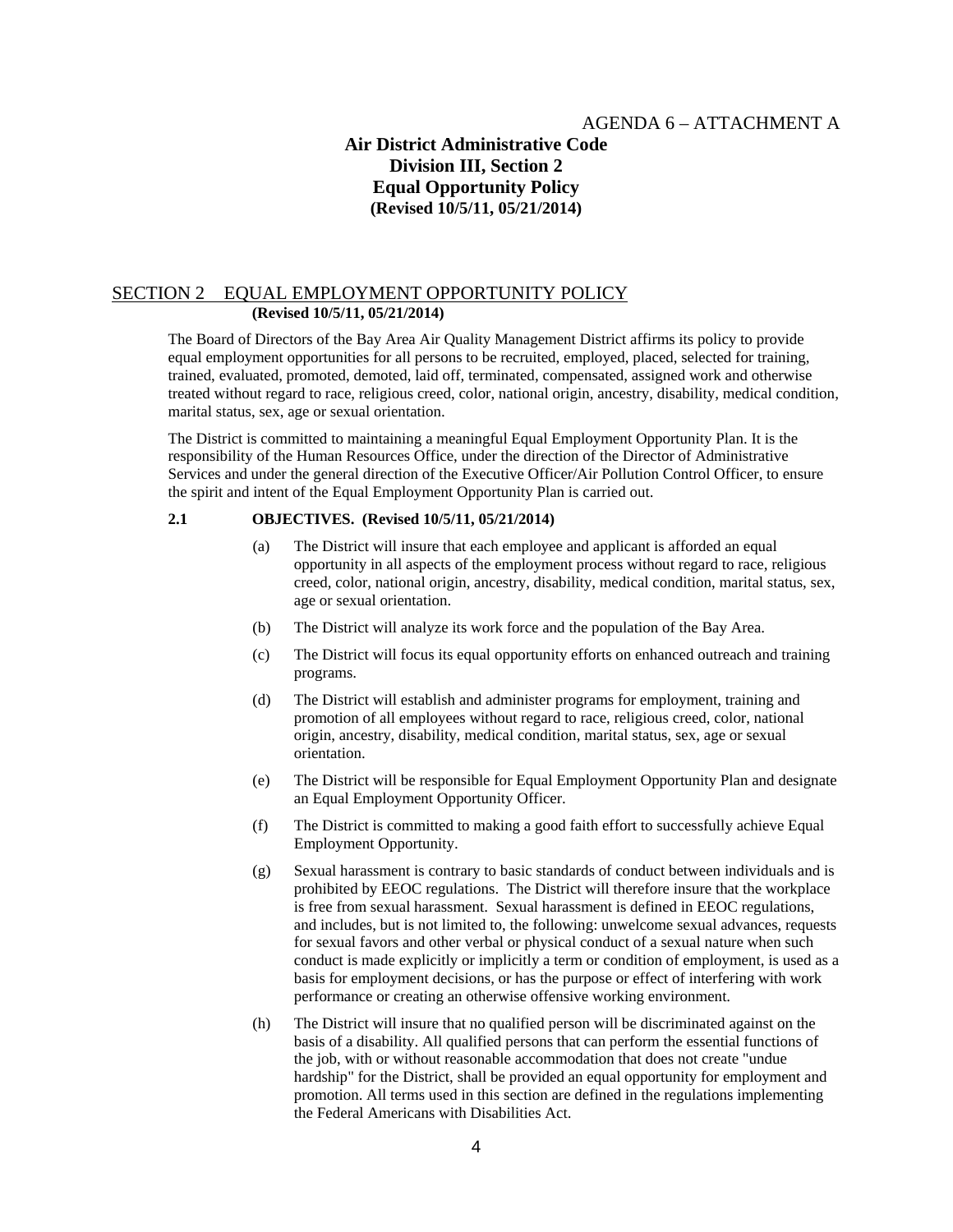#### **2.2 RESPONSIBILITY FOR EQUAL EMPLOYMENT OPPORTUNITY. (Revised 10/5/11)**

- (a) The Air Pollution Control Officer of the District has the overall responsibility to the Board of Directors for actions by the staff in planning, coordinating, implementing, evaluating and reporting on all phases of the Equal Employment Opportunity Plan.
- (b) The responsibilities of the Equal Employment Opportunity Officer are listed in the Equal Employment Opportunity Plan.

#### **2.3 DISCRIMINATION COMPLAINT PROCEDURE (Revised 10/5/11; 05/21/2014)**

Unlawful discrimination refers to discrimination based on race, religious creed, color, national origin, ancestry, disability, medical condition, marital status, sex, age, or sexual orientation.

An employee or group of employees who believes an incident involving a violation of the District's equal employment opportunity policy has arisen, may submit the complaint (in writing) to the Equal Employment Opportunity Officer.

- STEP 1 The written complaint must be received by the Equal Employment Opportunity Officer within 30 days of the alleged discrimination and must specify the particulars of the alleged discrimination, including specific acts and/or statements. Although the specific act must have occurred within 30 days, supplementary or background information supporting the complaint may be included. If a complaint is received in an incomplete form, the Equal Employment Opportunity Officer will advise the complainant that help in its preparation can be arranged. A group of employees filing at the same time must allege acts of similar nature to be considered for class action.
- STEP 2 The Equal Employment Opportunity Officer will evaluate the complaint and, if necessary, conduct an investigation.
- STEP 3 Discrimination complaints found by the Equal Employment Opportunity Officer to be valid will be forwarded to the APCO for appropriate action. Complaints found by the Equal Employment Opportunity Officer to be invalid may be appealed to the APCO within ten (10) working days of the Equal Employment Opportunity Officer's decision. Any complaint decision forwarded or appealed to the APCO shall be acted upon within ten (10) working days of receipt.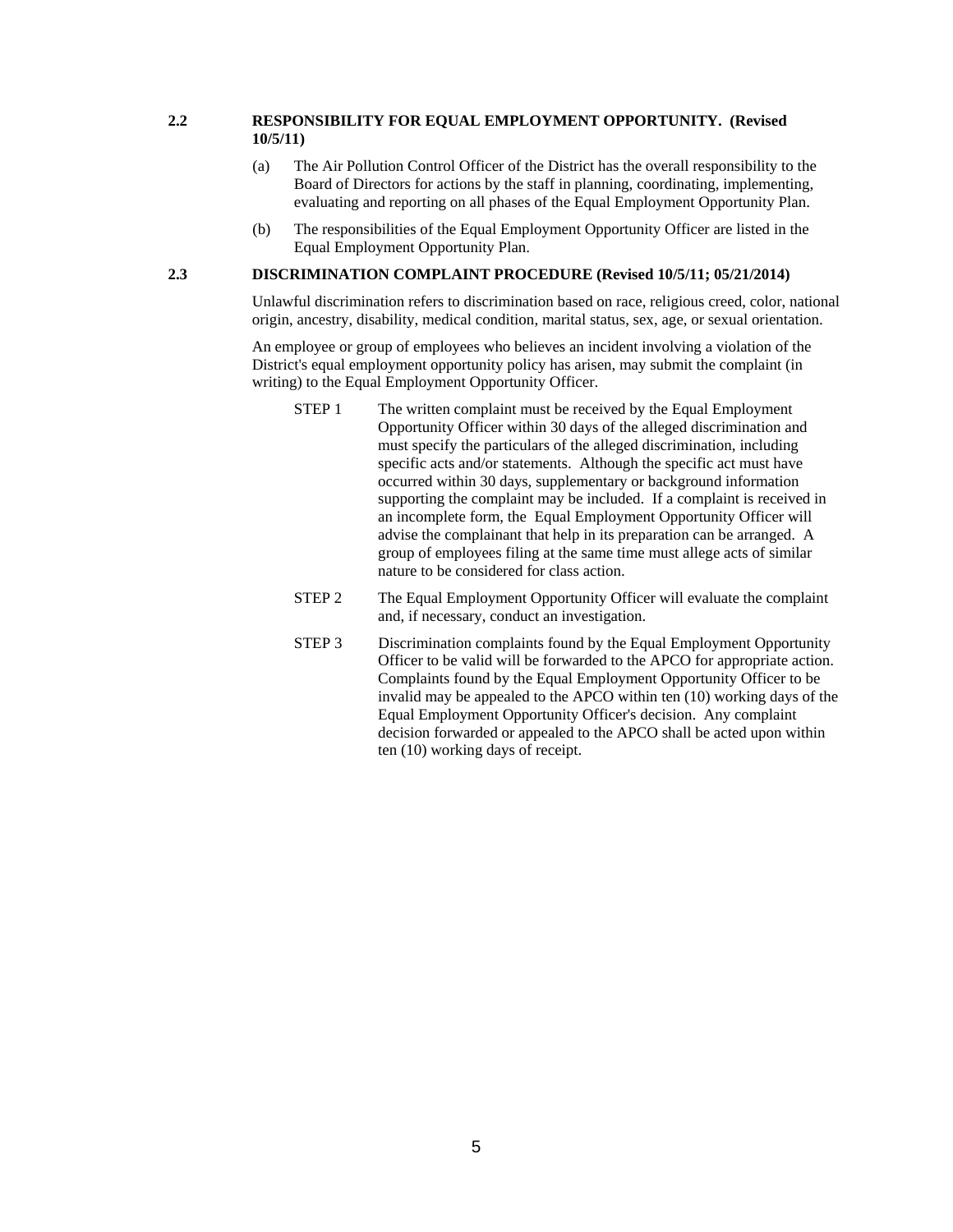for

### Bay Area Air Quality Management District 939 Ellis Street San Francisco, CA 94109  $(415)$  749-4980

**EEO Contact:** 

Human Resources Officer BAY AREA AIR QUALITY MANAGEMENT DISTRICT 939 Ellis Street San Francisco, CA 94109  $(415) 749 - 4980$ 

 $\mathbf{I}$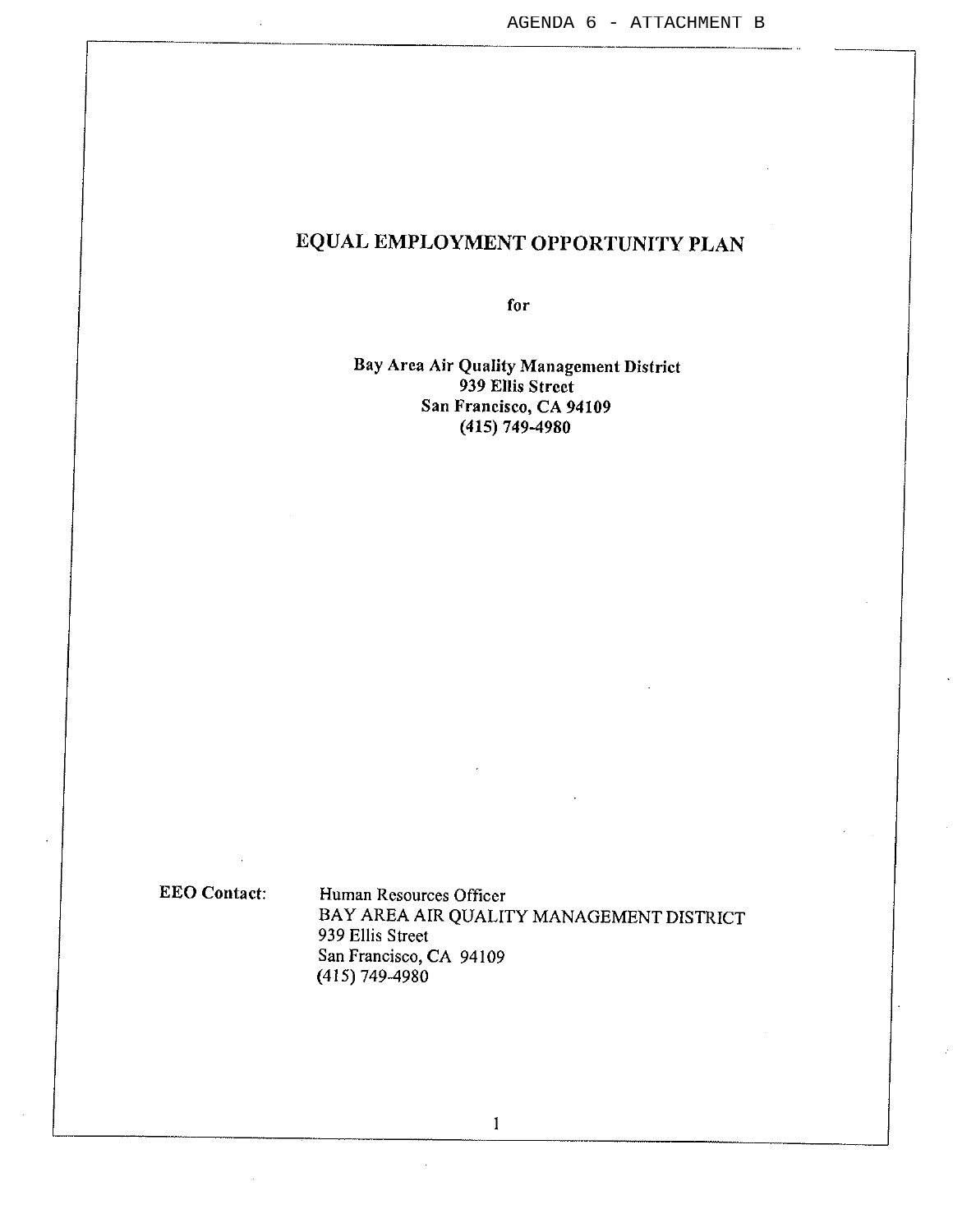# FOR BAY AREA AIR QUALITY MANAGEMENT DISTRICT

# **TABLE OF CONTENTS**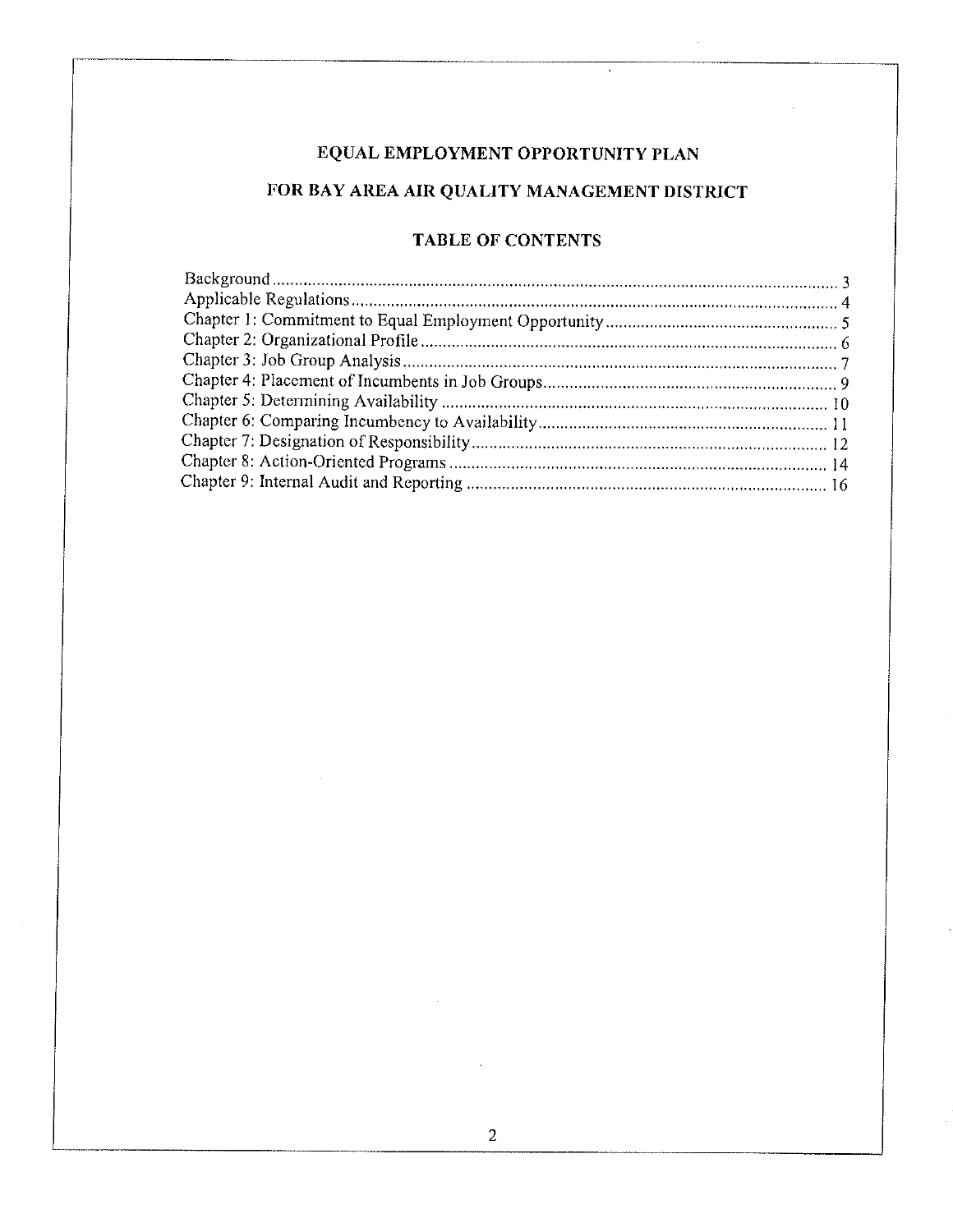#### **BACKGROUND**

The Bay Area Air Quality Management District (Air District) is a regional government agency responsible for improving air quality in the San Francisco Bay Area. The Air District employs approximately 350 full-time employees in a variety of jobs ranging from Air Quality Engineers and Inspectors, to clerical and administrative support staff. Most of the Air District's employees work in the main office located in San Francisco, California.

The Air District affirms its policy to provide equal employment opportunities for all persons to be recruited, employed, placed, selected for training, trained, evaluated, promoted, demoted, laid off, terminated, compensated assigned work and otherwise treated without regard to race, religious creed, color, national origin, ancestry, disability, medical condition, marital status, sex. age or sexual orientation.

To affect its policy of equal employment opportunity, the Board commits itself and the Air District to implementing an Equal Employment Opportunity Plan. The plan is designed to analyze the Air District's workforce and the population of the Bay Area and to set forth specific plans and procedures to ensure equal employment opportunity.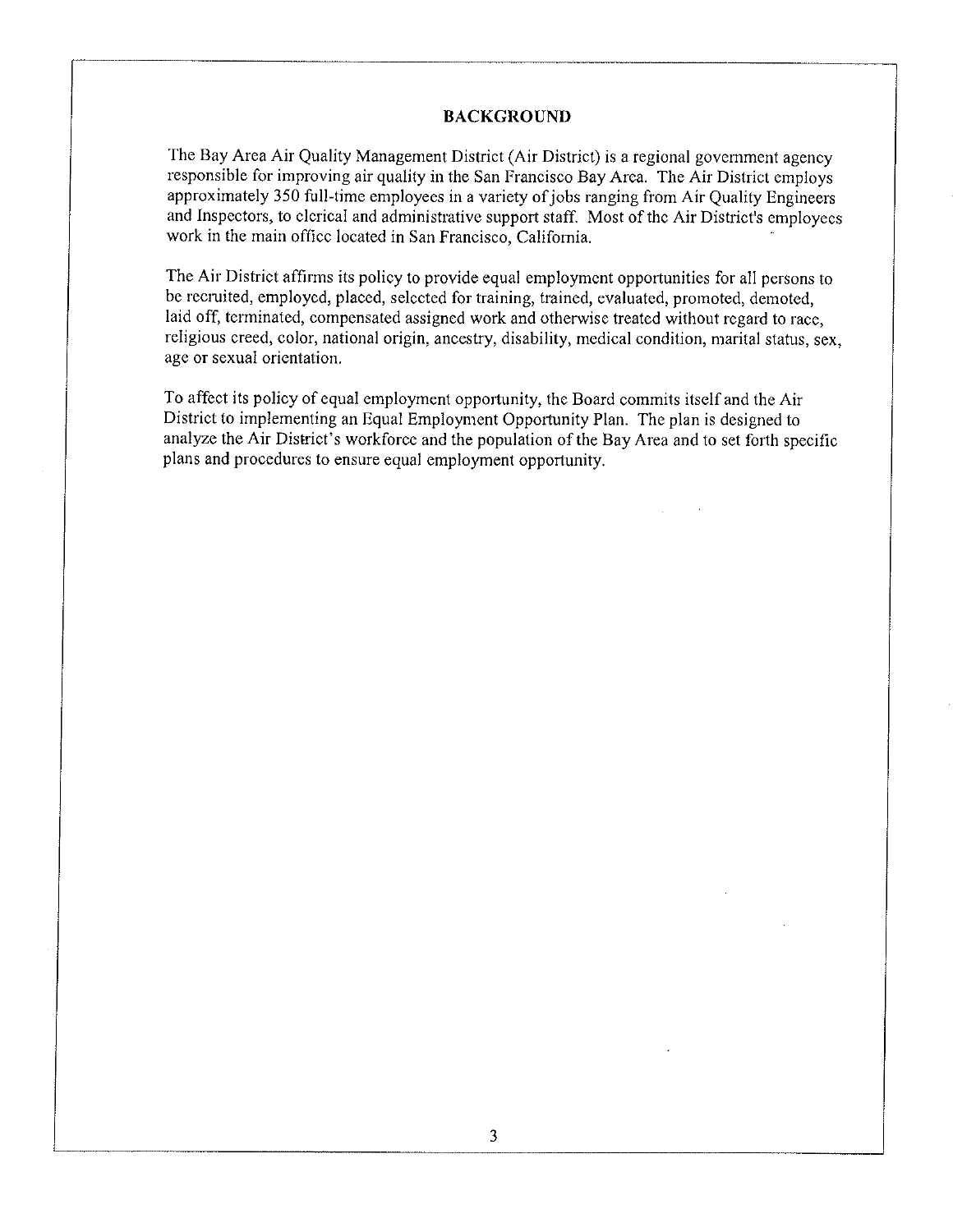### **APPLICABLE REGULATIONS**

The Air District's Equal Employment Opportunity Plan has been prepared according to the Air District's Administrative Code Division 3, Section 2: Equal Employment Opportunity Policy.

Federal and State equal employment opportunity laws and regulations include Title VII of the Civil Rights Act, the Equal Pay Act, the Americans with Disabilities Act, the Genetic Information Non-Discrimination Act, the California Fair Employment and Housing Act.

For purposes of the Equal Employment Opportunity Plan, the Air District collects data on gender, race or ethnic groups.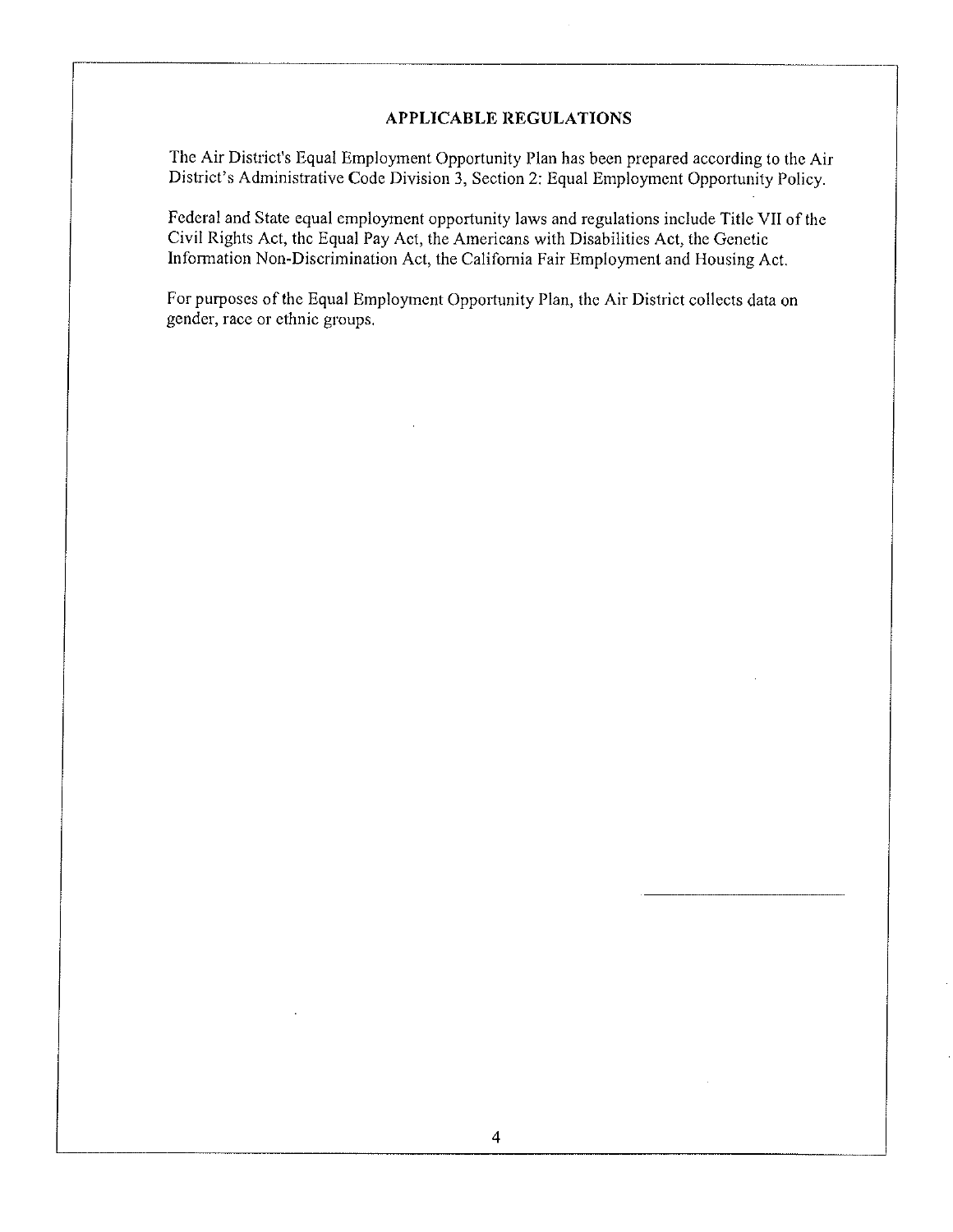### CHAPTER 1: COMMITMENT TO EQUAL EMPLOYMENT OPPORTUNITY

The Bay Area Air Quality Management District reaffirms its commitment to a policy of equal employment opportunity. The Air District will continue to administer its personnel policies and conduct its employment practices in a manner that treats each employee and applicant for employment on the basis of merit, experience, and other work related criteria, without regard to race, religious creed, color, national origin, ancestry, disability, medical condition, marital status, sex, age, or sexual orientation.

The Air District is committed to maintaining a meaningful, result-oriented Equal Employment Opportunity Plan. It is the responsibility of the Human Resources Office, under the general direction of the Executive Officer/Air Pollution Control Officer, to ensure the spirit and intent of the Equal Employment Opportunity Plan is carried out.

The Air District will designate the Human Resources Officer to also serve as the Equal Employment Opportunity Officer, and will focus its equal employment opportunity efforts on enhanced outreach and training programs. The Air District is committed to making a good faith effort to successfully achieve equal employment opportunity.

(Signature)

Jack P. Broadbent Executive Officer/Air Pollution Control Officer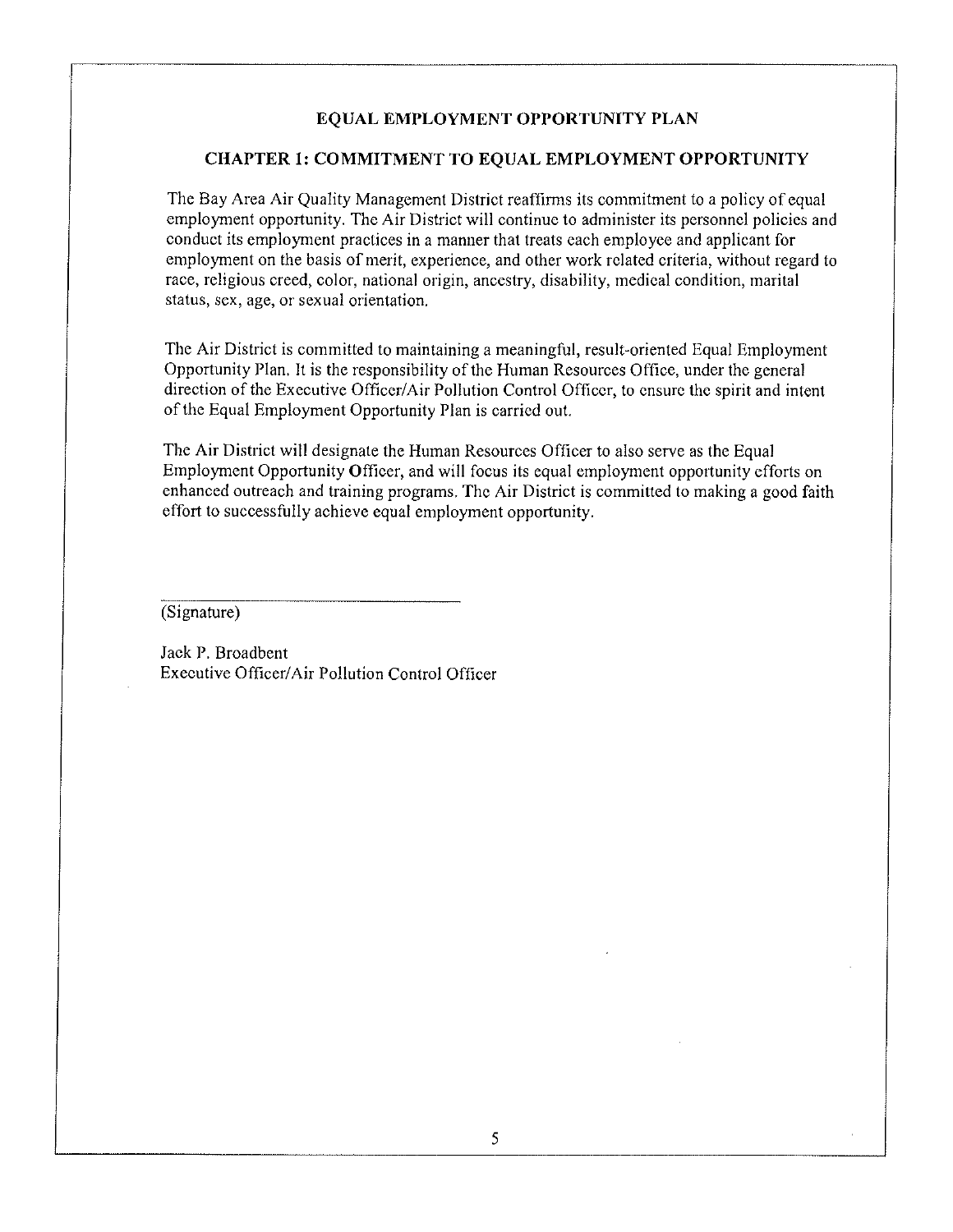#### **CHAPTER 2: ORGANIZATIONAL PROFILE**

#### **Workforce Analysis/Lines of Progression**

The Air District conducts a workforce analysis to identify employees by gender and race/ethnicity in each job title. The data is collected from payroll records.

Job titles are listed by organizational unit. Job titles are listed from lowest to highest paid. The list includes all job titles, including departmental supervision, exempt, and nonexempt titles.

For each job title, the lower threshold of the salary range is provided, as well as the EEO Category to which the title is assigned. For each job title, the Air District identifies the total number of employees, the number of male and female employees, the total number of White, Black, Hispanic, Asian or Pacific Islander, American Indian or Alaskan Native employees, and the male and female employees within each of these race/ethnic groups.

#### **Lines of Progression**

In conjunction with the workforce analysis, the Air District develops lines of progression. Lines of progression (career ladders/career paths) identify the job titles through which an employee can move to the top of a line. For each line of progression, applicable departments are identified. These are the departments that employ persons in the job titles in the specified line of progression. Some lines of progression are limited to only one department, while others are found throughout several departments.

The lines of progression provide useful information regarding patterns of vertical and horizontal movement throughout our workforce. These patterns are evaluated to ascertain whether they provide to our employees the optimum career mobility and opportunities for advancement.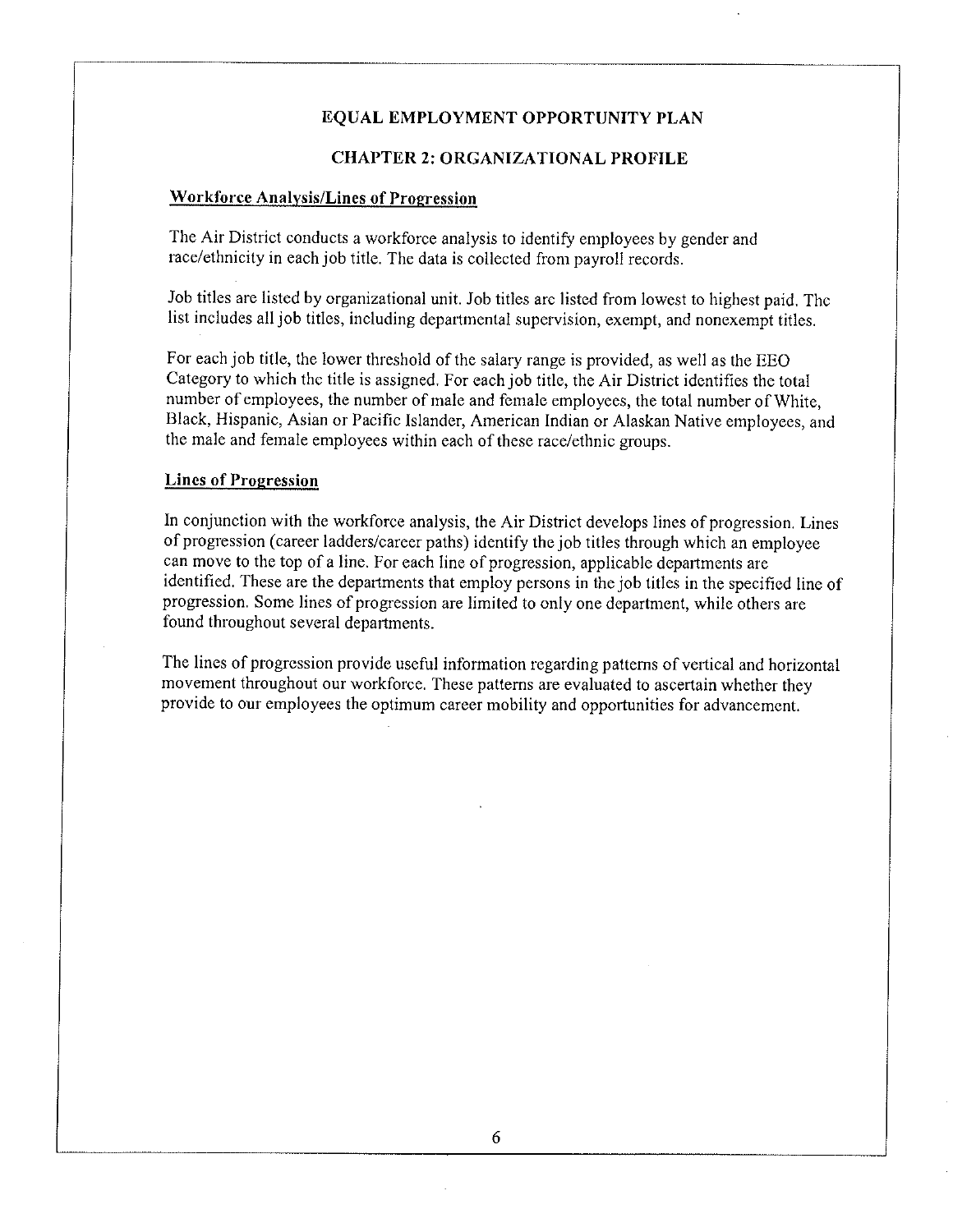# **CHAPTER 3: JOB GROUP ANALYSIS**

The Air District conducts the workforce analysis individually for every job title. The job titles are grouped for the comparison of incumbency to availability. There are several reasons for grouping jobs.

Many job titles are similar in content such that handling them individually in the Equal Employment Opportunity Plan is not necessary. Grouping together these very similar titles is appropriate for the comparison of incumbency to availability.

For many job titles, there is limited data available and the same data must be used for several related jobs. Therefore, grouping these related titles together is logical.

Many job titles have few incumbents. A meaningful comparison is conducted by grouping several similar titles and increasing the number of employees involved.

The most critical guideline in creating job groups is that job titles discuss "similar" or "related" jobs. Above all, the job titles placed into a job group must be more similar or related to each other than the job titles in other job groups.

Listed below are the guidelines that are followed in developing the job groups.

### **Job Grouping Guidelines**

- $1.$ The content of the jobs in a group must be similar. Similar content refers to job responsibilities and requisite skills required.
- 2. The wage or salary rate for the jobs in a group must be similar. Pay rates are considered in conjunction with job content. Large apparent differences in pay, when associated with differences in job title and/or location within an organization. suggest an unacceptable job grouping.
- $3.$ Job titles placed in a job group should be similar in opportunity. Opportunity refers to the ability to take advantage of training, transfers, promotions, mobility to desirable situations, and other employment benefits. Ideally, each job within a job group should have opportunities similar to other job titles within the same job group.
- $\overline{4}$ . The groups should not include jobs with clearly different representation patterns. For example, jobs predominately filled with males should not be combined in the same group with jobs predominately filled with females.
- 5. Many job groups, if appropriately constructed, should cut across departmental or organizational units, but not across EEO Categories.

7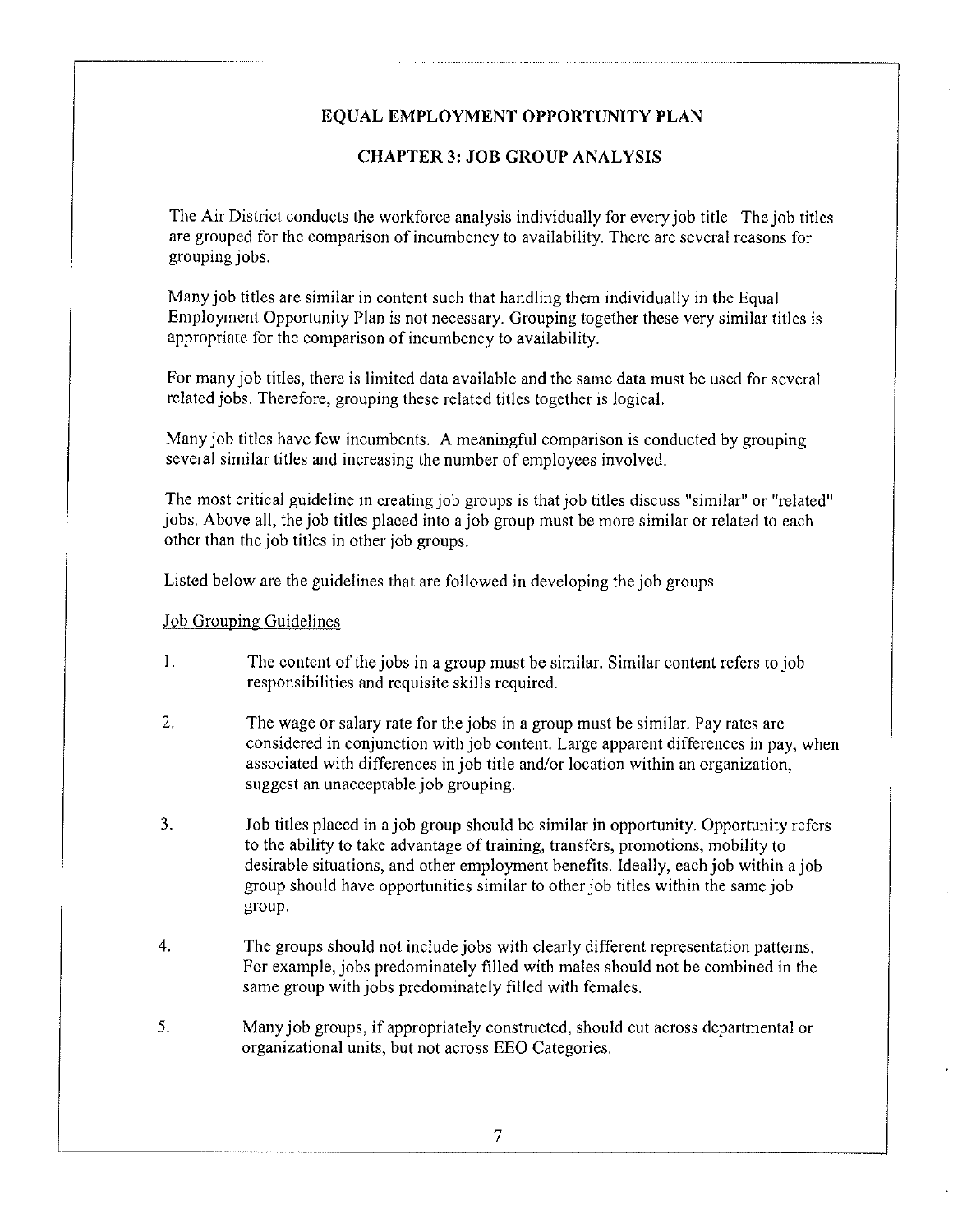- 6. Employers with over 150 employees should not use EEO occupational categories as the only job groups in an Equal Employment Opportunity Plan. EEO categories are generally much too broad for proper availability analysis purposes. However, jobs placed in a group should generally belong to the same EEO Category.
- $7.$ Employers with less than 150 employers may use EEO categories as the only job groups.
- 8. The size of the employer's workforce is a major factor in determining how well the criteria above can be met in creating job groups.
	- Job groups must have enough incumbents to permit meaningful comparisons A. of incumbency to availability. No minimum size has been established for this purpose, however, since it is dependent not only on the size of the job group, but also on the size of the availability percentage.

Although the Air District recognizes that it is not possible to adhere to every guideline above when creating job groups, the Air District does not combine job titles with different content, wages, or opportunities.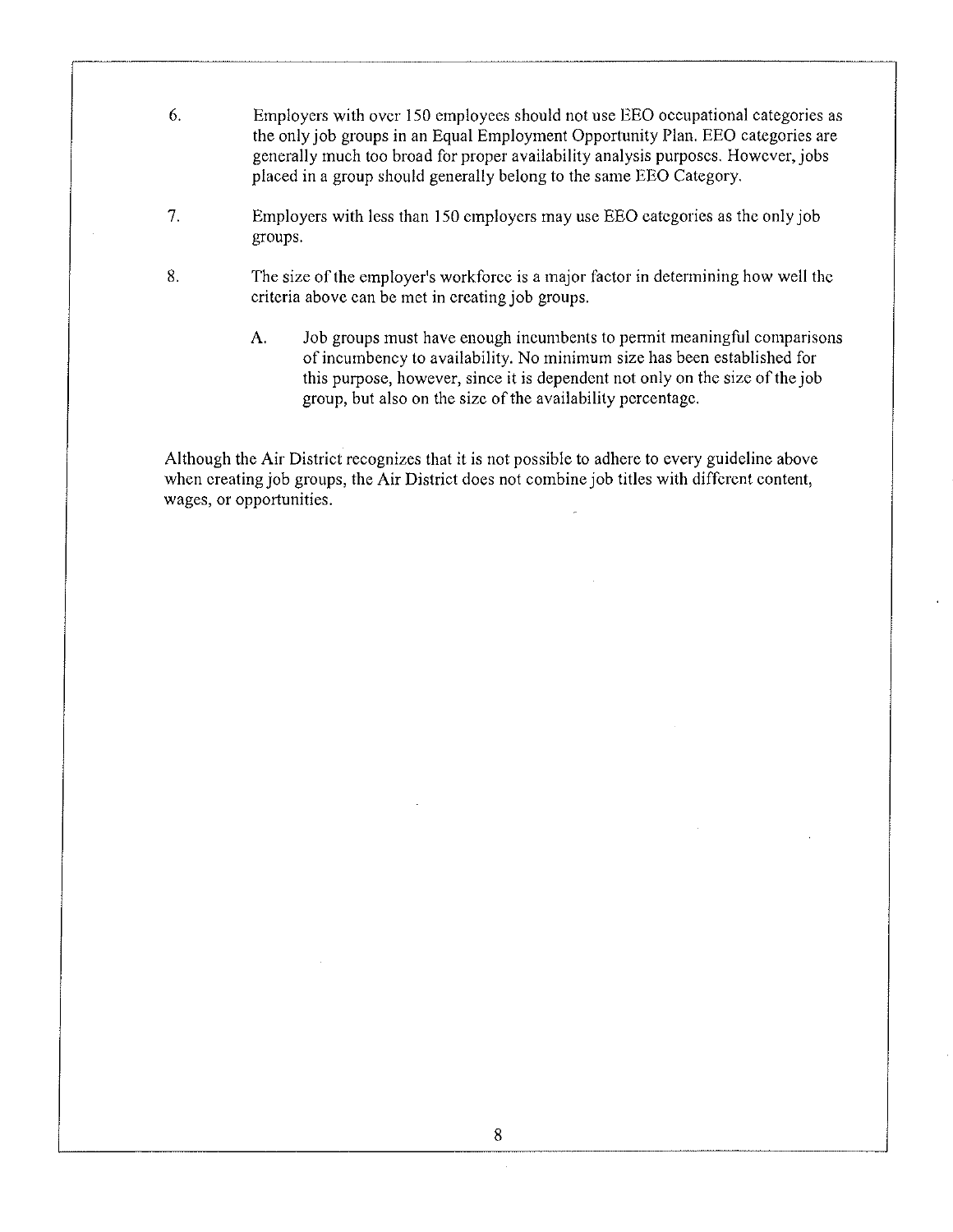### **CHAPTER 4: PLACEMENT OF INCUMBENTS IN JOB GROUPS**

Each job group appears on a Job Group Report with a job group name and number. The report lists each job title in the job group. For each job title, the worksheet provides the following information: EEO reporting category,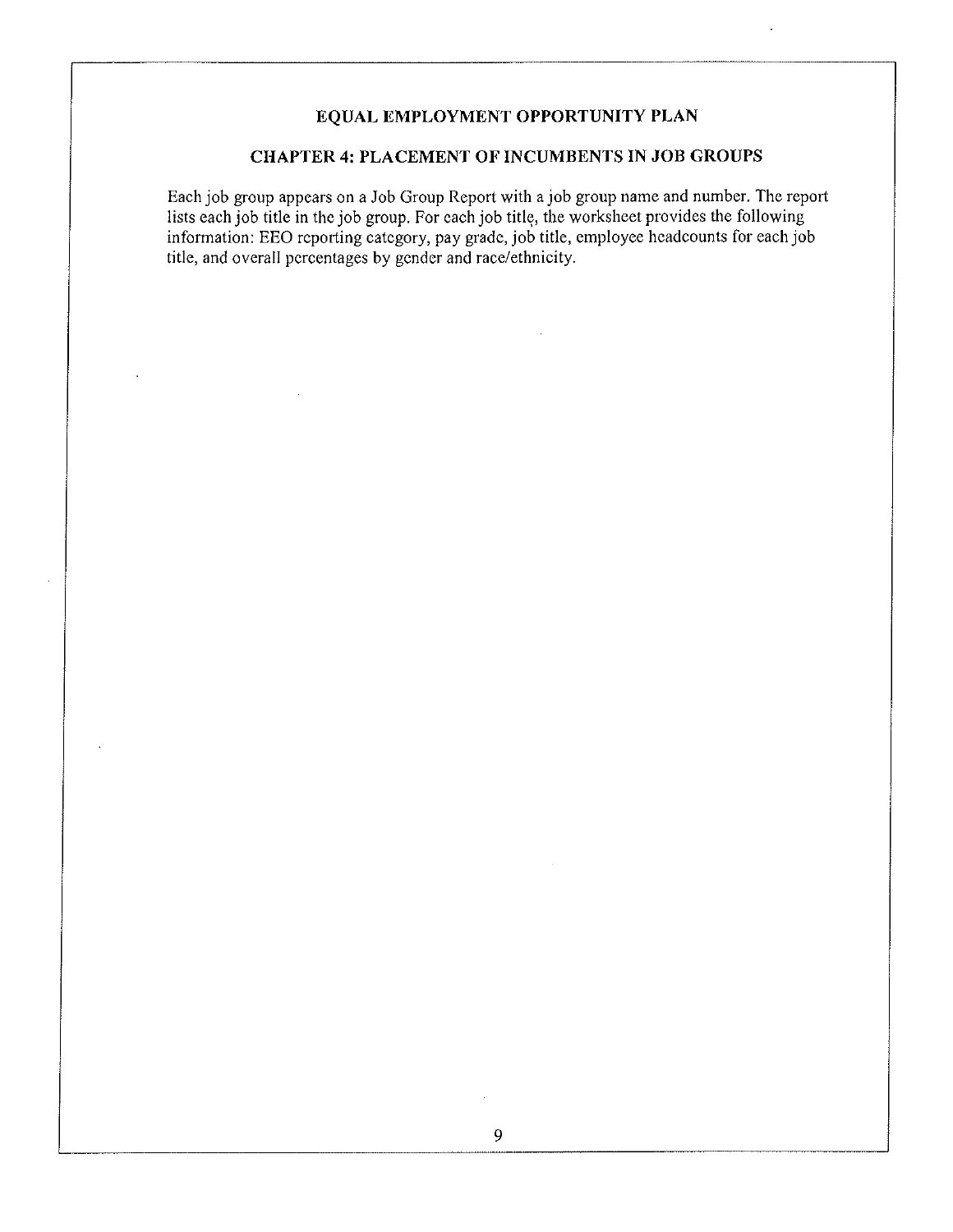### **CHAPTER 5: DETERMINING AVAILABILITY**

"Availability" is an estimate of the proportion of each sex and race/ethnic group available and qualified for employment at the Air District for a given job group in the relevant labor market during the life of the Equal Employment Opportunity Plan. Availability indicates the approximate level at which each race/ethnic and sex group could reasonably be expected to be represented in a job group if the Air District's employment decisions are being made without regard to gender, race, or ethnic origin. Correct comparisons of incumbency to availability depend on competent and accurate availability analyses. With valid availability data, we can compare the percentages of those who could reasonably be expected to be employed versus our current employment (from the workforce analysis).

### Steps in Comparison of Incumbency to Availability

### **Identify Availability Factors**

The following availability factors are for consideration when developing availability estimates for each job group:

- 1. External Factor: The external requisite skills data comes from the most recent Census of Population.
	- a. Local labor area: An employee residence zip code analysis was conducted to identify the local labor areas.
	- b. Reasonable labor area: National: 100.0%
- 2. Internal Factor: The percentage of employees promotable, transferable, and trainable within the Air District.

Assign Internal and External Factor Weights: Weights are assigned to each factor for each job group. A combination of historical data and experience are used to determine the weights. Weights are never assigned in an effort to hide or reduce problem areas.

Identify Final Availability: Weights are multiplied by the component-specific data to produce weighted data for each component. Weighted data for each component are summed. This produces a final availability estimate for each sex and race/ethnic group.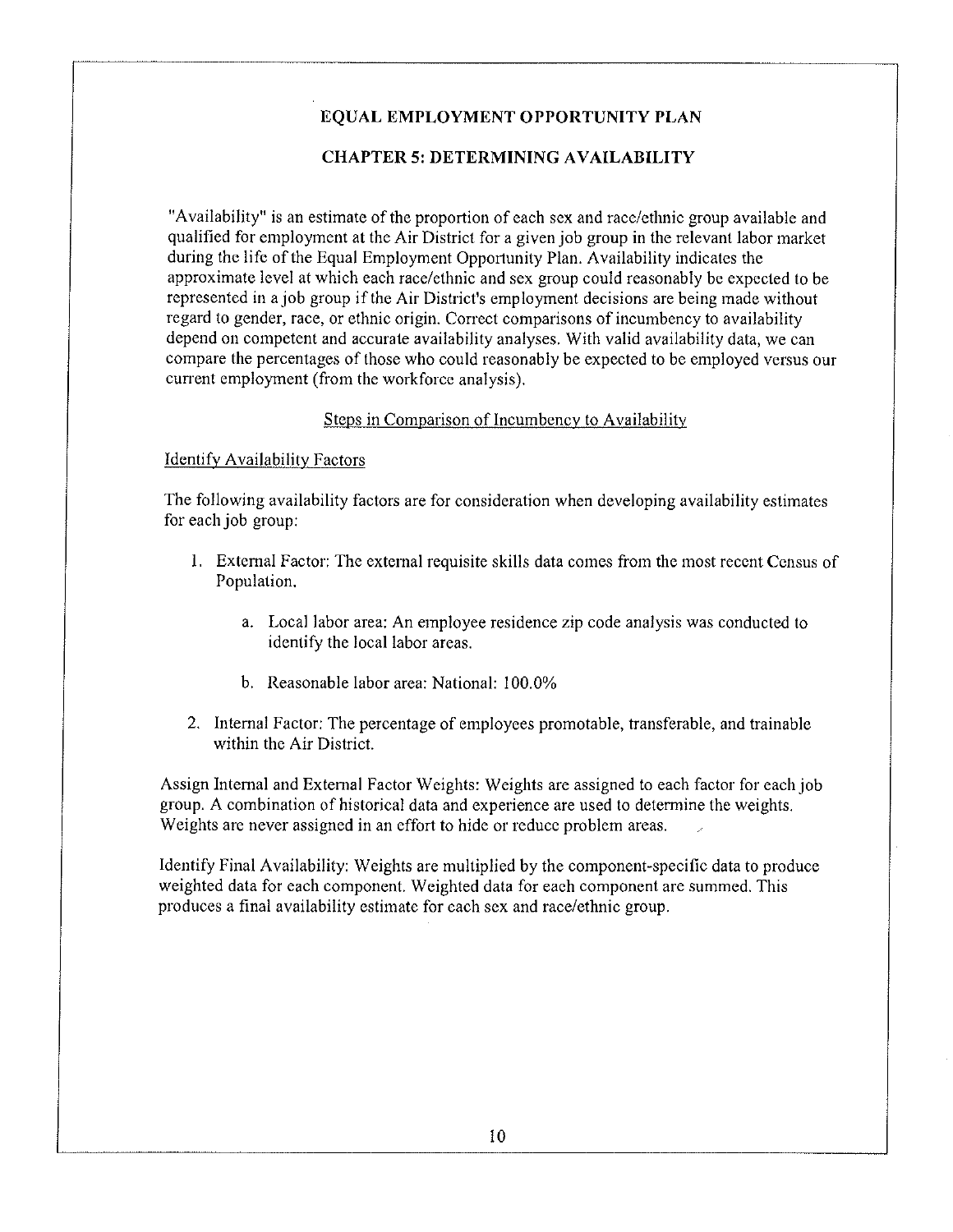# CHAPTER 6: COMPARING INCUMBENCY TO AVAILABILITY

Availability estimates are made for each job group. The Air District compares the percentage of incumbents in each job group to their corresponding availability. A comparison is made between the percentage and that group's final availability.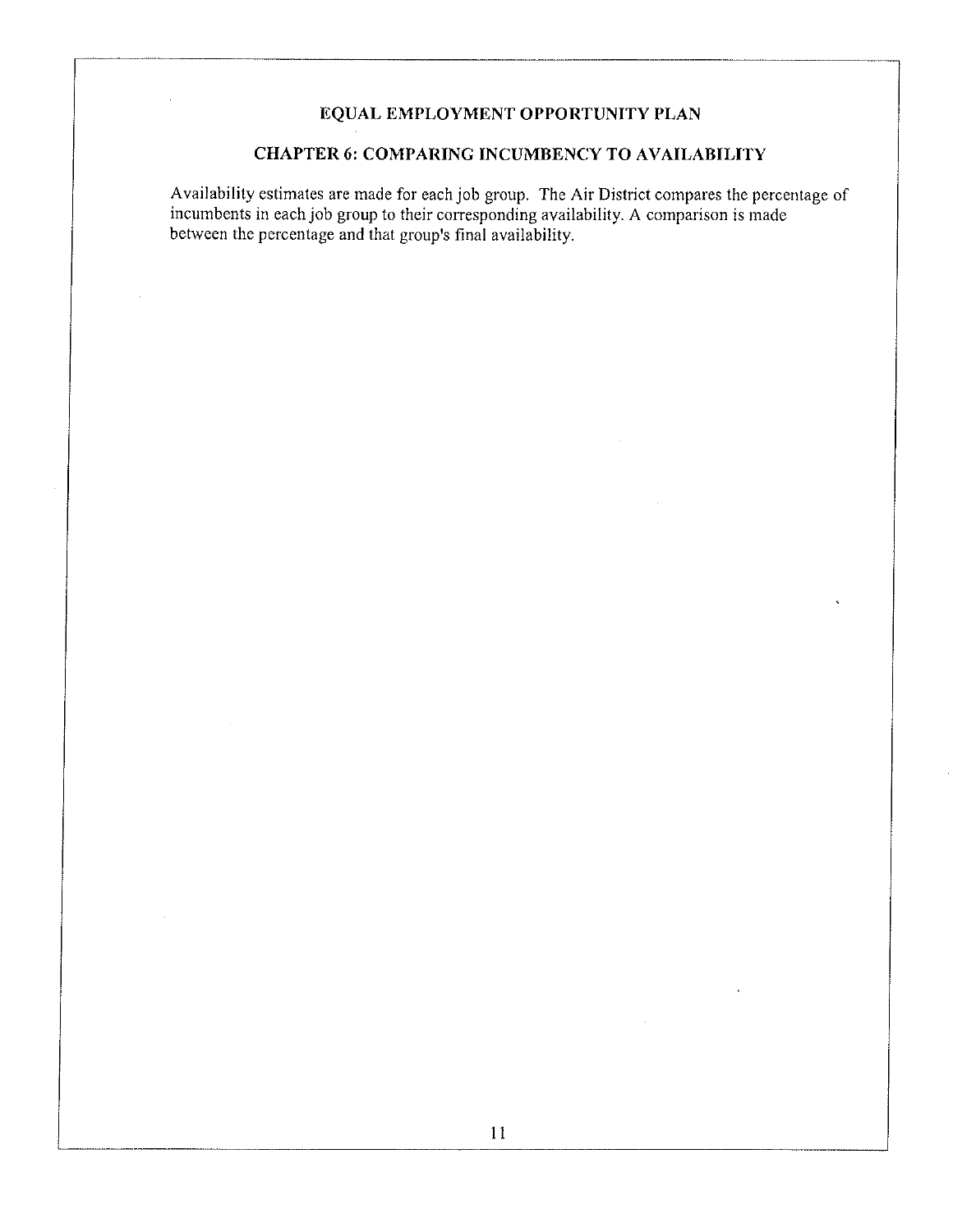### **CHAPTER 7: DESIGNATION OF RESPONSIBILITY**

The Executive Officer/Air Pollution Control Officer of the Air District has the overall responsibility to the Board of Directors for actions by the staff in planning, coordinating, implementing, evaluating and reporting on all phases of the Equal Employment Opportunity Plan. The Executive Officer/Air Pollution Control Officer or his designee reports to the Board of Directors on the progress and objectives of the plan.

The Executive Officer/Air Pollution Control Officer designates the Human Resources Officer to also serve in the role of Equal Employment Opportunity Officer and be responsible to ensure that the equal employment policies and programs are implemented.

Division Directors are responsible to implement the Equal Employment Opportunity Plan within a division, including informing all supervisory personnel of the Air District's Equal Employment Opportunity policy and ensuring hiring, promotion, and employee development are consistent with program objectives.

It is the responsibility of Management to ensure that the workplace is free of sexual harassment and that the Air District takes corrective action when an employee is determined to have violated the Equal Employment Opportunity Plan's objective regarding harassment.

### **Equal Employment Opportunity Officer**

The responsibilities of the Equal Employment Opportunity Officer will include:

- $\mathbf{1}$ . Reviewing the Air District's personnel policies to ensure they are consistent with the equal opportunity laws and the Air District's Equal Employment Opportunity Plan.
- $2.$ Reviewing, evaluating, and updating the Equal Employment Opportunity Plan as necessary, and with the approval of the Executive Officer/Air Pollution Control Officer.
- $3<sub>1</sub>$ Providing assistance to divisions in implementing the Equal Employment Opportunity Plan.
- $\overline{4}$ . Reporting progress of equal employment opportunity programs to the Executive Officer/Air Pollution Control Officer.
- 5. Advising divisions on training needs and encouraging development of training programs.
- 6. Recommending revision of job description forms when necessary so forms accurately reflect duties, responsibilities, and qualifications required for each job.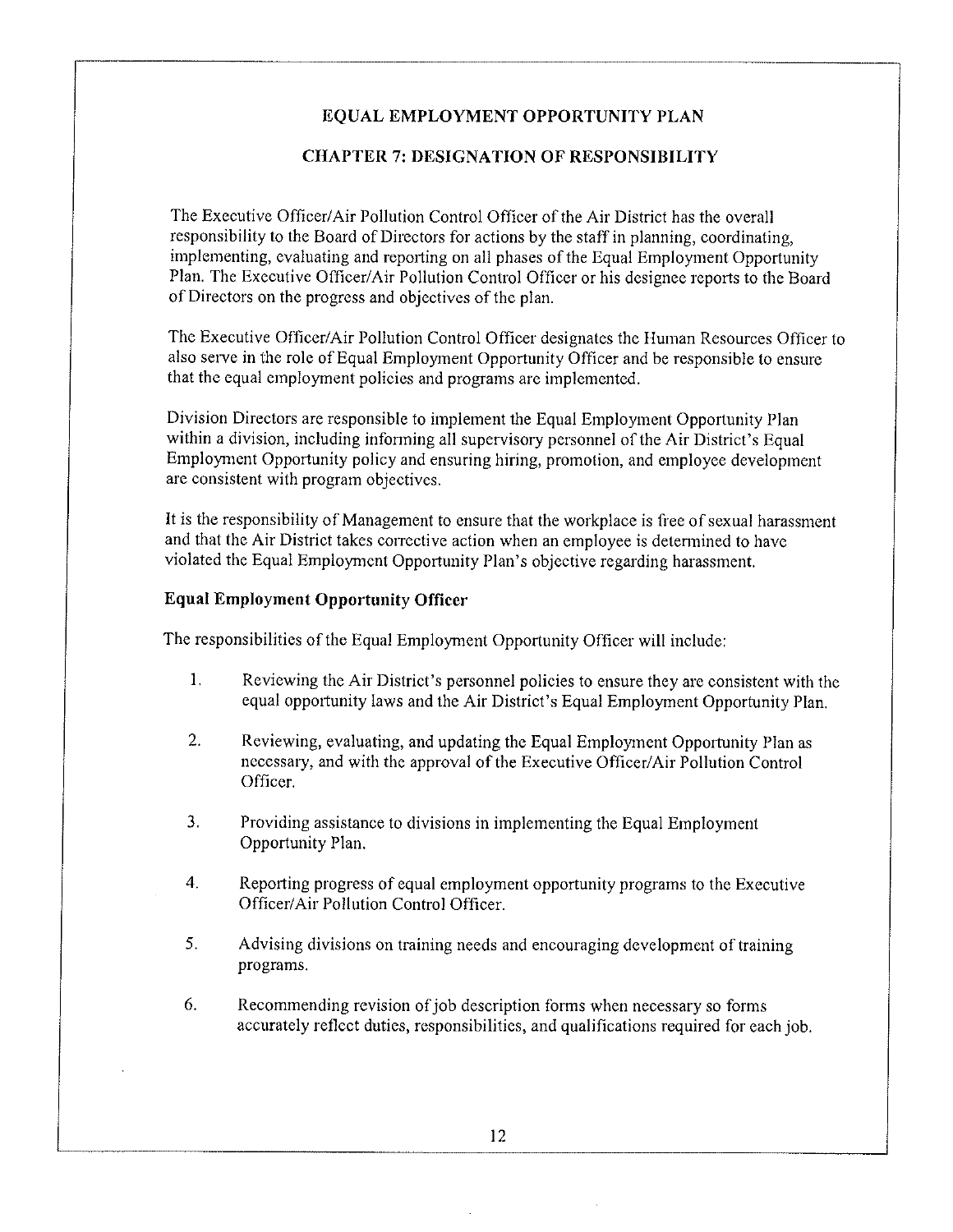### Human Resources Officer

The responsibilities of the Human Resources Officer will include:

- $\mathbf{1}$ . Disseminating the Equal Employment Opportunity Plan to all employees and other interested parties.
- $2.$ Providing all recruiting and hiring data to aid in monitoring the equal employment opportunity program, including the number hired, the number of terminations, the number of promotions, the number of persons trained, the number of persons interviewed, and other relevant data.
- 3. Providing the liaison between the Air District and school, community, and professional organizations, both inside and outside the Air District.
- $\overline{4}$ . Providing the liaison between the Air District and compliance agencies.
- 5. Developing and implementing training programs that support the Equal Employment Opportunity Plan.
- $6.$ Reviewing all recruiting procedures, to ensure that they conform to equal opportunity and employment practice guidelines.
- $7.$ Providing various training programs.
- 8. Advising employees on availability of training inside and outside the Air District with emphasis on individual career development and training.
- 9. Submitting employment pattern reports to the Executive Officer/Air Pollution Control Officer.
- $10.$ Reviewing hiring and promotion procedures to ensure equal employment opportunity-guidelines are followed.
- Reviewing the desirable qualifications on job descriptions to ensure that job  $11.$ requirements are non-discriminatory.
- 12. Reviewing the effectiveness of the Equal Employment Opportunity Plan from time to time and suggest changes as necessary.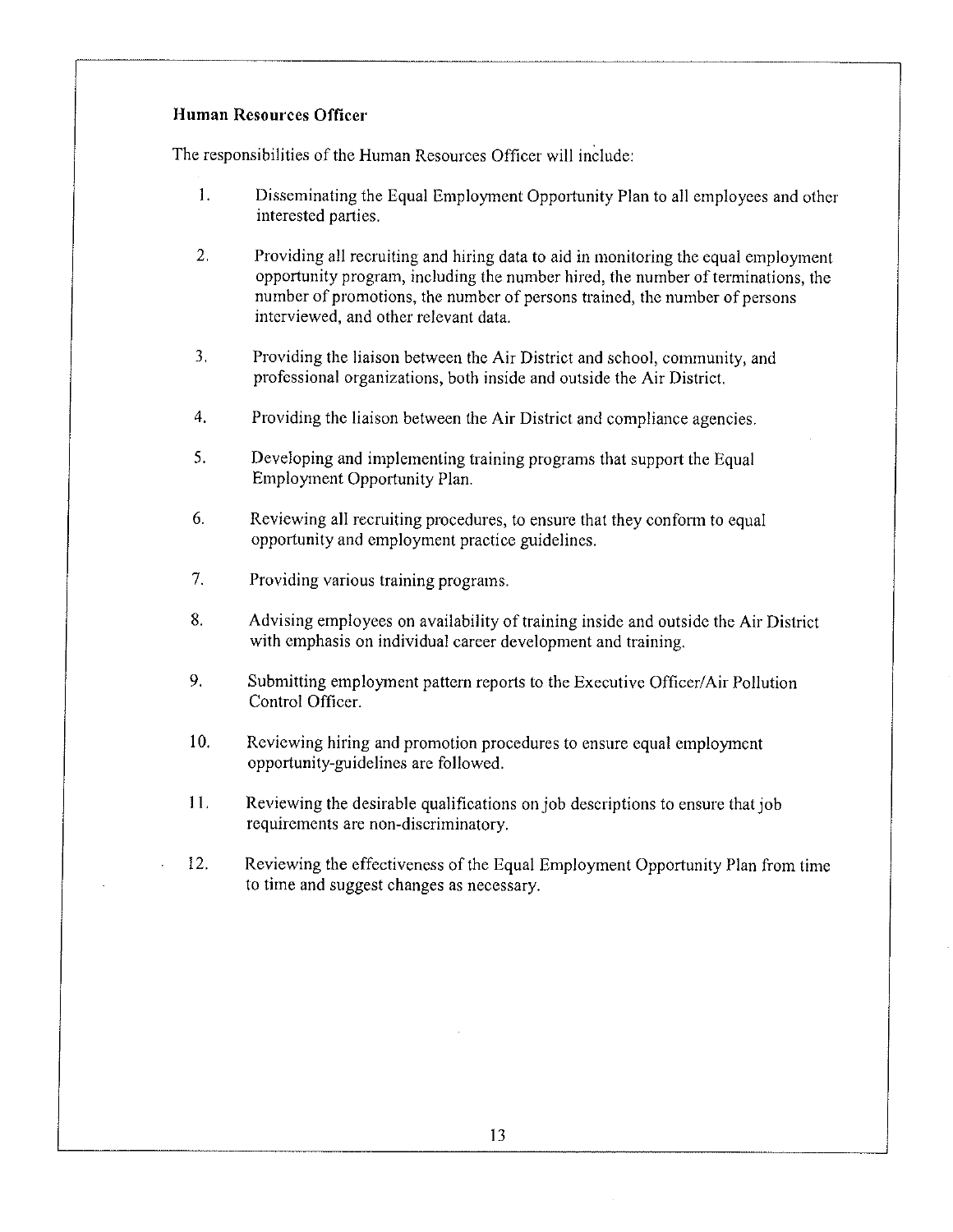### **CHAPTER 8: ACTION-ORIENTED PROGRAMS**

The following programs have been developed to meet the Air District's Equal Employment Opportunity Plan:

#### A. SELECTION PROCESS

- 1. Review all class descriptions to ensure that they accurately reflect the position functions and contain the essential functions of the position in order to conform with the Americans With Disabilities Act.
- 2. Review the qualifications for each class to determine that the qualifications are jobrelated and nondiscriminatory.
- 3. Distribute class descriptions to management staff involved in recruiting, screening, selection, and promotion process.
- 4. Train all personnel involved in a selection process.
- 5. Evaluate selection tests to ensure that they are based on valid job-related criteria.

### **B. RECRUITMENT PROCEDURES**

- 1. Maintain an extensive recruitment list of state and local community and professional organizations, state and local organizations representing persons with disabilities, state employment development departments, state vocational agencies, local sheltered workshops, college placement offices, and state and local educational institutions.
- 2. Actively encourage employees to refer applicants.
- 3. Make employees available for participation in Career Days, Job Fairs, and related activities in the community.
- 4. Maintain active interest file of applicants and distribute position announcements.
- 5. Contact community and professional organizations representing persons with disabilities for referrals.
- 6. Remain active in community organizations and encourage Air District employees to participate.
- 7. Advertise in various Bay Area newspapers and publications.
- 8. Continue recruitment efforts at colleges and schools. Provide brochures, conduct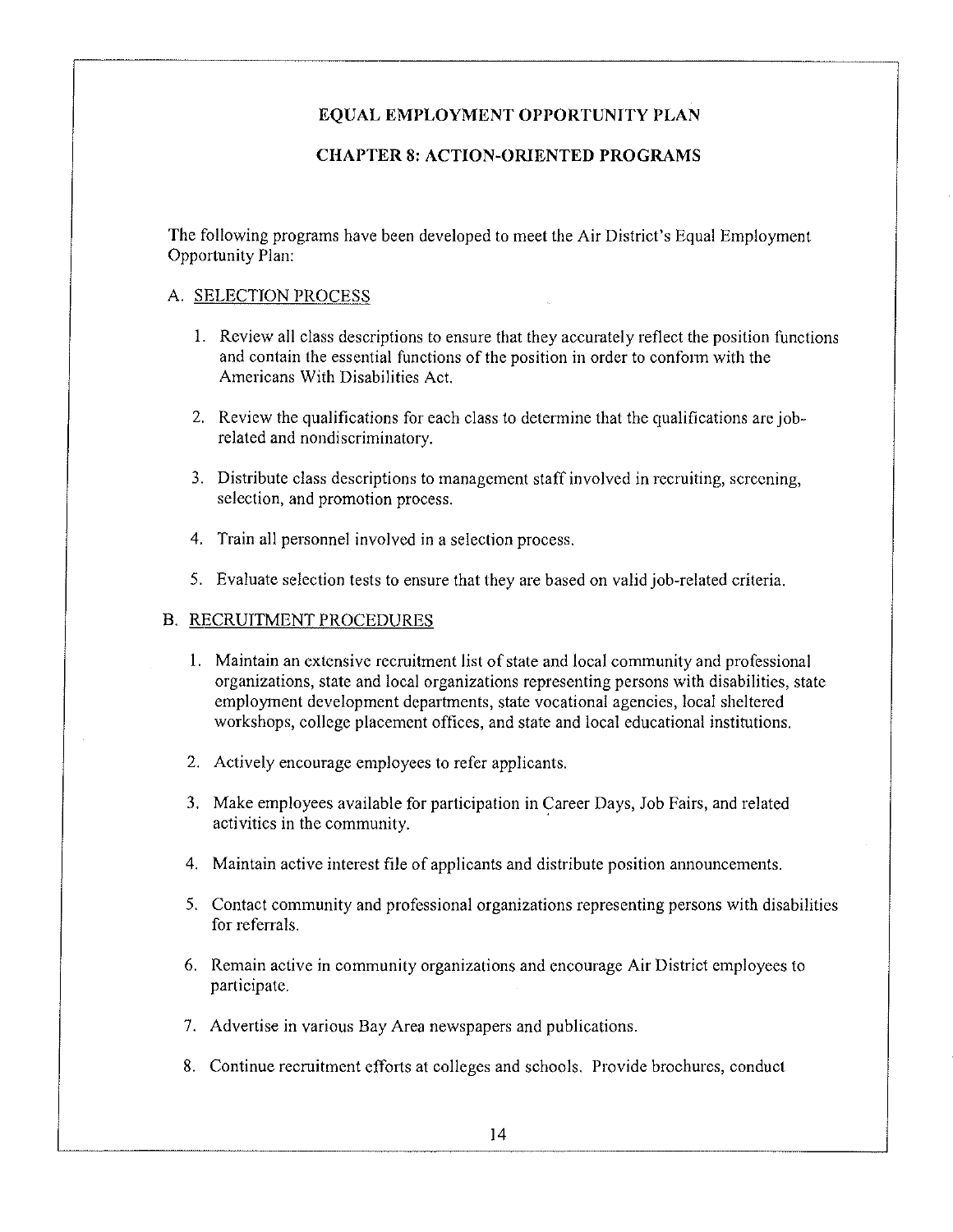informational presentations, and participate in career day activities.

9. Participate in career fairs.

# PROMOTIONAL OPPORTUNITIES AND TRAINING

- 1. Post job announcements for promotional opportunities on bulletin boards, electronic bulletin boards, and distribute to all personnel.
- 2. Provide training to employees for positions of greater responsibility and afford employees the opportunity to demonstrate leadership and supervisory capabilities.
- 3. Inform employees about the Air District's Educational Reimbursement Program and Leave Policy for educational purposes.
- 4. Provide educational courses that will aid employees in obtaining mobility through promotions.
- 5. Provide career counseling to employees.
- 6. Continue to offer speech classes to employees who are non-native speakers of English.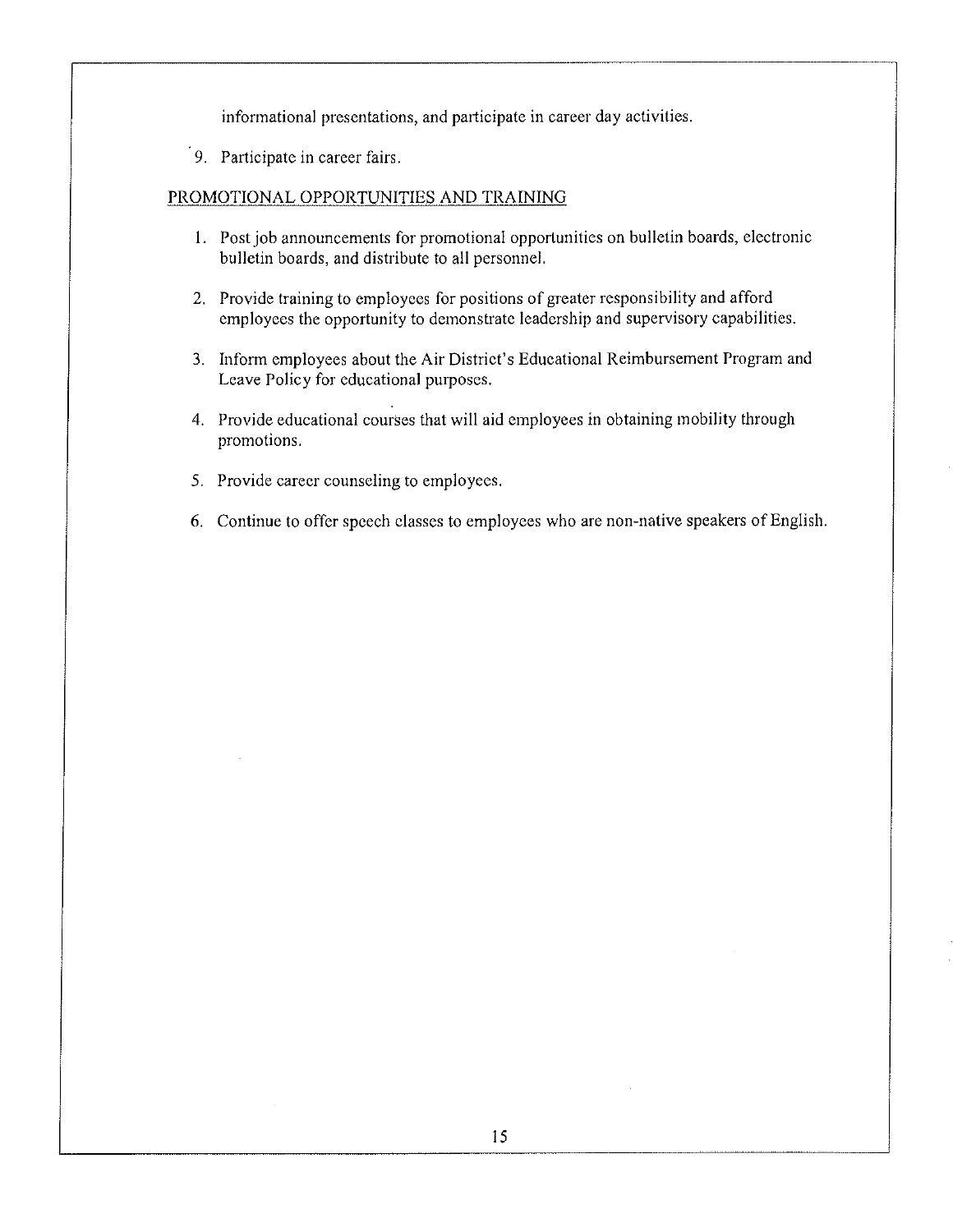#### **CHAPTER 9: INTERNAL AUDIT AND REPORTING**

To assure that the Air District's Equal Employment Opportunity Plan is fully implemented, the following internal audit system has been established.

- 1. The Human Resources Office will maintain and monitor accurate records of all employment activities, including, but not limited to, applicants, hires, promotions, transfers, and terminations.
- 2. The Executive Officer/Air Pollution Control Officer will review reports provided by the Equal Employment Opportunity Officer to ensure that the Air District's Equal Employment Opportunity program is being carried out.
- 3. The Human Resources Officer will file an EEO-4 Report as required by the federal guidelines.
- 4. The Executive Officer/Air Pollution Control Officer or his designee will present the Equal Employment Opportunity Plan to the Executive Committee of the Board of Directors.
- 5. The Equal Employment Opportunity Plan will be provided to interested parties upon request.
- 6. The reporting and auditing system will be utilized to measure the status and effectiveness of the Air District's Equal Employment Opportunity Plan.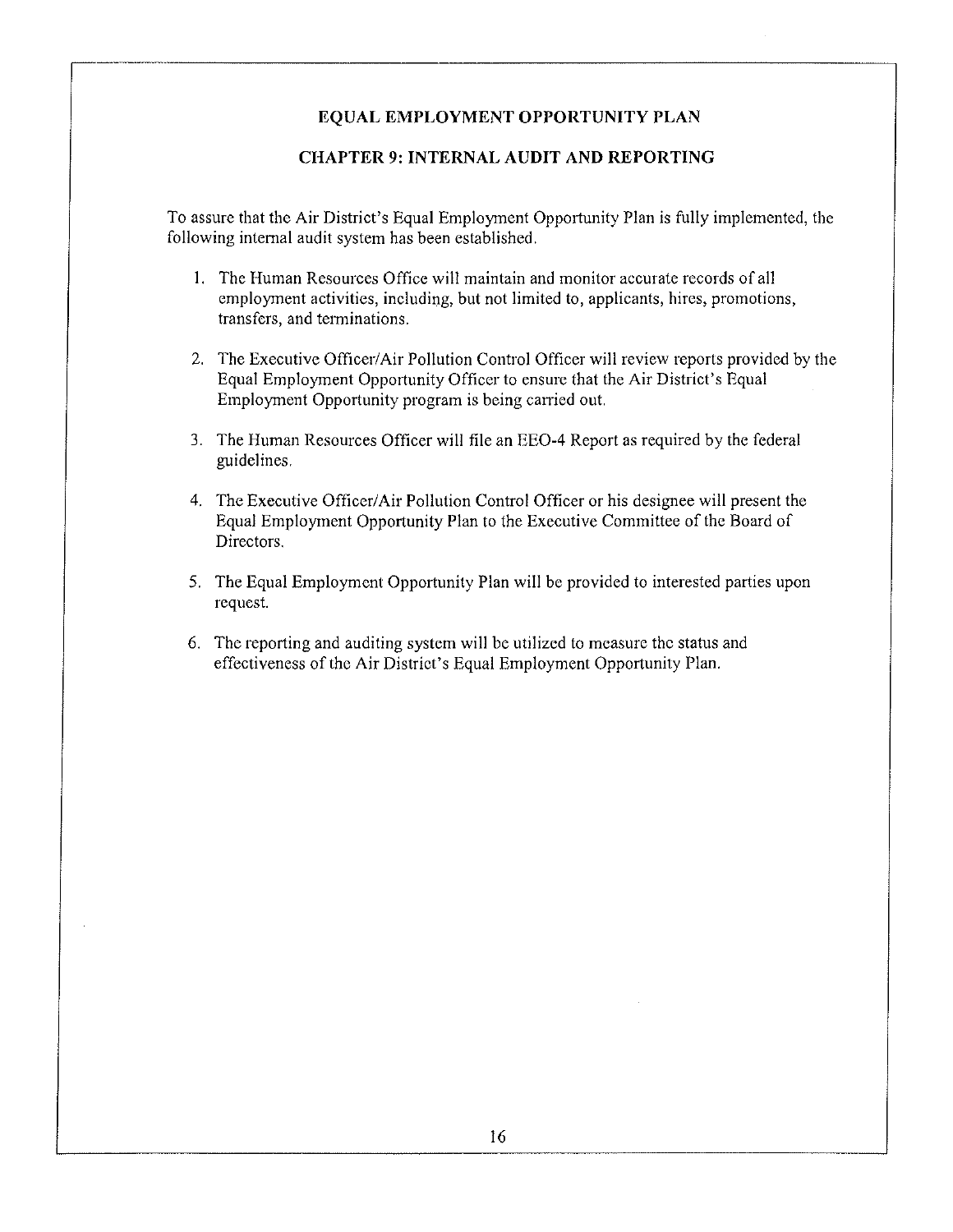# **BAY AREA AIR QUALITY MANAGEMENT DISTRICT**  Memorandum

- To: Chairperson Nate Miley and Members of the Board of Directors
- From: Jack P. Broadbent Executive Officer/Air Pollution Control Officer
- Date: December 3, 2014

Re: Report of the Ad Hoc Building Oversight Committee Meeting of December 15, 2014

# PROPOSED RECOMMENDED ACTION

The staff will recommend the Ad Hoc Building Oversight Committee (Committee) recommend Board of Directors' (Board) approval of the following items:

- A) None; receive and file; and
- B) Authorize the Executive Officer/APCO to reimburse the Bay Area Headquarters Authority for building construction redesign work, network redesign work, furniture and electric vehicle infrastructure costs associated with the Air District's tenant improvements at 375 Beale Street, in an amount not to exceed \$500,000.00, and increase the Fiscal Year Ending (FYE) 2015, Program 702 budget by a corresponding \$500,000.00, to be transferred from the Air District's General Fund Building and Facilities reserve.

### BACKGROUND

The Committee will meet on Monday, December 15, 2014, and receive the following reports:

- A) Regional Agency Headquarters at 375 Beale Street Project Status Report December, 2014; and
- B) Construction, Furniture and Network Redesign Costs.

Chairperson Nate Miley will provide an oral report of the Committee meeting.

### BUDGET CONSIDERATION/FINANCIAL IMPACT

- A) None.
- B) If approved, this action will increase the FYE 2015, Program 702 budget by \$500,000.00, to be transferred from the Air District's General Fund Building and Facilities reserve.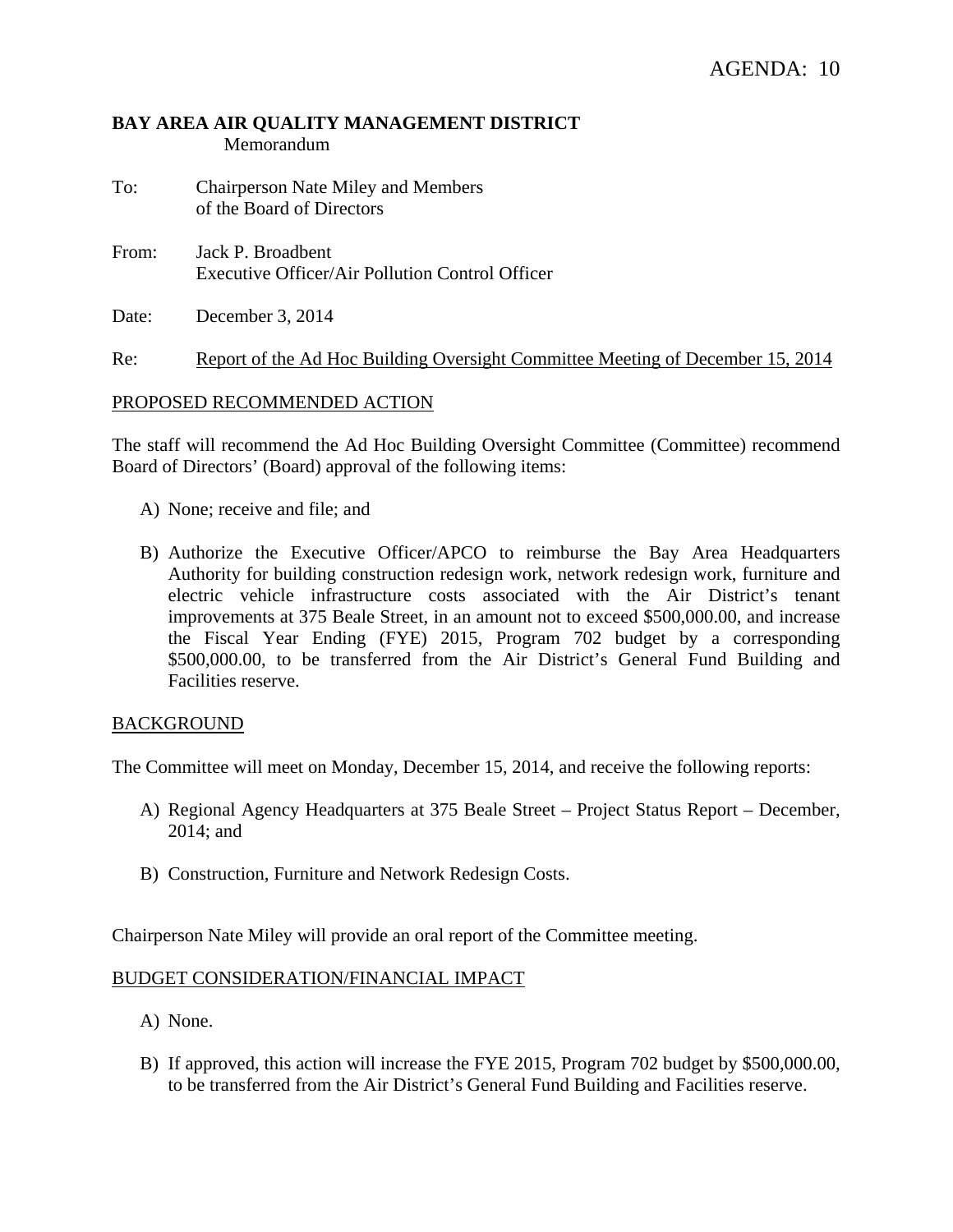Respectfully submitted,

Jack P. Broadbent Executive Officer/APCO

| Prepared by:<br>Reviewed by: | Sean Gallagher<br>Maricela Martinez                      |
|------------------------------|----------------------------------------------------------|
| Attachment A:                | 12/15/14 – Ad Hoc Building Committee Meeting Agenda #4   |
| Attachment B:                | $12/15/14$ – Ad Hoc Building Committee Meeting Agenda #5 |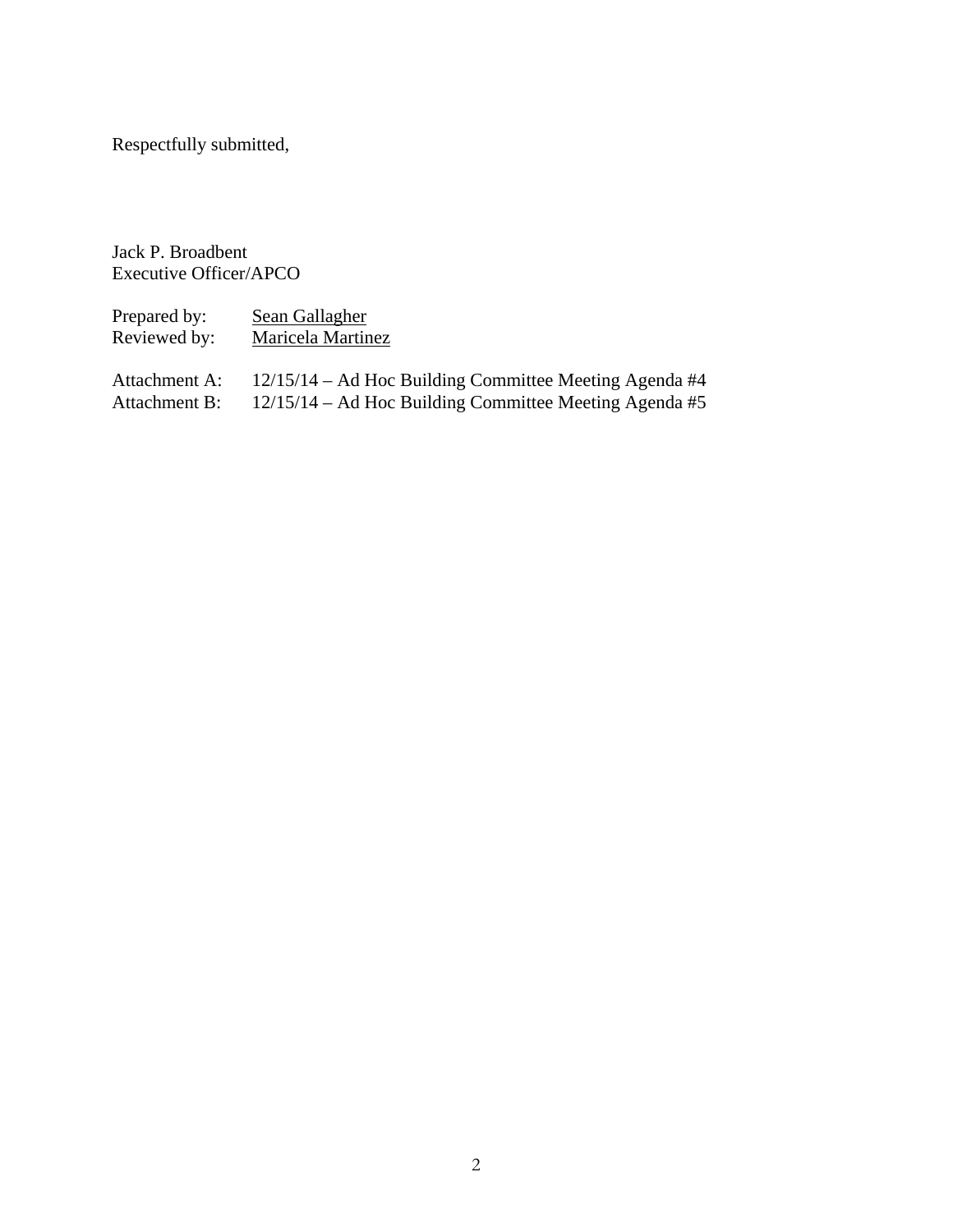# **BAY AREA AIR QUALITY MANAGEMENT DISTRICT**  Memorandum To: Chairperson Nate Miley and Members

| 10.   | Chall person in alle write y and will members<br>of the Ad Hoc Building Oversight Committee  |
|-------|----------------------------------------------------------------------------------------------|
| From: | Jack P. Broadbent<br>Executive Officer/APCO                                                  |
| Date: | December 2, 2014                                                                             |
| Re:   | Regional Agency Headquarters at 375 Beale Street – Project Status Report –<br>December, 2014 |

# RECOMMENDED ACTION

None; receive and file.

# BACKGROUND

The Air District is currently scheduled to relocate its operations to the new Regional Agency Headquarters (RAHQ) located at 375 Beale Street in December, 2015.

The vision for the RAHQ includes the sharing of business operations and technology solutions among the agencies at move in. The 375 Beale Committee is reviewing options for jointly shared functions along with the governance, legal, personnel and financial changes required to implement shared services. The 375 Beale Committee is comprised of the Executive Directors/Officer from the Air District, MTC, and ABAG. The Committee was formed to be able to make binding decisions in advance of creating the 375 Beale Street Condominium Corporation to establish a written record of agreements made.

Construction at 375 Beale Street began in January, 2013, with excavation, foundation strengthening, and demolition of the interior of the building including the atrium demolition that concluded in January, 2014. The framing of offices and installation of utilities work began in July, 2014 and is continuing on Levels 1, 2, and 6.

# DISCUSSION

The Ad Hoc Building Oversight Committee will receive a status report on the RAHQ project at its December 15, 2014, meeting. The items to be covered will include an update on construction; the project master schedule; furniture procurement, and selection of a move coordinator. A copy of recent construction photos is included as Attachment A.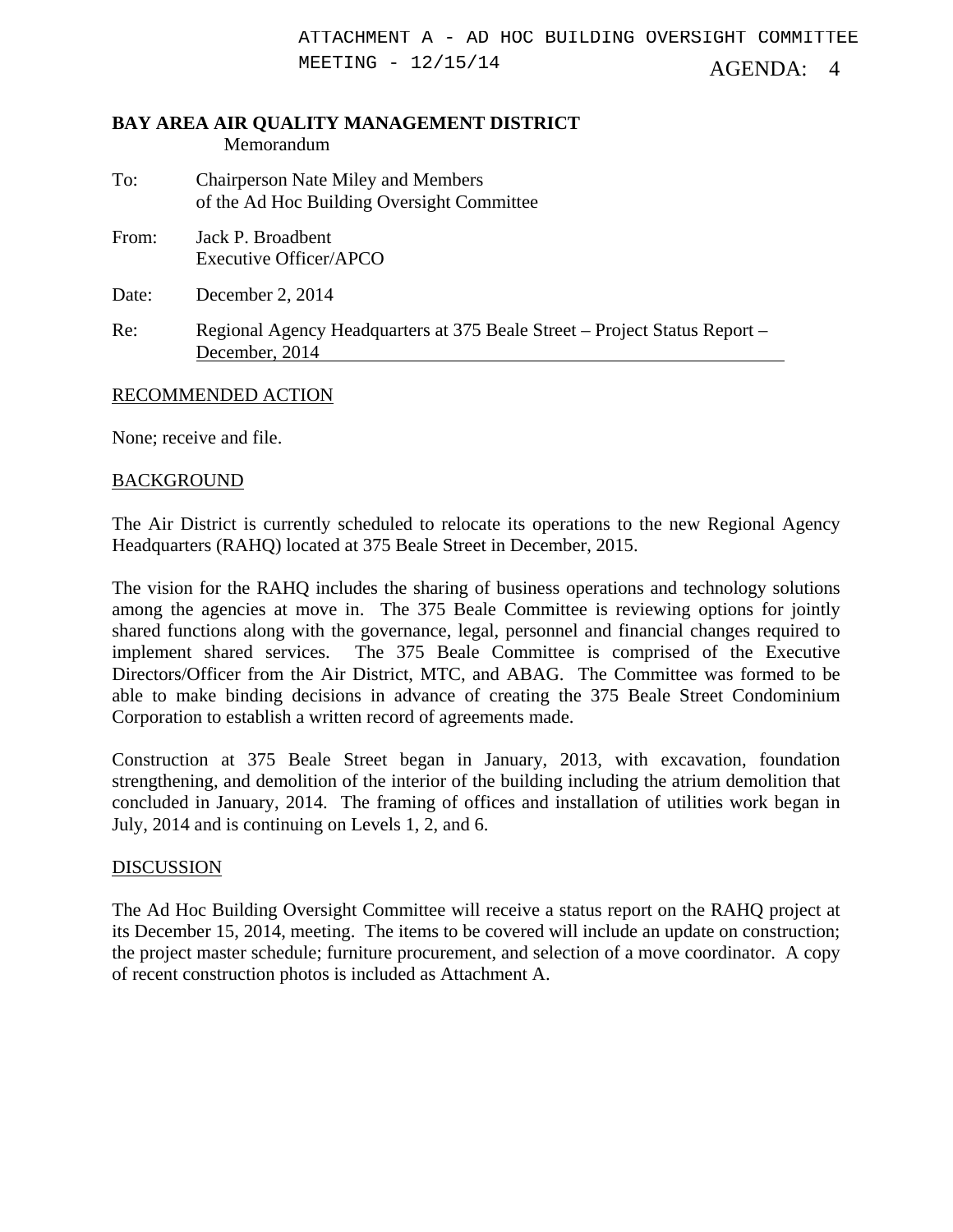Respectfully submitted,

Jack P. Broadbent Executive Officer/APCO

Prepared by: Mary Ann Okpalaugo Reviewed by: Damian Breen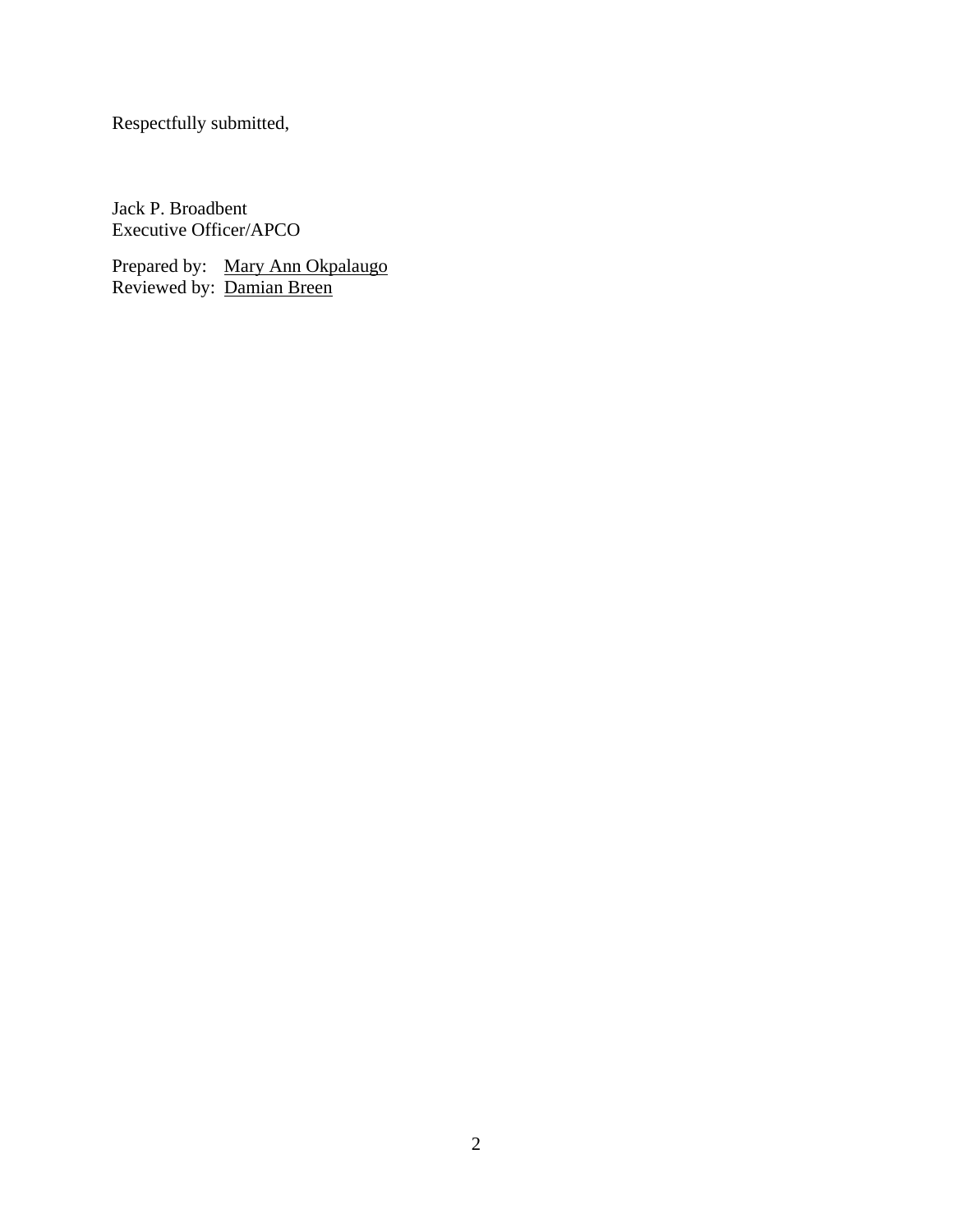# ATTACHMENT A



Figure 1: On Level 6, installation of framing, utilities and plumbing overhead.

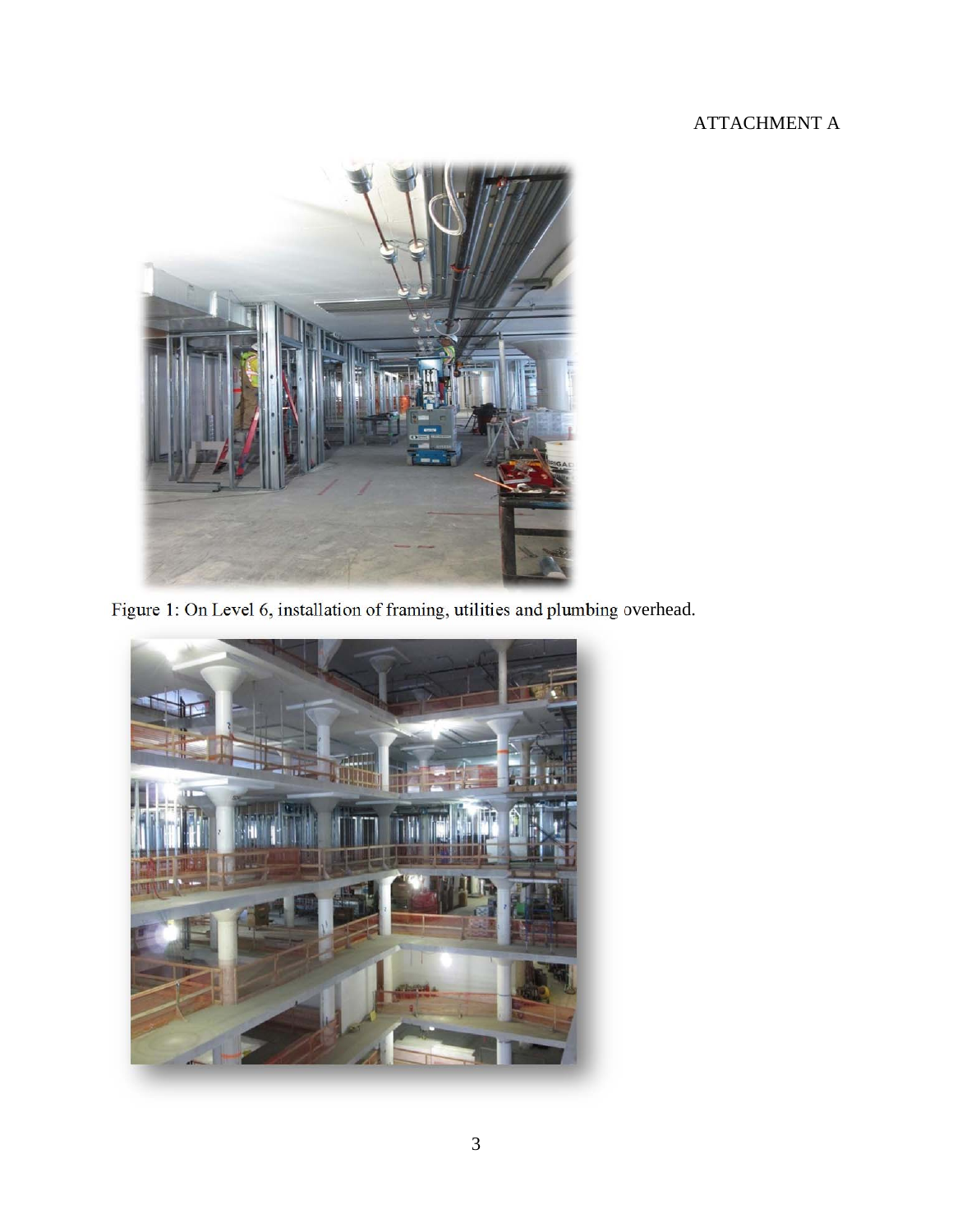# ATTACHMENT A





Figure 3: Installation of stair 5 in the atrium, connecting Levels 6, 7, and 8 of the agency floors.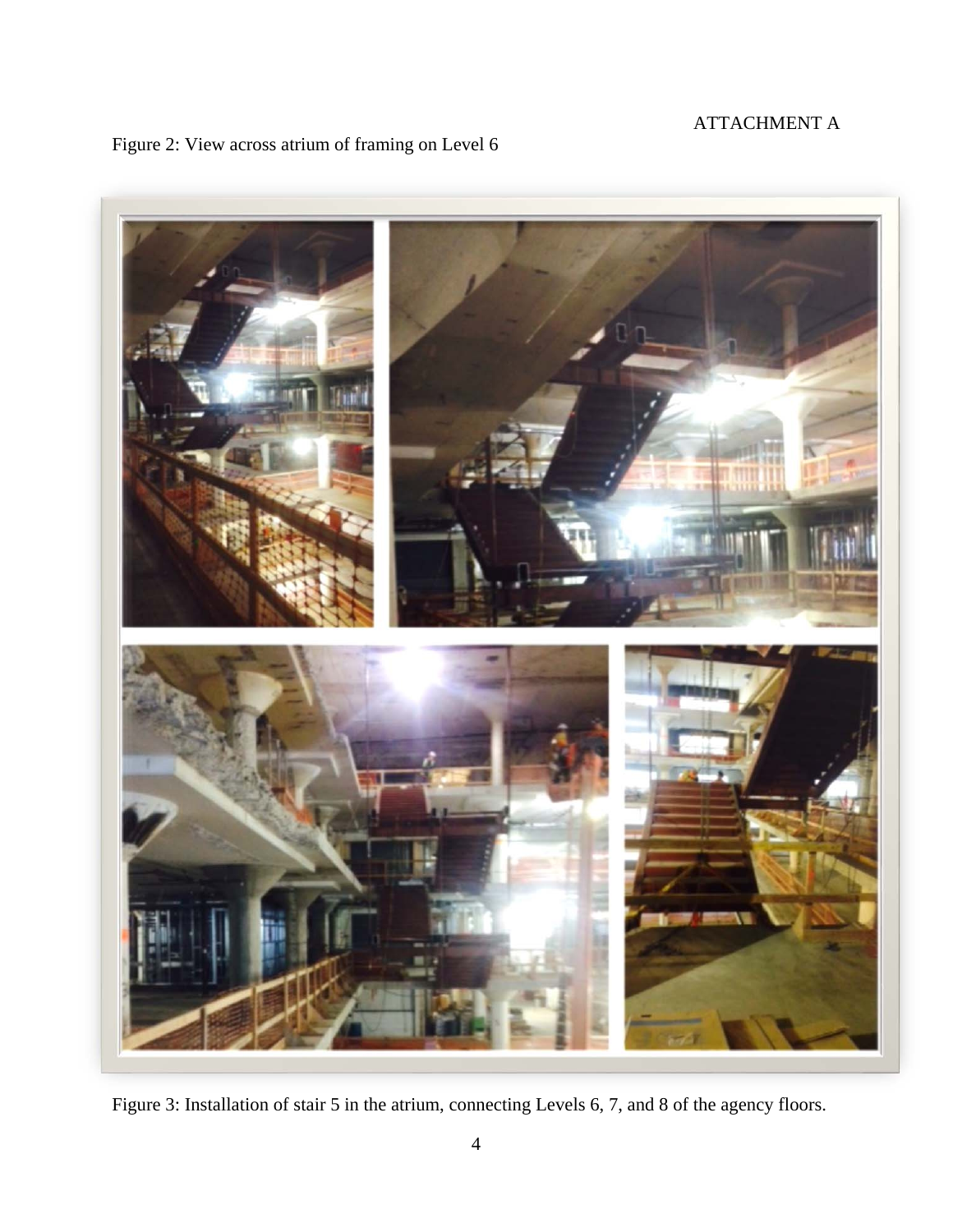# ATTACHMENT A



Figure 4: Mock atrium glass enclosure on Level 6 & 7.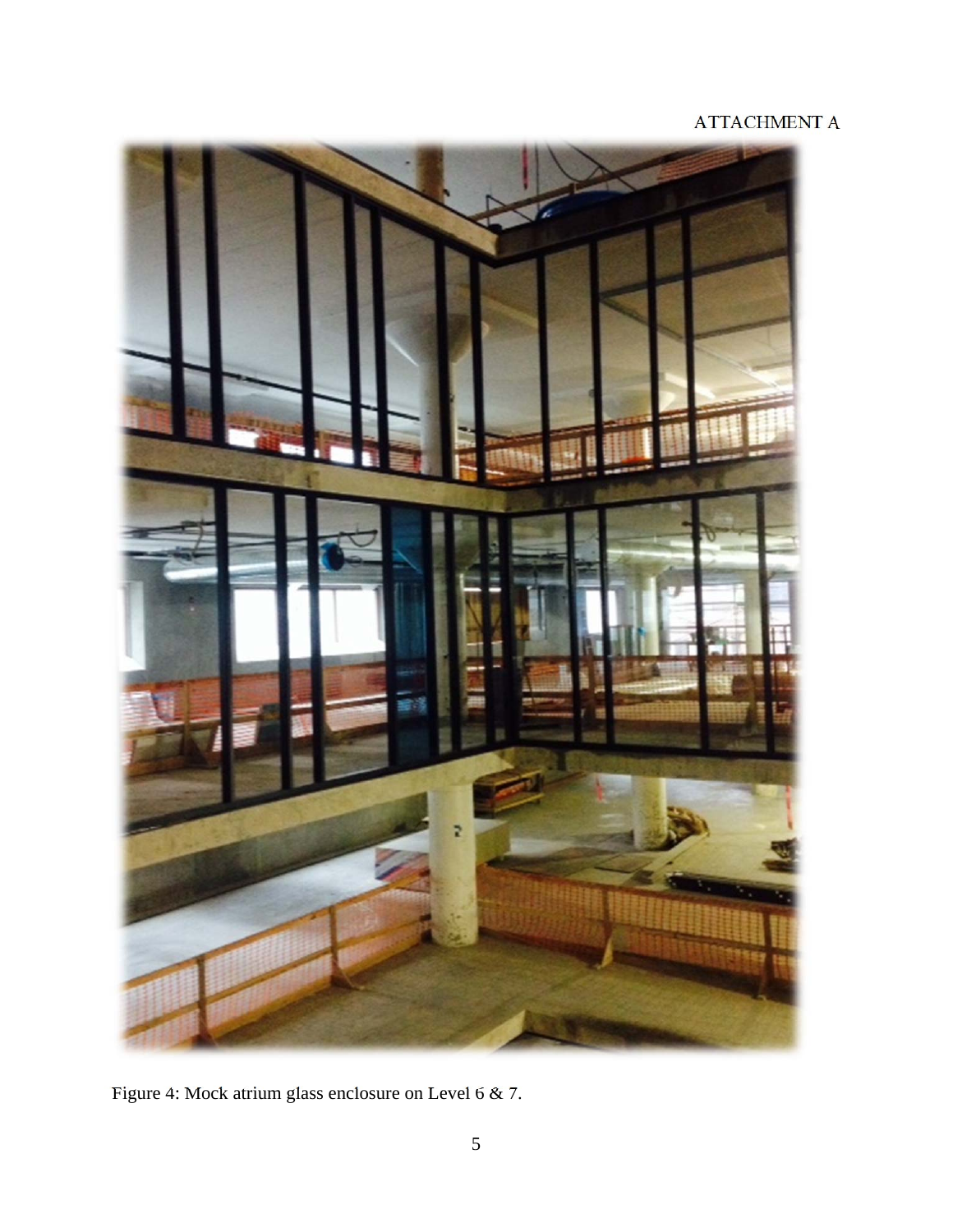### **BAY AREA AIR QUALITY MANAGEMENT DISTRICT**  Memorandum

- To: Chairperson Nate Miley and Members of the Ad Hoc Building Oversight Committee
- From: Jack P. Broadbent Executive Officer/APCO

Date: December 8, 2014

Re: Construction, Furniture and Network Redesign Costs

# RECOMMENDED ACTION

Recommend Board of Directors:

- Authorize the Executive Officer/APCO to reimburse the Bay Area Headquarters Authority an additional \$500,000 for building redesign and construction; furniture; network redesign and consulting work associated with the Air District's tenant improvements and shared services costs at 375 Beale Street.
- Increase the Fiscal Year Ending (FYE) 2015, Program 702, budget by a corresponding \$500,000, to be transferred from the Air District's Building and Facilities reserve.

# **BACKGROUND**

On May 21, 2014, the Board of Directors (Board) authorized the Executive Officer/APCO to reimburse the Bay Area Headquarters Authority (BAHA) for change orders and third party services in the development of the Air District's space at the new Regional Agency Headquarters (RAHQ) in an amount not to exceed \$500,000 dollars. In order to develop a complete picture of these costs, on June 18, 2014, the Board further authorized the Executive Officer/APCO to enter into a \$300,000 contract with a professional construction manager (consultants Cassidy Turley) to assist staff with review of construction and any change orders required at 375 Beale Street. The combination of these allocations (\$800,000) represents the current budget for changes and consulting work for the RAHQ project.

Since June 18, 2014, the Air District has taken a number of significant steps to clarify the scope of its operational requirements and of shared services at 375 Beale St. These steps include: approving the final working and construction drawings for its space at the new RAHQ; selecting furniture for Air District staff; and assigning staff office and workstation spaces in the new building. As part of this process and in an effort to design shared computer network, staff has identified a number of additional changes that it believes necessary for successful operations in the new building. These changes will result in additional design work, construction, furniture, network redesign and consulting costs that will exceed the current \$800,000 budget by approximately \$500,000 (for a total of \$1.3 million). As part of this agenda item, staff will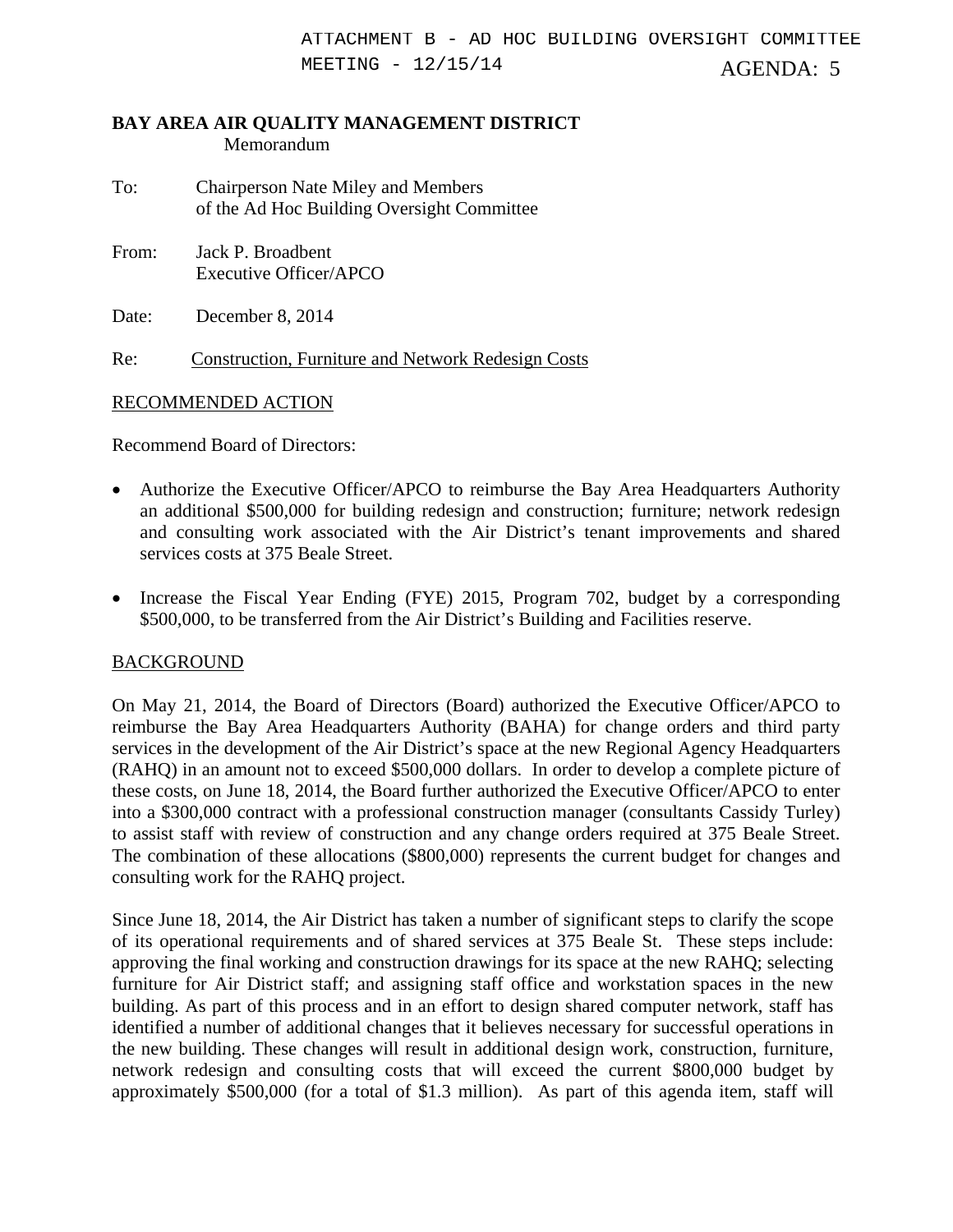outline these costs and will request an increase in the fiscal year ending (FYE) 2015 Air District budget to cover the cost.

# **DISCUSSION**

Based on review of construction drawings and final space plans, staff has concluded that it will require additional construction for certain spaces on the sixth, seventh and eighth floor. These changes are due to customizations that are necessary for Air District operations, for example: uninterruptible power for the laboratory and radio room, additional wiring for an Information Technology (IT) operations center, door locks with card readers for the Air District's finance files, etc. Additionally, the Air District has added a number of positions to its overall headcount since it originally approved space plans for RAHQ in February 2013. These additions require additional furniture in terms of workstations and offices on the sixth floor not originally programmed.

The Air District has also been working with its agency partners (the Metropolitan Transportation Commission (MTC) and the Association of Bay Area Governments (ABAG)) on sharing services at the new facility. As part of this effort, over 30 separate businesses and IT functions are being examined for sharing at the RAHQ. In order to set up the sharing arrangements, a number of "shared costs" are being proposed. These include costs for a shared services technology consultant (Accenture) and some limited network redesign. For shared costs, an allocation formula has been agreed upon by the agency Executives based on the square footage of agency space each organization owns at 375 Beale Street. Table 1, below shows the square footage of agency space for the Air District, MTC and ABAG at RAHQ and the percentage of "shared costs" each agency is expected to assume based on that square footage.

|                   | <b>Air District</b> | <b>ABAG</b> | <b>MTC</b> | <b>Total</b> |
|-------------------|---------------------|-------------|------------|--------------|
| Square feet owned | 67,000              | 15,000      | 61,000     | 143,000      |
| % of Shared Costs | 47%                 | $0\%$       | 43%        | 100%         |

# **Table 1- Percentage of Shared Costs Allocation based on Agency Square Footage**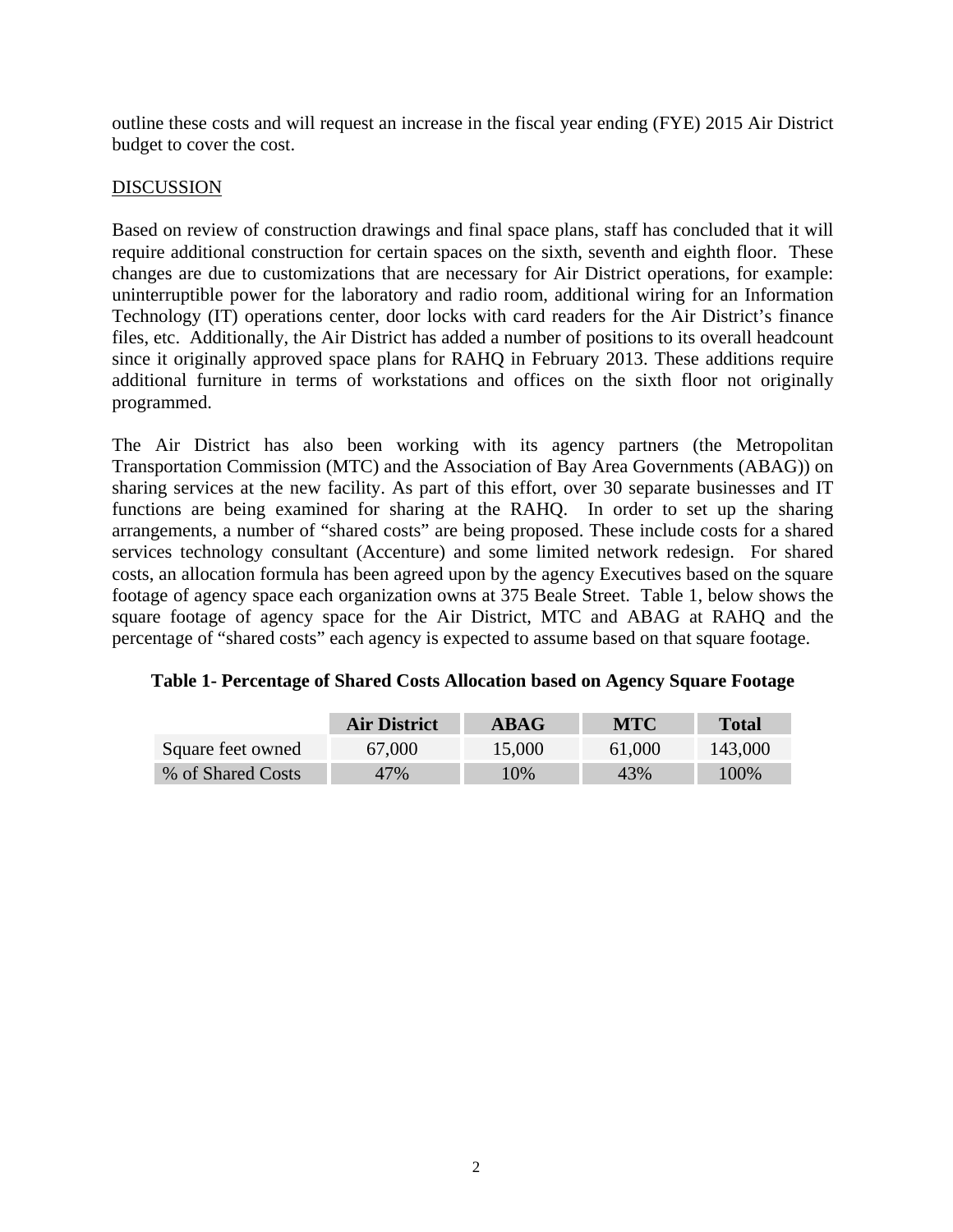Based on this formula, the total additional construction and shared costs (including those for MTC and ABAG) for the project to date are as follows:

| <b>Shared Costs</b>            |                     |             |            |              |
|--------------------------------|---------------------|-------------|------------|--------------|
| <b>Description</b>             | <b>Air District</b> | <b>ABAG</b> | <b>MTC</b> | <b>Total</b> |
| <b>Accenture Consulting</b>    | \$325,000           | \$69,149    | \$297,340  | \$691,489    |
| Network Redesign               | $$126,000*$         | \$104,895   | \$426,573  | \$657,468    |
| Subtotal:                      | \$451,000           | \$174,044   | \$723,913  | \$1,348,957  |
| <b>Construction Costs</b>      |                     |             |            |              |
| <b>Architecture Costs</b>      | \$100,000           |             |            |              |
| <b>Construction Changes</b>    | \$269,000           |             |            |              |
| Furniture                      | \$180,000           |             |            |              |
| Subtotal:                      | \$549,000           |             |            |              |
| <b>Construction Consulting</b> |                     |             |            |              |
| Cassidy Turley**               | \$300,000           |             |            |              |
| <b>Total</b>                   | \$1,300,000         |             |            |              |

# **Table 2 – Air District Shared and Construction Costs for RAHQ**

\*Air District costs limited to redesign elements due to lease requirement for BAHA to provide network at move in \*\*Funds to be expended over the course of a contract from June 2014 and move in in January 2016.

# BUDGET CONSIDERATION/FINANCIAL IMPACT

If approved, this action will increase the FYE 2015, Program 702 budget by \$500,000, to be transferred from the Air District's General Fund Building and Facilities reserve.

Respectfully submitted,

Jack P. Broadbent Executive Officer/APCO

Prepared by: Mary Ann Okpalaugo Reviewed by: Damian Breen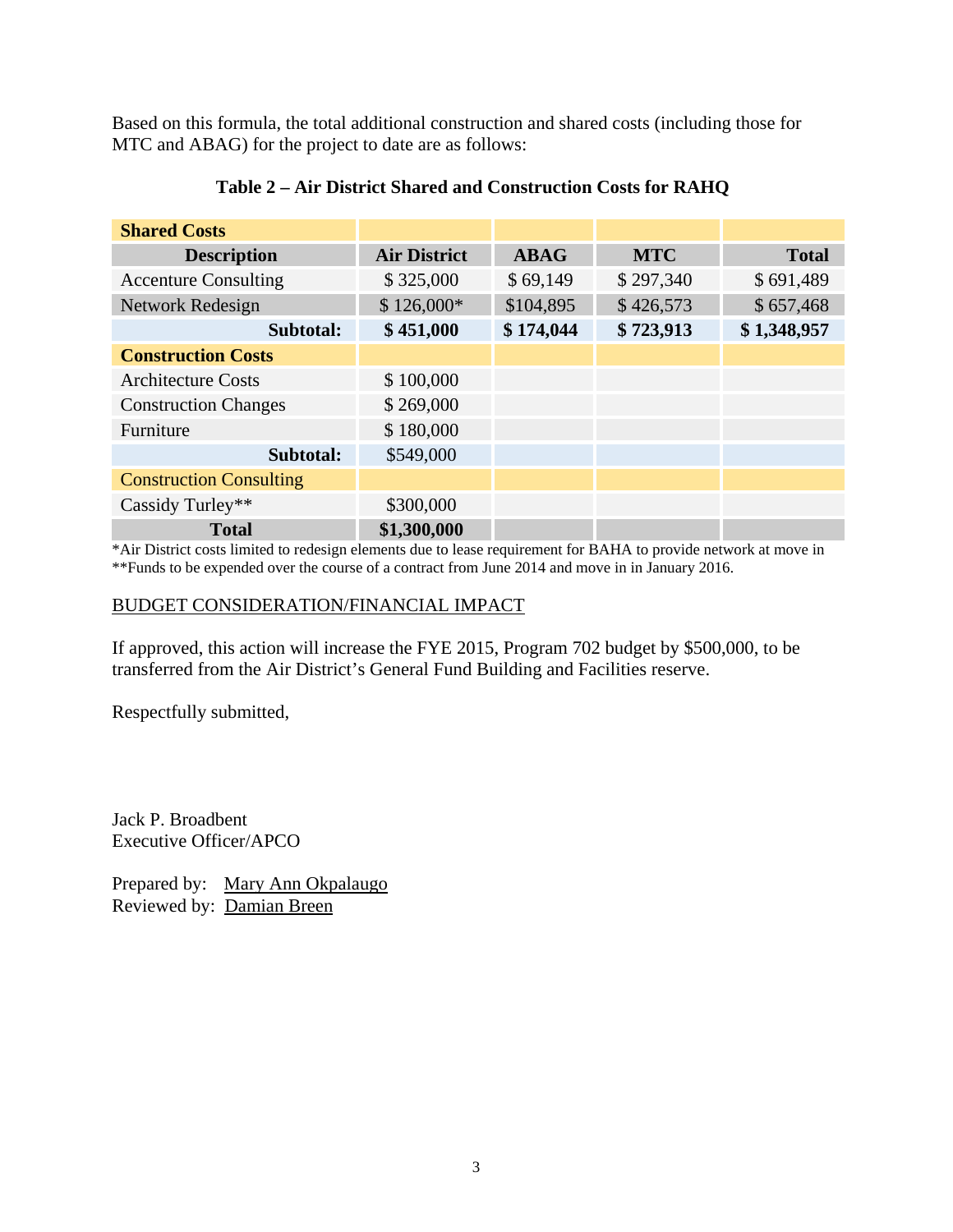### **BAY AREA AIR QUALITY MANAGEMENT DISTRICT**  Memorandum

- To: Chairperson Nate Miley and Members of the Board of Directors
- From: Jack P. Broadbent Executive Officer/APCO

Date: December 9, 2014

Re: Emission Reduction Strategy for Bay Area Petroleum Refineries

## RECOMMENDED ACTION

Seeking Board concurrence.

### **BACKGROUND**

Historically, the Air District has achieved additional emission reductions of criteria pollutants and toxic air contaminants through regulations that require Best Available Retrofit Control Technology (BARCT) on specific, existing source categories. This regulatory approach is one of the principal elements of the Air District's Clean Air Plans.

On October 15, 2014, the Air District Board of Directors adopted Resolution 2014-07. In addition to directing staff to continue preparing refinery-specific Rules 12-15 and 12-16 for Board consideration, the resolution also directed staff to develop a strategy to achieve additional emission reductions from refineries based on various approaches suggested by stakeholders and staff. Staff briefed the Stationary Source Committee on this analysis at the November 24, 2014 meeting.

### DISCUSSION

Staff will provide the Board of Directors with the following information:

- A discussion and comparative analysis of the emission reduction approaches identified in Board Resolution 2014-07, as well as other approaches;
- A proposed refinery emission reduction strategy.

Staff's evaluation and proposal are summarized in the attachment.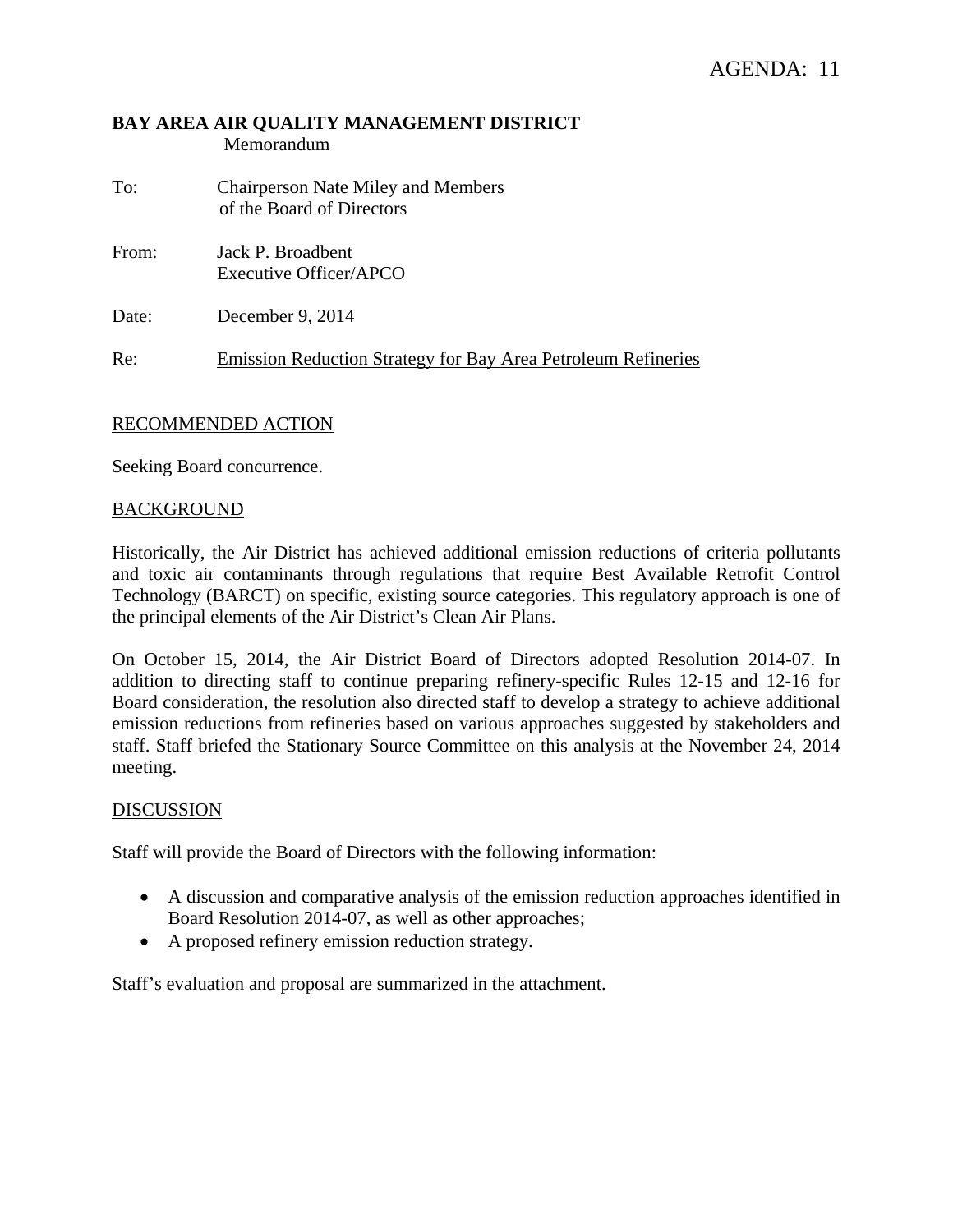# BUDGET CONSIDERATIONS/FINANCIAL IMPACT

Enhanced regulation of petroleum refineries will require significant additional resources; staff will analyze these impacts in future cost recovery analysis and rulemaking.

Respectfully submitted,

Jack P. Broadbent Executive Officer/APCO

| Prepared by: | Victor Douglas         |
|--------------|------------------------|
| Reviewed by: | Greg Nudd/Henry Hilken |

Attachment: Analysis of Approaches and Development of a Refinery Emission Reduction Strategy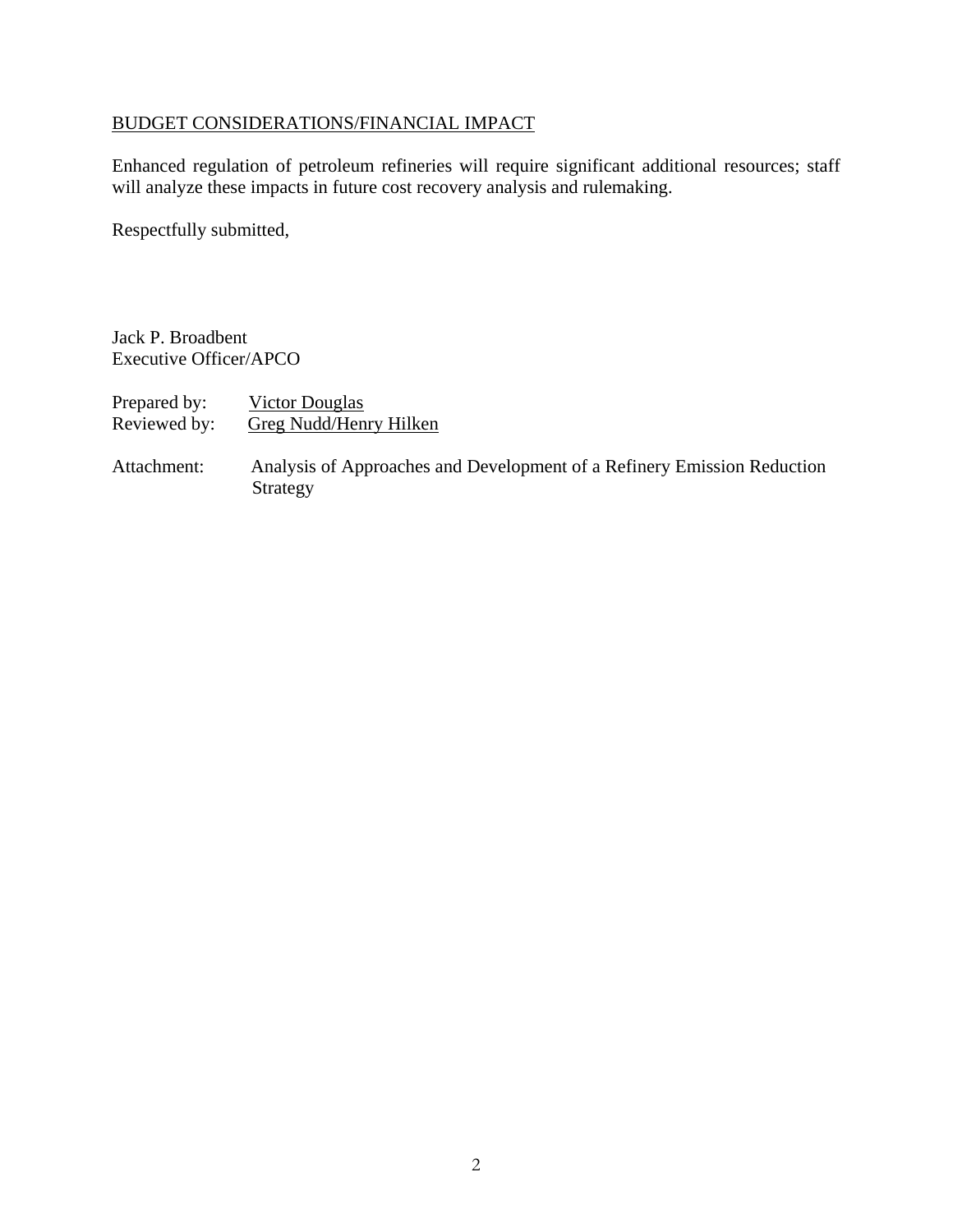# **Analysis of Approaches and Development of a Refinery Emission Reduction Strategy**

## **Background:**

On October 15, 2014, the Air District Board of Directors adopted Resolution 2014‐07 addressing refinery emissions. The resolution directed staff to develop a strategy to achieve further emission reductions from refineries based on various approaches suggested by stakeholders and staff. Staff evaluated five different approaches considering input from both community/advocacy groups and the Western States Petroleum Association (WSPA) representing the refineries; these are summarized in the table below. The approaches were evaluated against key criteria developed by the staff.

| Approach                | <b>Description</b>                                                                |
|-------------------------|-----------------------------------------------------------------------------------|
| <b>Bay Area RECLAIM</b> | A market-based system to reduce emissions.                                        |
| Community-Worker        | Twenty percent reduction of criteria pollutants, greenhouse gasses, and key air   |
| Proposal                | toxics, with exceptions for sources that have installed Best Available Control    |
|                         | Technology (BACT).                                                                |
| <b>WSPA</b>             | Continue to use the current process of identifying potential control measures in  |
|                         | the Clean Air Plan and then conducting rulemaking on those proposals. No          |
|                         | particular controls were suggested.                                               |
| Periodic Technology     | Staff would develop new Best Available Retrofit Control Technology (BARCT)        |
| Review                  | findings on an ongoing and timely basis in order to trigger a requirement that    |
|                         | sources install BARCT.                                                            |
| <b>BARCT/Focused</b>    | Staff identifies emission reductions from specific source categories based on the |
| <b>Toxics</b>           | emissions and/or toxic risk contribution of that source category and the          |
|                         | feasibility of emission control technology.                                       |

## **Summary of Approaches**

## **Staff Evaluation**

| Criteria                      | <b>Bay Area</b><br><b>RECLAIM</b> | Community-<br>Worker | <b>WSPA</b>   | <b>Periodic</b><br><b>Technology</b> | <b>BARCT/</b><br><b>Focused</b> |
|-------------------------------|-----------------------------------|----------------------|---------------|--------------------------------------|---------------------------------|
|                               |                                   | Proposal             |               | <b>Review</b>                        | <b>Toxics</b>                   |
| <b>H&amp;SC Compliance</b>    | <b>Medium</b>                     | <b>Low</b>           | High          | <b>Medium</b>                        | High                            |
| Reduction in health risk from | Low                               | <b>Medium</b>        | Low           | <b>Medium</b>                        | High                            |
| toxics                        |                                   |                      |               |                                      |                                 |
| Reduction in criteria         | High                              | High                 | <b>Medium</b> | High                                 | High                            |
| pollutants                    |                                   |                      |               |                                      |                                 |
| Process transparency          | <b>Medium</b>                     | Low                  | High          | High                                 | High                            |
| Technology forcing            | High                              | <b>Medium</b>        | Low           | Low                                  | Low                             |
| Implementation                | Low                               | <b>Medium</b>        | <b>Medium</b> | <b>Medium</b>                        | <b>Medium</b>                   |
| speed/complexity              |                                   |                      |               |                                      |                                 |
| Reduced impact on             | Low                               | High                 | <b>Medium</b> | High                                 | High                            |
| neighboring communities       |                                   |                      |               |                                      |                                 |
| Net reduction of GHGs         | Low                               | Low                  | Low           | Low                                  | Low                             |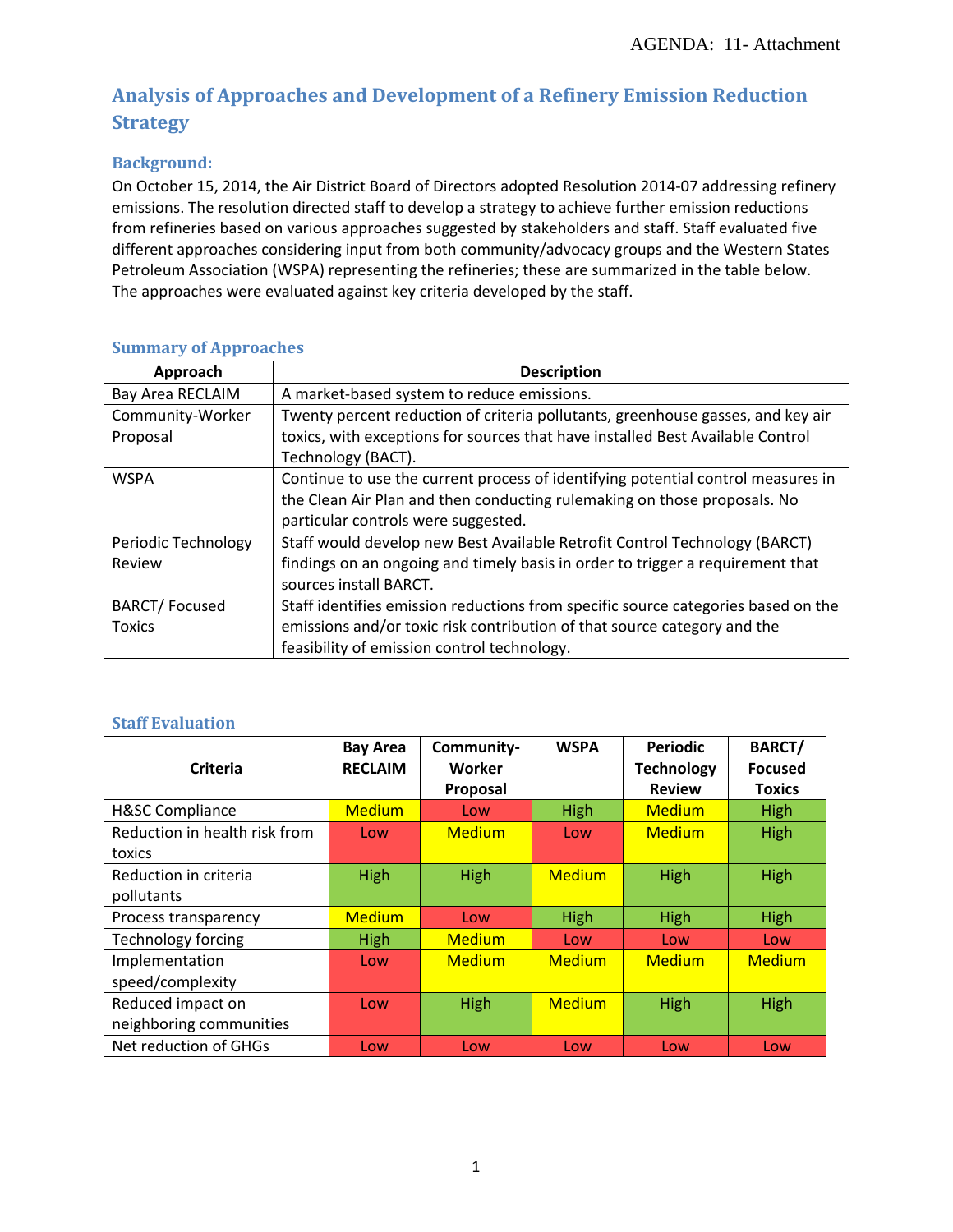### **Refinery Emission Reduction Strategy**

Staff proposes a strategy that blends the best of the suggested approaches. The strategy is based on the BARCT/Focused Toxics approach for addressing criteria pollutants and precursors and reducing risk from emissions of air toxics. It includes the quantitative environmental improvement goals found in the Community‐Worker proposal, the continuous improvement embodied on the Periodic Technology Review approach and retains the needed compliance with the Health and Safety Code and the process transparency advocated by WSPA. The strategy includes the following 5 components:

- **1. Overall Goals.** The strategy will strive to achieve at least a 20% reduction in criteria pollutants from the refineries in the next five years. Staff will also strive to achieve a 20% reduction in health risk to the communities in the next five years.
- **2. Reduction of Criteria Pollutants and Precursors.** The Air District would pursue the following measures to reduce criteria pollutants and precursors in 2015:

| Component                                 | <b>Expected Benefits</b>                |  |  |
|-------------------------------------------|-----------------------------------------|--|--|
| Improved $SO2$ controls on coke calciners | Reduced $SO2$ emissions                 |  |  |
| PM from Fluid Catalytic Cracking Units    | Reduce condensable PM and PM precursors |  |  |
| <b>Stationary Gas Turbines</b>            | Reduce $NOx$ from turbines              |  |  |
| Further reduce equipment leaks            | Reduce ROG and toxic emissions          |  |  |
| Limit sulfur content of refinery fuel gas | Reduce $SO2$ emissions                  |  |  |

In addition, the Air District would analyze the following further study measures to determine if it is feasible to further reduce emissions from the following sources: refinery flares, sulfur recovery units, sulfuric acid regeneration plants, refinery boilers and heaters.

- **3. Reduction of Health Risks from Air Toxics.** The Air District would take the following actions to reduce health risks from air toxics:
	- Review proposed EPA MACT rule for areas where it is more stringent than Air District rules.
	- Initiate rulemaking to address any opportunities that arise from review of proposed MACT.
	- Complete rulemaking on 12-15 to require refineries to complete comprehensive health risk assessments (HRA) using the best current science.
	- Review HRAs conducted by refineries to ensure appropriate methods were used.
	- Review results of HRAs to determine which sources are driving health risks.
	- Reduce emissions from these key sources, using health benefits as the key determination of the reasonableness of costs.

#### **4. GHG Emissions**

The cap and trade system under AB32 for GHGs makes it difficult for the refinery strategy to address these pollutants. The strategy includes the following three part approach for addressing GHGs:

- 1. Track GHG emissions reductions achieved by the refineries, including co-benefits from criteria pollutant controls.
- 2. Compare refinery performance against third party standards for best practices.
- 3. Report to the Board of Directors on how Bay Area refineries are performing as compared to these third party standards. If it appears that there are further opportunities for GHG reductions, staff would propose rulemaking to the Board.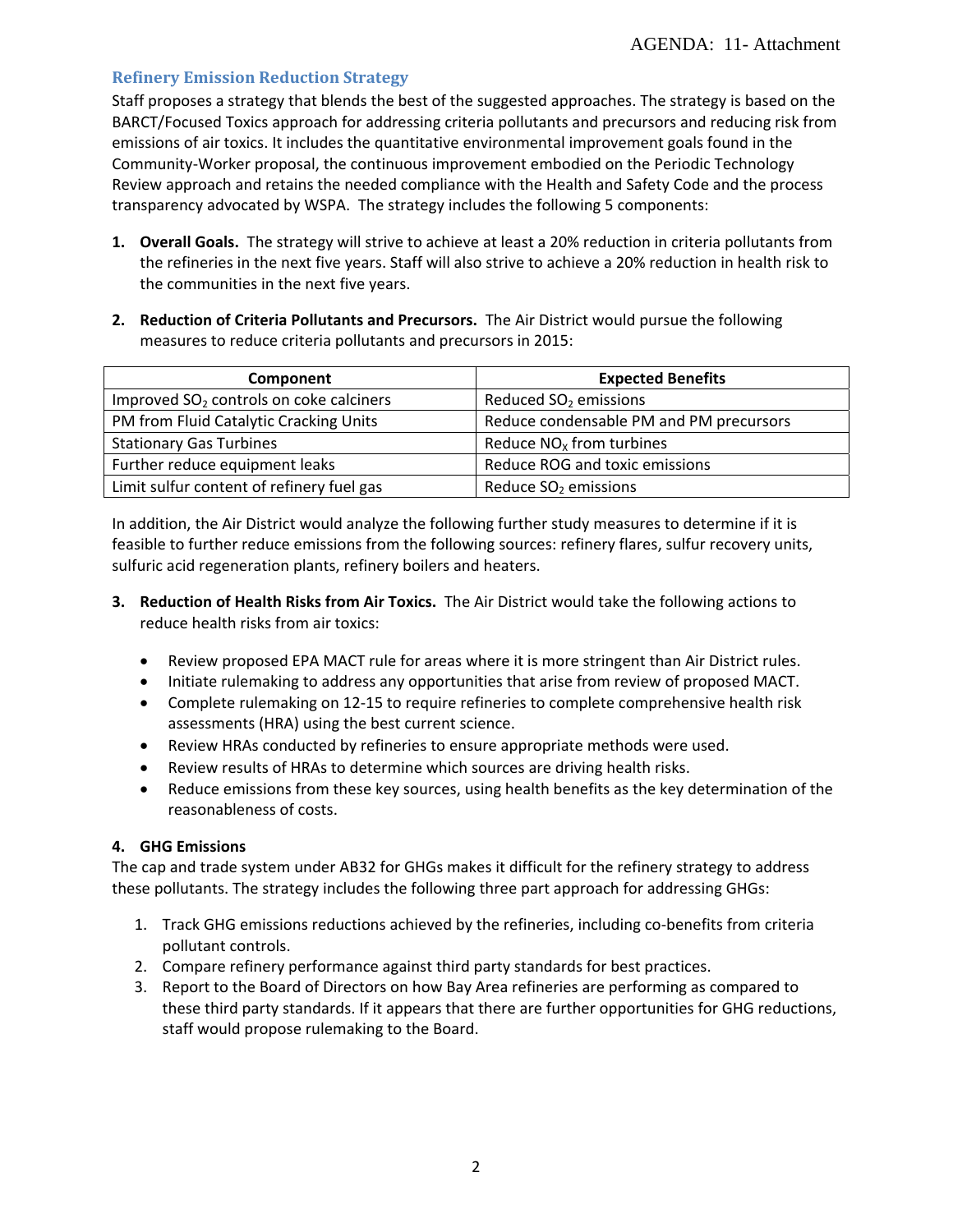**5. Continuous Improvement.** To assure continuous improvement and to further reduce emissions and ensure that refiners are using the best control technology and practices, staff proposes that refiners periodically evaluate the sources of the majority of emissions to determine the level of control and whether additional controls are needed. This approach differs from the current rule development process in that it requires a mandatory periodic review of emission sources.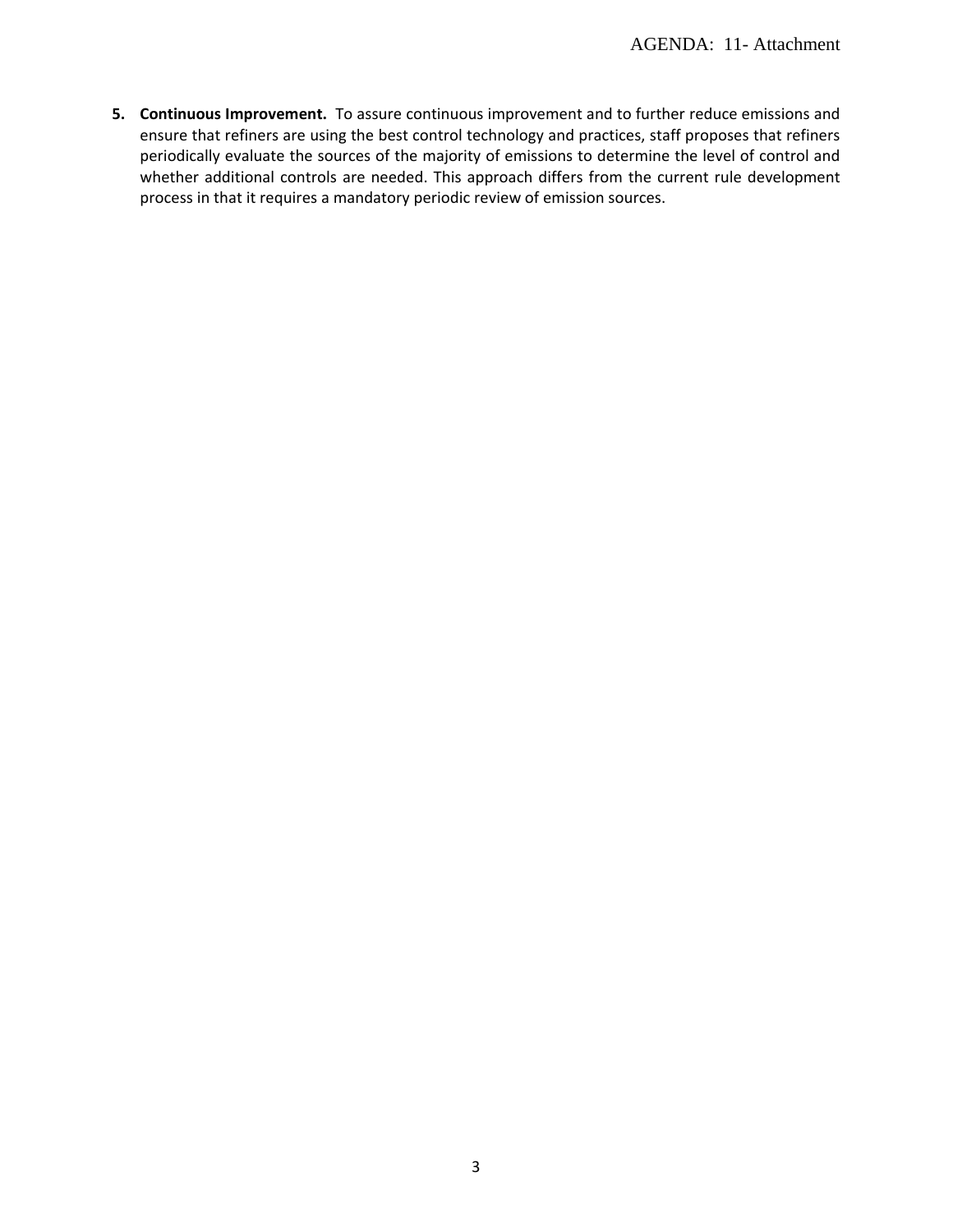### **BAY AREA AIR QUALITY MANAGEMENT DISTRICT**  Memorandum

- To: Chairperson Nate Miley and Members of the Board of Directors
- From: Jack P. Broadbent Executive Officer/Air Pollution Control Officer

Date: December 3, 2014

Re: Resolution Regarding Safety of Transporting Crude Oil by Rail

#### RECOMMENDED ACTION

Approve a Resolution encouraging agencies responsible for rail safety to adopt and implement the most stringent possible safety standards to ensure safe delivery of crude oil and other hazardous cargo delivered by rail.

#### BACKGROUND

Over the past several months, many public commenters have attended meetings of the Bay Area Air Quality Management District Board of Directors and its various committees and provided comments regarding the safety of transporting crude oil by rail. These comments have been prompted by various facilities and proposed projects in the Bay Area, including the Kinder Morgan Rail Terminal in Richmond, the proposed Valero Crude-by-Rail project at Valero's Benicia Refinery, and the rail and marine terminal in Pittsburg proposed by WesPac. Concern has also been expressed about crude oil being transported on rail routes that run through the Bay Area to more distant refineries and terminals.

Although the Bay Area Air Quality Management District has some limited legal authority related to air emissions resulting from transfer of products from railcars to other vehicles or storage tanks, it has no authority over rail transportation or rail safety. Authority, financial resources and expertise to address rail transportation and safety reside in the federal government and, to a lesser extent, in state governments. District staff has reviewed various reports, orders, and proposals from the State of California Interagency Rail Safety Working Group, the United States Department of Transportation (USDOT), including its Pipeline and Hazardous Materials Safety Administration (PHMSA), and the Federal Railway Administration (FRA). Each of these bodies has some responsibility for rail transportation and safety.

Much of the commenters' concerns, mentioned above, seem to focus on the safety of transporting crude oil produced from the so-called Bakken Shale Formation which covers approximately 200,000 square miles in Montana, North Dakota and Saskatchewan, Canada. According to the USDOT, oil production in the Bakken region had nearly tripled from 2010- 2013, contributing significantly to historic high oil and gas production in the United States, and associated decreases in the price of crude oil on the world market and lower pump prices for refined products. Oil from the Bakken region is classified as a "light" crude oil. Attention has focused on the Bakken formation oil because it has been found to be more volatile and have a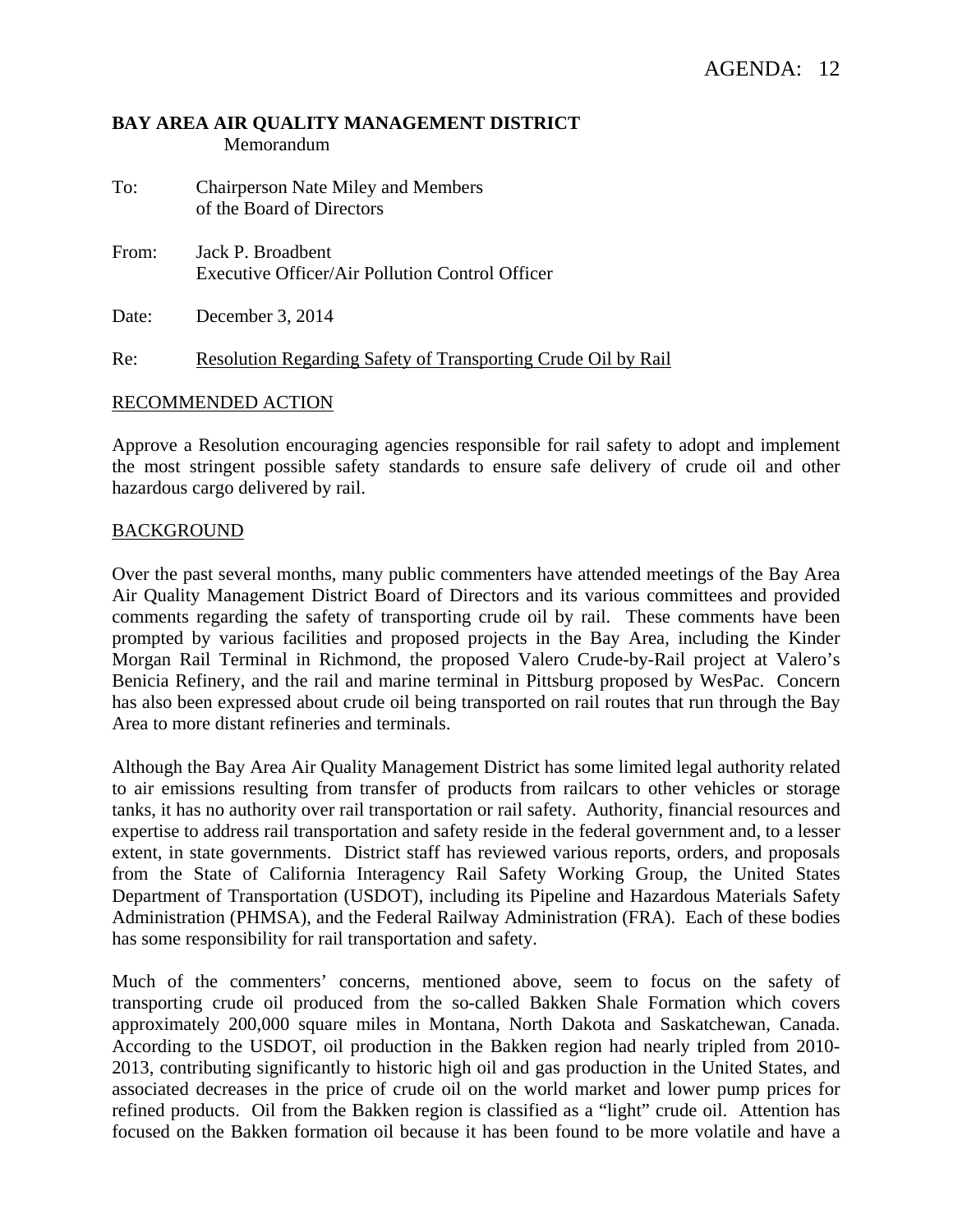lower flash point than many other crude oils. In addition to the volatility of Bakken crude, it is often transported by rail in unit trains containing 100 or more cars, constituting at least 2.5 million gallons in a single train. These trains can travel over a thousand miles from the Bakken region through populated areas, to refineries on the coasts, contributing to an increased risk of a significant incident involving this oil. According to the California Energy Commission, imports of crude oil transported by rail into California have increased significantly over the past few years and are projected to continue to do so.

There have been several notable incidents involving Bakken region oil in the past 18 months. On July 6, 2013, a train containing more than 70 tank cars of Bakken oil was improperly secured on the mainline on a hill outside the town of Lac Megantic, Quebec, Canada, and rolled downhill into the town where it derailed and 63 of the tank cars exploded and burned. The explosion and ensuing fire destroyed much of the town, took 47 lives, and caused approximately \$1 Billion in damage. Additional accidents in Aliceville, Alabama; Casselton, North Dakota; and Lynchburg, Virginia, have further highlighted the potential for significant accidents.

In response to these incidents, USDOT, PHMSA, and the FRA have initiated rule-making and issued emergency orders. Rule-making has focused on requirements for safer tank car designs, including structural integrity and improved brake systems. Orders have been issued regarding routing trains and speed limits for trains carrying hazardous materials, including Bakken oil. Also in response to these incidents and the focus of the regulators on the transport of Bakken oil, the railroads have implemented voluntary measures to quickly implement some of the proposed safety measures, such as speed limits and enhanced braking systems.

## DISCUSSION

The attached draft resolution expresses the Board of Directors' concern with the safety of transporting crude oil by rail and calls on the agencies charged with regulating rail transportation and safety to adopt and implement the most stringent possible safety regulations on the transport of crude oil and other hazardous materials. The Resolution also encourages those agencies to move as quickly as possible to adopt and implement those regulations. Finally, the resolution encourages state and federal legislatures to mandate safety measures and provide appropriate funding for those measures.

Respectfully submitted,

Jack P. Broadbent Executive Officer/APCO

Attachment: Draft Resolution Addressing Safety of Transporting Crude Oil by Rail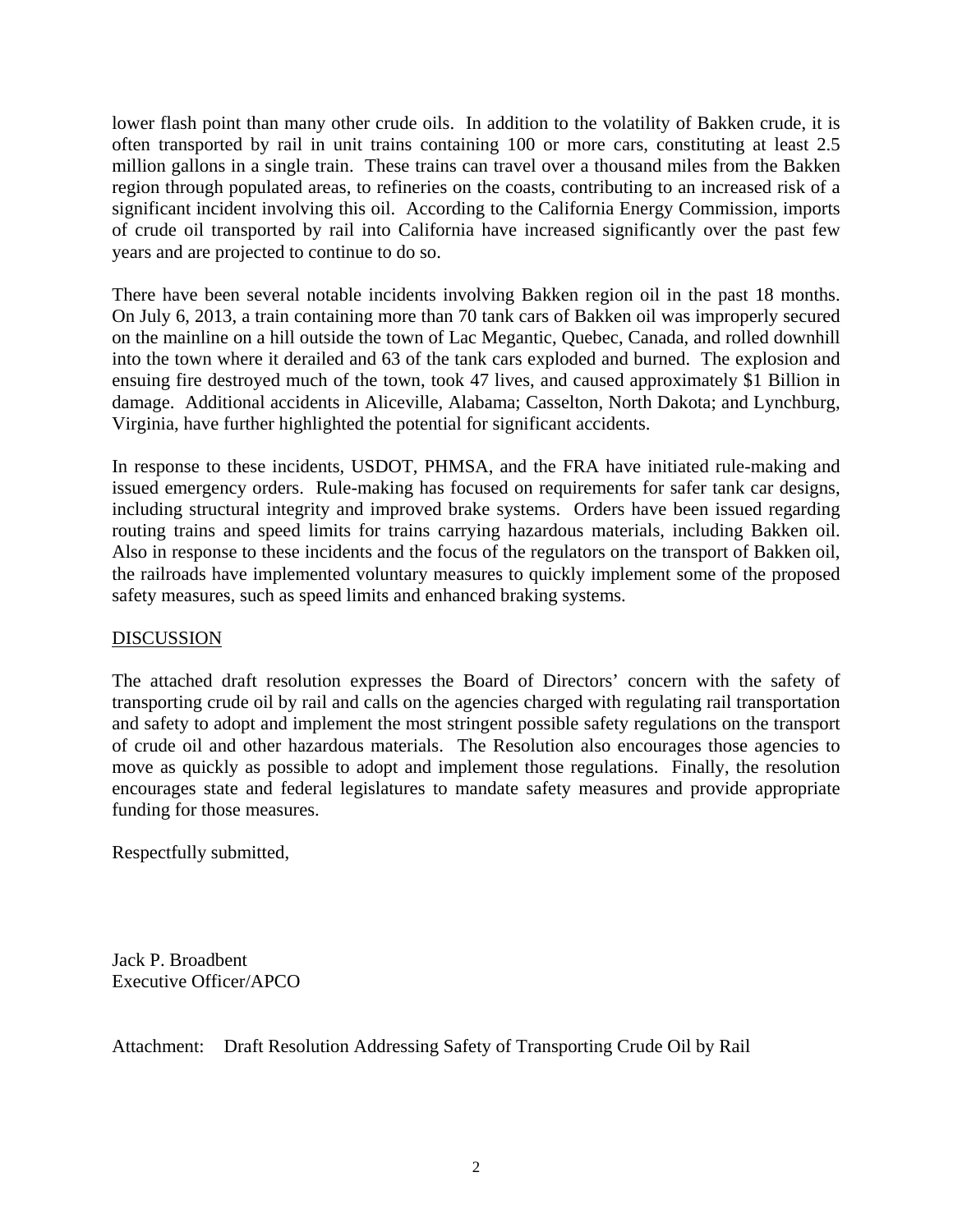## **BAY AREA AIR QUALITY MANAGEMENT DISTRICT RESOLUTION NO. \_\_\_\_\_\_\_\_\_\_\_\_\_\_\_\_**

## **A Resolution of the Board of Directors of the Bay Area Air Quality Management District**

## **Addressing Safety of Transporting Crude Oil by Rail**

WHEREAS, the Bay Area is home to five petroleum refineries and multiple terminal facilities handling bulk petroleum materials and products;

WHEREAS, the Bay Area has one rail terminal with an Air District permit for pumps to transfer crude oil from rail tank cars to trucks, and there are proposals for additional facilities that, if approved, are intended to receive crude oil by rail;

WHEREAS, multiple rail lines on which trains carrying crude oil may be transported run through the Bay Area, including through, or near, densely populated areas;

WHEREAS, the volume of hazardous freight being transported to California and the Bay Area by rail, including crude oil and ethanol, has increased dramatically, and is expected to increase further;

WHEREAS, "light" crude oil produced in the Bakken Region has been identified as more volatile and having a lower flash point than many other crude oils;

WHEREAS, in addition to being more volatile and having a lower flash point, crude oil from the Bakken Region is often transported by rail in unit trains containing 100 or more cars, constituting at least 2.5 million gallons in a single train, and traveling over one thousand miles to coastal refineries, including those in the Bay Area and other parts of California, which contributes to an increased risk of significant incidents involving this oil;

WHEREAS, incidents in the past 18 months, including in Lac Megantic, Quebec, Canada; Aliceville, Alabama; Casselton, North Dakota; and Lynchburg Virginia have highlighted the potential for significant accidents involving crude oil from the Bakken Region;

WHEREAS, rail safety is a critical concern of residents and leaders in the Bay Area, including the Board of Directors of the Bay Area Air Quality Management District;

WHEREAS, rail safety is the responsibility of Federal and State agencies;

WHEREAS, those agencies have issued orders and initiated rule-making to address deficiencies in rail safety related to transport by rail of crude oil produced in the Bakken Region;

WHEREAS improvements in tank car safety being implemented, including structural integrity and braking systems, as well as speed limits and routing trains through less populated areas, where feasible, are proven methods for improving the safety of transportation of hazardous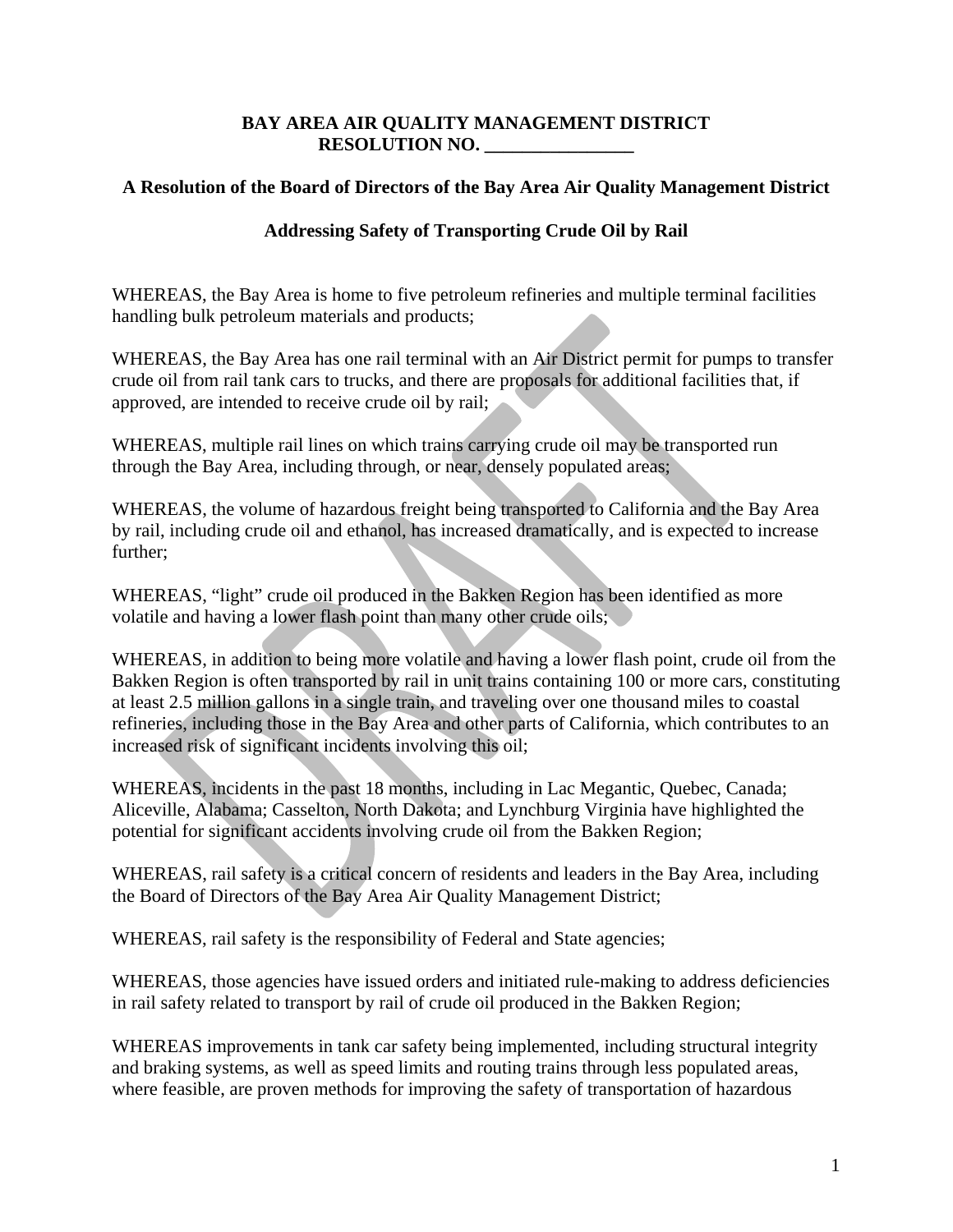materials, including crude oil and ethanol, by rail;

WHEREAS, state and federal elected officials are working on legislation to address potential inadequacies, and provide funding for improvements, in rail safety;

NOW, THEREFORE, BE IT RESOLVED THAT the Board of Directors of the Bay Area Air Quality Management District calls on all Federal and State agencies with responsibility for rail safety to adopt, implement, and enforce the most stringent possible regulations to ensure the safe transport and delivery of crude oil and other hazardous materials by rail;

AND BE IT FURTHER RESOLVED THAT the Board of Directors of the Bay Area Air Quality Management District urges all Federal and State agencies with responsibility for rail safety to move as expeditiously as possible to adopt, implement and enforce any and all feasible enhanced rail safety measures;

AND BE IT FURTHER RESOLVED THAT the Board of Directors of the Bay Area Air Quality District encourages State and Federal legislators to enact legislation at the earliest possible time to mandate enhanced rail safety measures, and adopt budgets to support the efforts of the agencies responsible for implementing those measures.

The foregoing resolution was duly and regularly introduced, passed and adopted at a regular meeting of the Board of Directors of the Bay Area Air Quality Management District on the Motion of Director \_\_\_\_\_\_\_\_\_\_\_\_, seconded by Director \_\_\_\_\_\_\_\_\_\_, on the \_\_\_\_\_ day of 2014 by the following vote of the Board:

AYES:

NOES:

ABSTENTIONS: